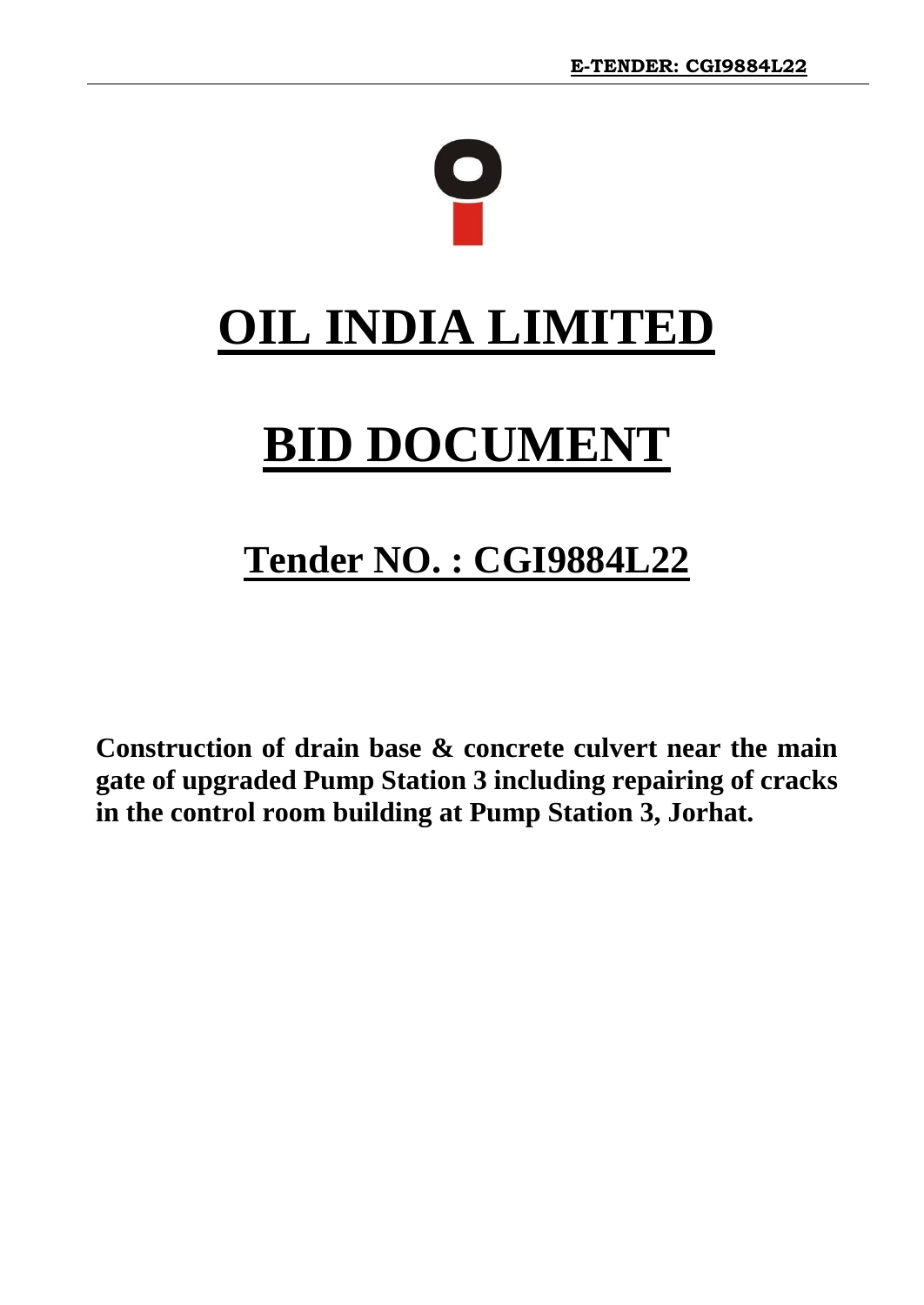#### **OIL INDIA LIMITED (A Government of India Enterprise) CONTRACTS SECTION, PHQ P.O.UdayanVihar– 781171, Guwahati, ASSAM**

OIL INDIA LIMITED (OIL) invites Bids through its E-Procurement portal "https://etender.srm.oilindia.in/irj/portal" for the following services under **Single Stage Single Bid** system.

| 1.0 IFB No.                                                   | <b>CGI9884L22</b>                                                                                                                                                                          |  |  |  |
|---------------------------------------------------------------|--------------------------------------------------------------------------------------------------------------------------------------------------------------------------------------------|--|--|--|
| Service Requirement                                           | Construction of drain base & concrete culvert<br>near the main gate of upgraded Pump Station 3<br>including repairing of cracks in the control<br>room building at Pump Station 3, Jorhat. |  |  |  |
| Cost of Bid Document                                          | <b>NIL</b>                                                                                                                                                                                 |  |  |  |
| Bid Security(EMD)                                             | <b>NIL</b>                                                                                                                                                                                 |  |  |  |
| Period of Sale of Bid Document/Issue of User<br>ID & Password | As per online data                                                                                                                                                                         |  |  |  |
| Bid Closing / Opening Date & Time                             | As per online data                                                                                                                                                                         |  |  |  |

2.0 For participation the application(s) on applicants letter pad with a request for **USER ID & PASSWORD** is to be submitted /sent to reach the **Office of GM-Contracts, Contracts section, Pipeline Head Quarter, Oil India Limited, P.O. Udayan Vihar, Assam-781171**  within the period of sale (inclusive both the days i.e. start date & end date) of Bid document.

*Alternatively, applicants already having User ID & Password for OIL's E-procurement portal can register against the IFB.*

2.1 In case the Bidder(s) send their application for Bid Documents in sealed envelopes, the following must be super scribed on the envelope along with the name & registered postal address of the bidder in typed format or in clear legible handwriting:

#### Application & IFB No.: **CGI9884L22**

#### Description of Services: **Construction of drain base & concrete culvert near the main gate of upgraded Pump Station 3 including repairing of cracks in the control room building at Pump Station 3, Jorhat.**

**.** Amongst others, the Bidder(s) must also provide the following information in the application for request for Bid documents: (i) Valid e-mail ID (ii) Registered Postal Address with PIN code (iii) Vendor Code with OIL (if available) (iv) Mobile No. /Telephone No/Fax No.

- 2.2 No physical Bid documents will be provided. USER\_ID and initial PASSWORD will be communicated to the bidder through e-mail at the e-mail address provided along with request for bid documents as mentioned in 2.2(i) above and will be allowed to participate in the bidding through OIL's E-Procurement portal.
- 3.0 The details of IFB can be viewed using "Guest Login" provided in the E-Procurement portal and also in OIL's web site [www.oil-india.com.](http://www.oil-india.com/) The link to OIL's E-Procurement portal has also been provided through OIL's web site [www.oil-india.com](http://www.oil-india.com/)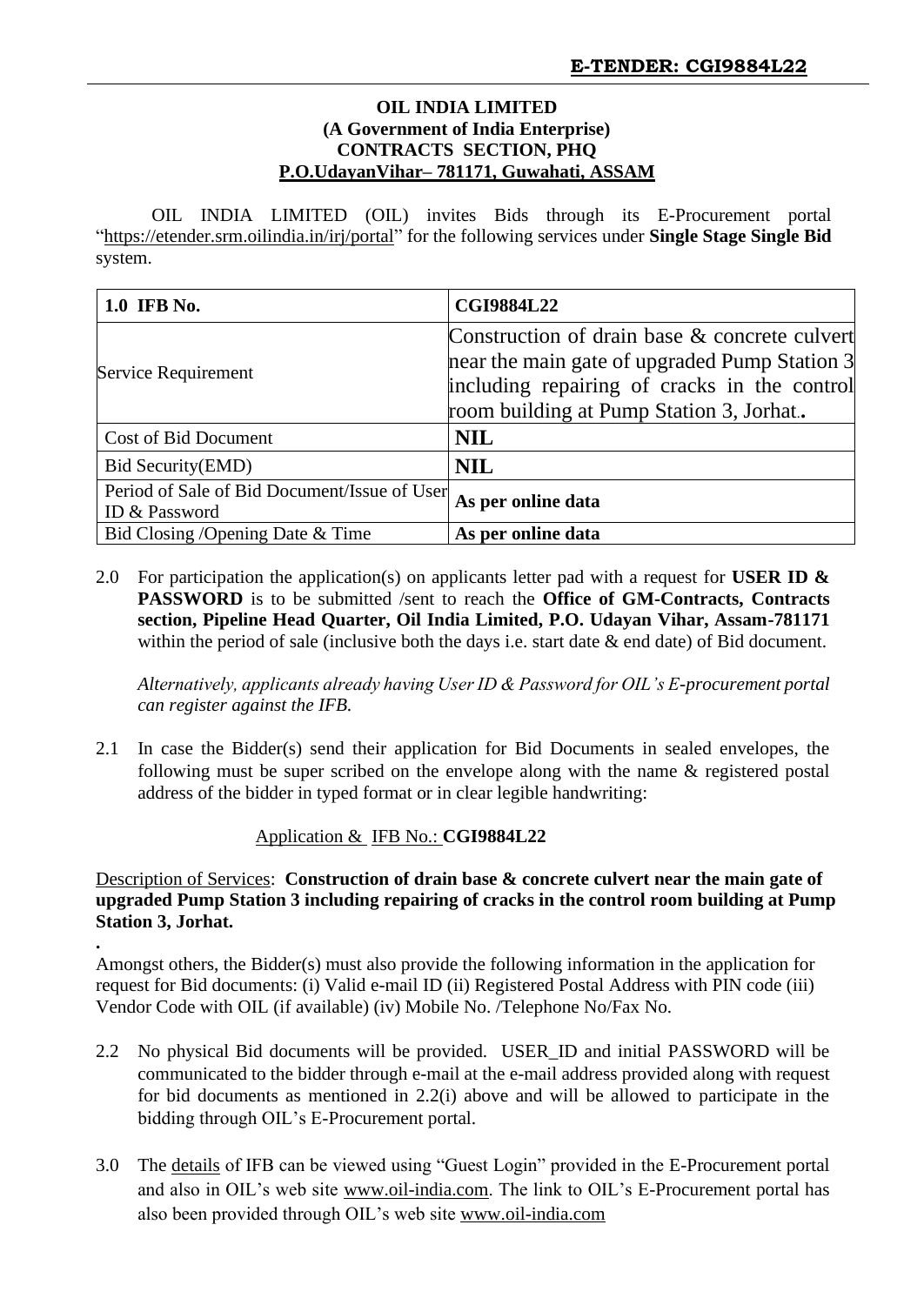# 4.0 EMD: EMD is exempted for this tender

5.0 The details of IFB can be viewed using "Guest Login" provided in the E-Procurement portal and also in OIL's web site [www.oil-india.com.](http://www.oil-india.com/) The link to OIL's E-Procurement portal has also been provided through OIL's web site [www.oil-india.com](http://www.oil-india.com/)

**Note:** All corrigenda, amendments, time extension, clarifications etc. if any to the above tender will be hosted on OIL's website and in the e-portal [https://etenders.srm.oilindia.in/irj/portal o](https://etenders.srm.oilindia.in/irj/portal)nly and no separate notification shall be issued in the press. Prospective bidders are requested to regularly visit the website and e-portal to keep themselves updated.

\*\*\*\*\*\*\*\*\*\*\*\*\*\*\*\*\*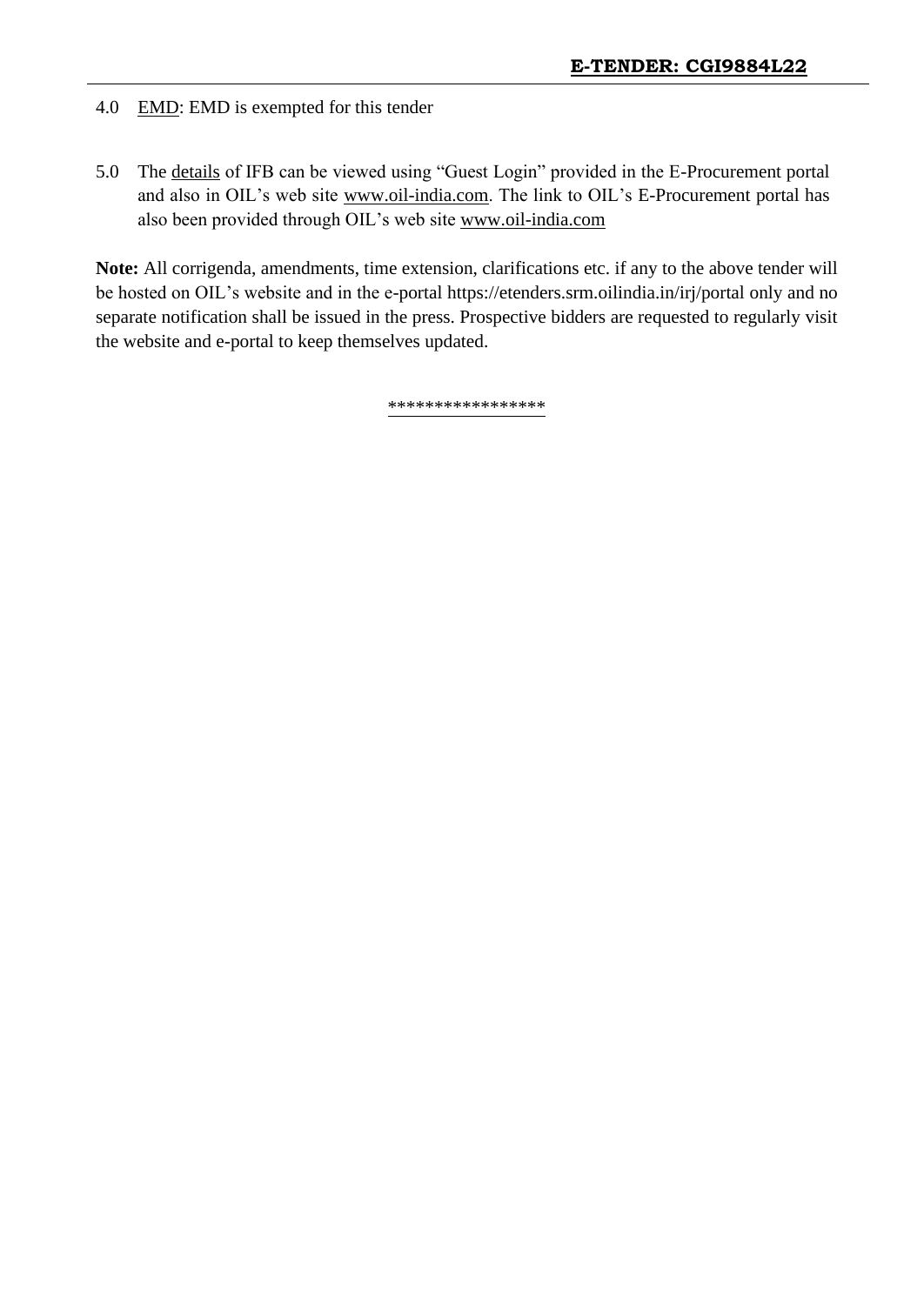#### **OIL INDIA LIMITED (A Government of India Enterprise) CONTRACTS SECTION, PHQ P.O. UdayanVihar – 781171, Guwahati, ASSAM**

OIL INDIA LIMITED invites ON-LINE BIDS from eligible Bidders/Firms for the following mentioned works/services under **SINGLE STAGE SINGLE BID System** through its e-Procurement site on limited tender basis.

**DESCRIPTION OF WORK/ SERVICE: Construction of drain base & concrete culvert near the main gate of upgraded Pump Station 3 including repairing of cracks in the control room building at Pump Station 3, Jorhat.**

| <b>IFB NO:</b>                             | <b>CGI9884L22</b>                                      |  |  |  |  |  |
|--------------------------------------------|--------------------------------------------------------|--|--|--|--|--|
| <b>Type of IFB:</b>                        | <b>Single Stage Single Bid System</b>                  |  |  |  |  |  |
| <b>Location:</b>                           | <b>PS3 UNDER JORHAT</b>                                |  |  |  |  |  |
| <b>Contract Period:</b>                    | 24 (Twenty-Four) weeks                                 |  |  |  |  |  |
| <b>Mobilisation Period:</b>                | <b>7 days</b> from the date of issue of Work Order.    |  |  |  |  |  |
| <b>Technical Bid Closing/ Opening Date</b> | As per online data                                     |  |  |  |  |  |
| & Time:                                    |                                                        |  |  |  |  |  |
| <b>Price Bid Opening Date &amp; Time:</b>  | As per online data                                     |  |  |  |  |  |
| <b>Bid Submission Mode:</b>                | Bid should be submitted online in OIL's E-             |  |  |  |  |  |
|                                            | <b>Procurement Portal</b>                              |  |  |  |  |  |
| <b>Bid Form Submission:</b>                | Bid Form Proforma-B to be submitted along with         |  |  |  |  |  |
|                                            | <b>Technical Bid</b>                                   |  |  |  |  |  |
| <b>Bid Opening Place:</b>                  | Office of the GM-Contracts, Oil India Limited,         |  |  |  |  |  |
|                                            | Guwahati-781171, Assam                                 |  |  |  |  |  |
| <b>Bid Validity:</b>                       | <b>90 days</b> from Bid opening Date                   |  |  |  |  |  |
| <b>Bid Security Amount:</b>                | <b>NIL</b>                                             |  |  |  |  |  |
| <b>Amount Of Performance Security:</b>     | <b>Performance Security-is NIL. However, Retention</b> |  |  |  |  |  |
|                                            | money $@3\%$ shall be applicable                       |  |  |  |  |  |
| <b>Validity of Performance Security:</b>   | Up to 3 months from the date of completion of the      |  |  |  |  |  |
|                                            | contract                                               |  |  |  |  |  |

All bidders should submit **the Proforma-D (Declaration for Bid security) confirming that the Bid is valid for minimum 90 days from the date of opening of Technical Bid. Bid without submission of Proforma-D will be summarily rejected.**

**Bids without DECLARATION FOR BID SECURITY PROFORMA in the manner specified above will be summarily rejected.**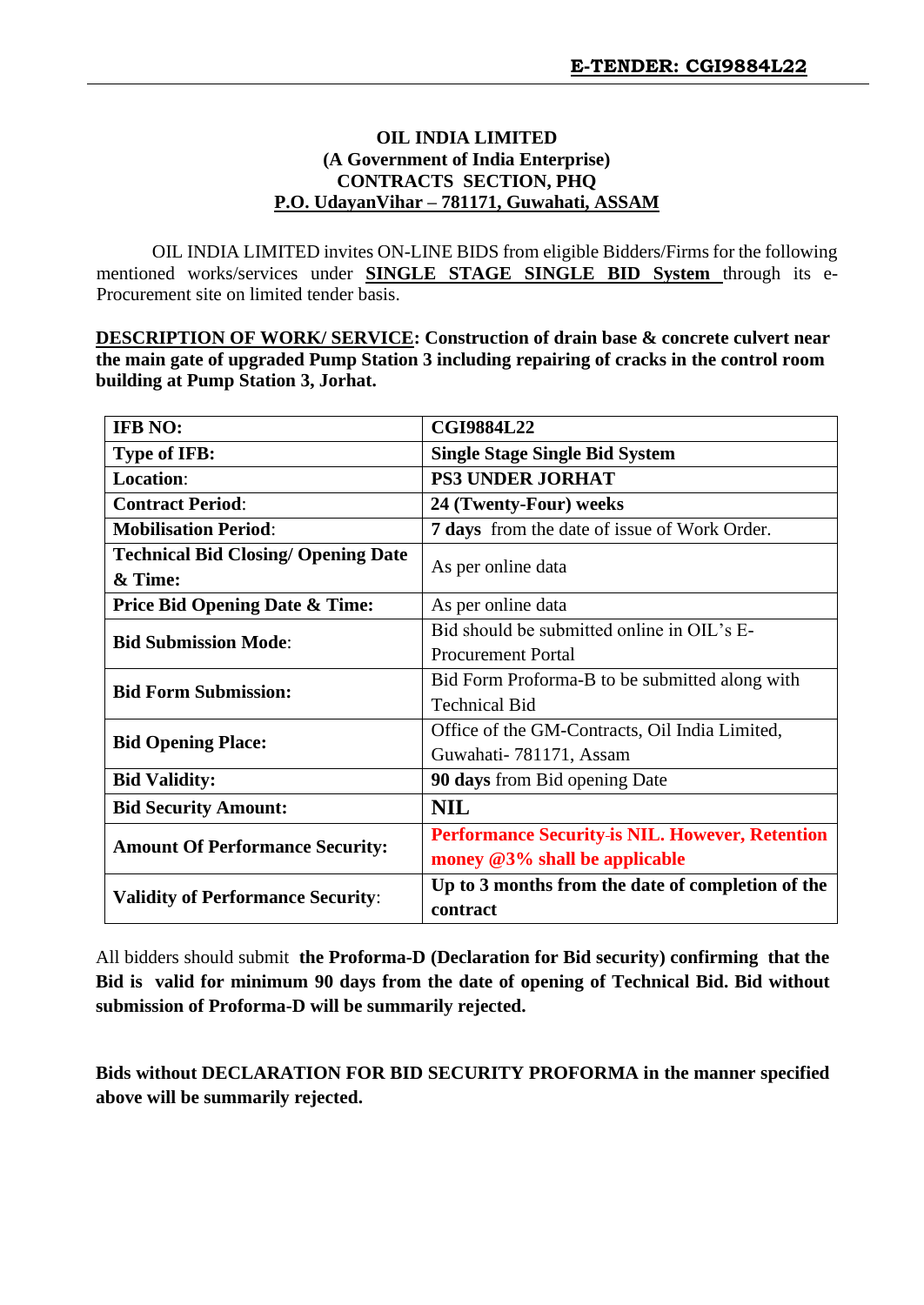#### **DECLARATION FOR BID SECURITY PROFORMA-D**

M/s. Oil India Limited …………………………………

To,

……………………………………

Sub: ……………………………………………… Tender No:……………………………………….

Dear Madam/Sir,

After examining / reviewing provisions of above referred tender documents (including all corrigendum/ Addenda), we M/s. …………… (Name of Bidder) have submitted our offer / bid no…………

We, M/s. ………………….(Name of Bidder) hereby understand that, according to your conditions, we are submitting this Declaration for Bid Security.

We understand that we will be put on watch list/holiday/banning list (as per policies of OIL INDIA in this regard), if we are in breach of our obligation(s) as per following:

- (a) have withdrawn/modified/amended, impairs or derogates from the tender, my/our Bid during the period of bid validity specified in the form of Bid; or
- (b) having been notified of the acceptance of our Bid by the OIL INDIA LIMITED during the period of bid validity:
	- (i) fail or refuse to execute the Contract, if required, or
	- (ii) fail or refuse to furnish the Contract Performance Security,(if applicable) in accordance provisions of tender document.
	- (iii) Fail or refuse to accept 'arithmetical corrections' as per provision of tender document.
- (c) having indulged in corrupt/fraudulent/collusive/coercive practice as per procedure.

Place: [Signature of Authorized Signatory of Bidder] Date: Name: Designation: Seal: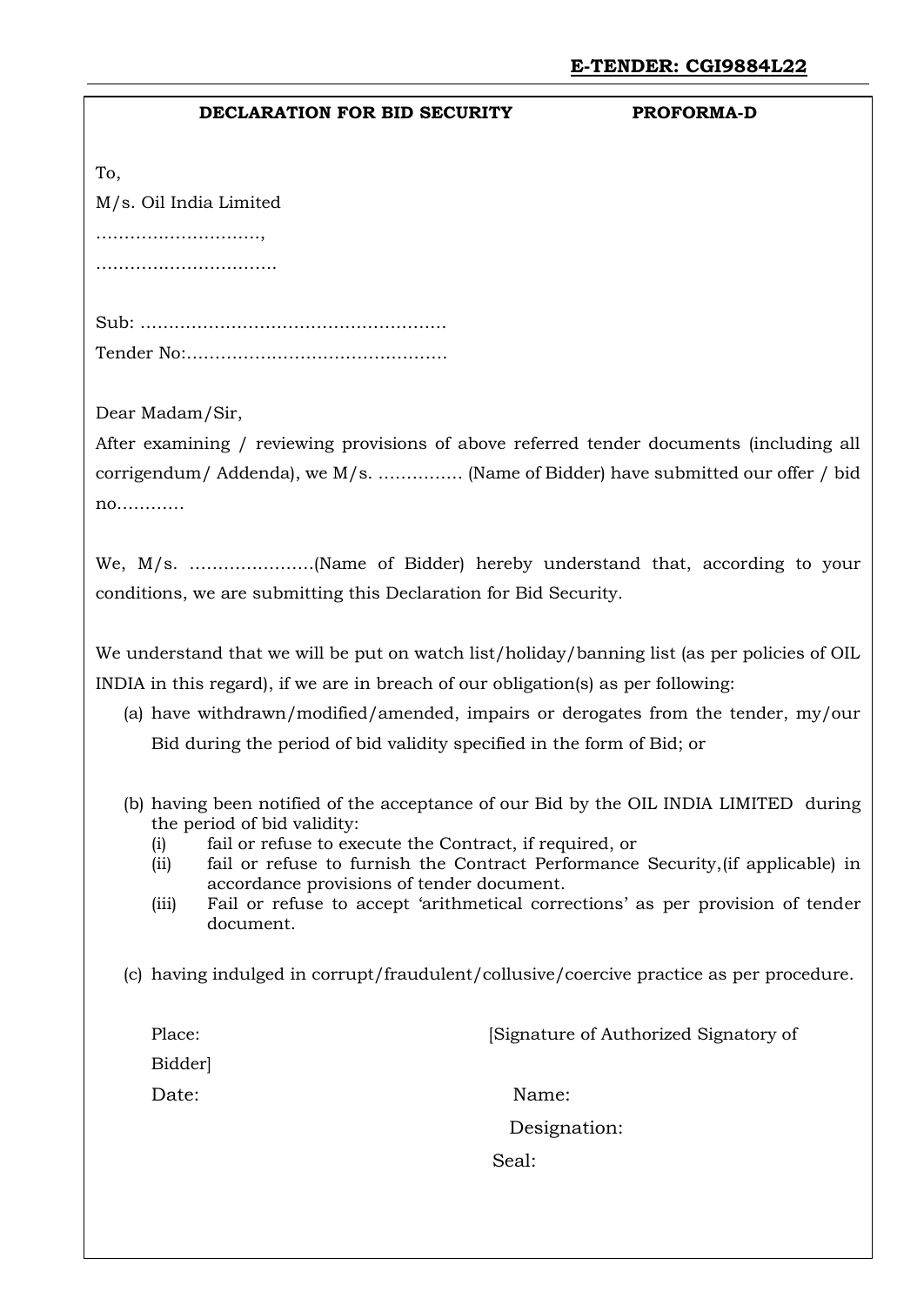- a) Bidders to confirm that in the event of award of Contract, bidder will submit **Performance Security Deposit is NIL. However, Retention–money @3% shall be applicable** and this will not earn any interest.
	- **A Bank Guarantee in the prescribed format issued by any of the following Bank is only acceptable :**
	- **i) Any schedule Indian Bank or Any Branch of an International bank situated in India and registered with Reserve Bank of India as scheduled foreign bank in case of domestic bidder OR**
	- **ii) Any foreign Bank which is not a Scheduled Bank in India, provided the Bank Guarantee issued by such Bank is counter-guaranteed by any Branch situated in India of any Scheduled Bank incorporated in India.**
	- **Bank Guarantee issued by a scheduled Bank in India at the request of some other Non-Scheduled Bank of India shall not be acceptable.**

 **The bank guarantee issued by the bank must be routed through SFMS platform as per the following details:**

- **a) (i) "MT760/ MT760 COV for issuance of bank guarantee"**
	- **(ii) "MT767/ MT767 COV for issuance of bank guarantee"**
- **The above message/ intimation shall be sent through SFMS by the BG issuing Bank Branch to Axis Bank, Guwahati Branch, IFS Code- UTIB0000140, Branch Address – Axis Bank Ltd, Guwahati Branch, Chibber House , G S Road, Dispur,Assam , PIN-781005."**

**b) The vendor shall submit to OIL the copy of SFMS message as sent by the issuing bank branch along with the original bank guarantee**

2.0 (a)SEALED ENVELOPES containing the **Bid Security Declaration Form (PROFORMA-D), Printed catalogue and Literature, if called for in the tender** shall be marked with the above IFB Number and description of work and submitted in the office of :

# **GM-CONTRACTS CONTRACTS SECTION, PHQ OIL INDIA LIMITED GUWAHATI– 781171, ASSAM.**

- 3.0 **Bid should be submitted online up to 11:00 AM (IST) (OIL's e-procurement Portal Server Time) on the date as mentioned and will be opened on the same day at/after 02:00 PM (IST) at Office of the GM-Contracts in presence of authorized representative of the bidder**.
- 4.0 All the Bids must be Digitally Signed using "Class 3" digital certificate [Organization] (ecommerce application) only as per Indian IT Act obtained from the licensed Certifying Authorities operating under the Root Certifying Authority of India (RCAI), Controller of Certifying Authorities (CCA) of India. The bid signed using other than "Class 3" digital certificate, will be liable for rejection. Please note Encryption certificate is also required along with Digital Certificate Class III [Organization in order to submit bid in system . Please refer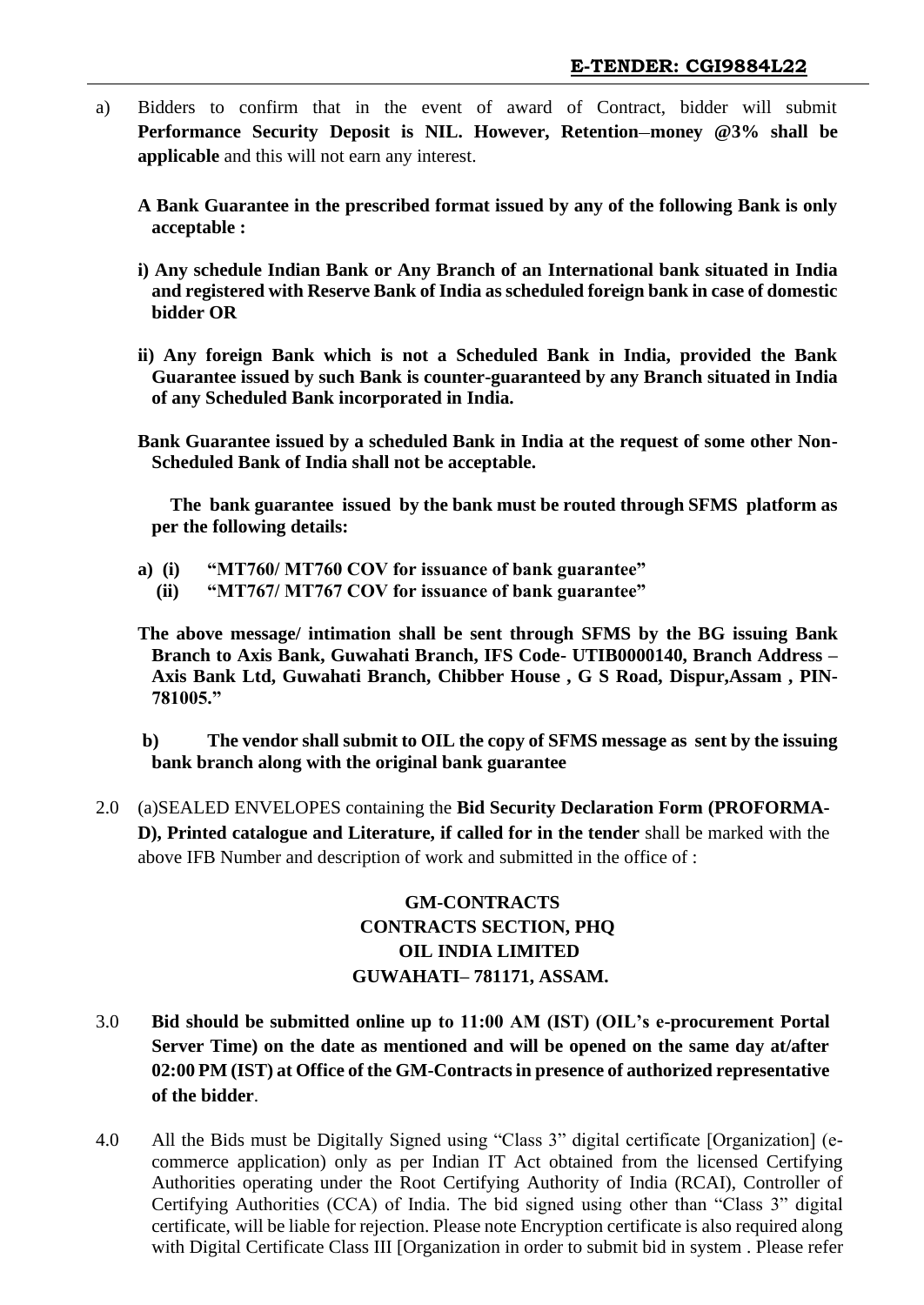"Guideline to Bidder for participating in OIL"

- 5.0 The Company reserves the right to reject any or all the tenders or accept any tender without assigning any reason.
- 6.0 (a) No Bidder can withdraw his bid within the validity or extended validity of the bid. Withdrawal of any bid within validity period or in breach of bidder's obligation will lead to the bidder being put on watch list/holiday/banning list (as per policies of OIL INDIA in this regard. (b) Once a withdrawal letter is received from any bidder, the offer will be treated as withdrawn and no further claim / correspondence will be entertained in this regard.
- 7.0 Conditional bids are liable to be rejected at the discretion of the Company.
- 8.0 The selected bidder will be required to enter into a formal contract, which will be based on their bid and O.I.L's Standard Form of Contract.
- 9.0 Time will be regarded as the essence of the Contract and the failure on the part of the Contractor to complete the work within the stipulated time shall entitle the Company to recover liquidate damages and / or penalty from the Contractor as per terms of the tender /contract.
- 10.0 The contractor will be required to allow OIL officials to inspect the work site and documents in respect of the workers payment.
- 11.0 **Performance Security is NIL. However, Retention money @3% shall be applicable.**
- 12.0 **BACKING OUT BY BIDDER:** In case any bidder withdraws their bid within the bid validity period, the party will be debarred for a period of 2(two) years from the date of withdrawal of bid.
- 13.0 **BACKING OUT BY L-1 BIDDER AFTER ISSUE OF LOA:** In case LOA issued is not accepted by the L1 bidder or Performance Security (if applicable)is not submitted as per terms of the Contract within the stipulated time, **the bidder shall be debarred for 2 (two) years from the date of default.**
- 14.0 FURNISHING FRAUDULENT INFORMATION/DOCUMENT: Bidder should note that the documents/information submitted by the bidders(s) against the tender are presumed to be genuine, authentic and true copy of the originals. In case at any stage of tendering process or during execution of contract or after expiry of contract, if it is found at any time that, a Bidder / Contractor has / had furnished fraudulent documents / information, the company shall immediately reject the bid of such bidder(s) or cancel /terminate the contract, as the case may be and the Bid Security/Performance Security (if applicable) shall be forfeited. Also the bidder / the party/the contractor shall be debarred for a period of three (03) years from the date of issuance of debarment notice, besides legal action.
- 15.0 **The tender will be governed by: Forwarding Letter. Instruction to Bidders BEC-BRC**-Bid Evaluation Criteria & Bid Rejection Criteria.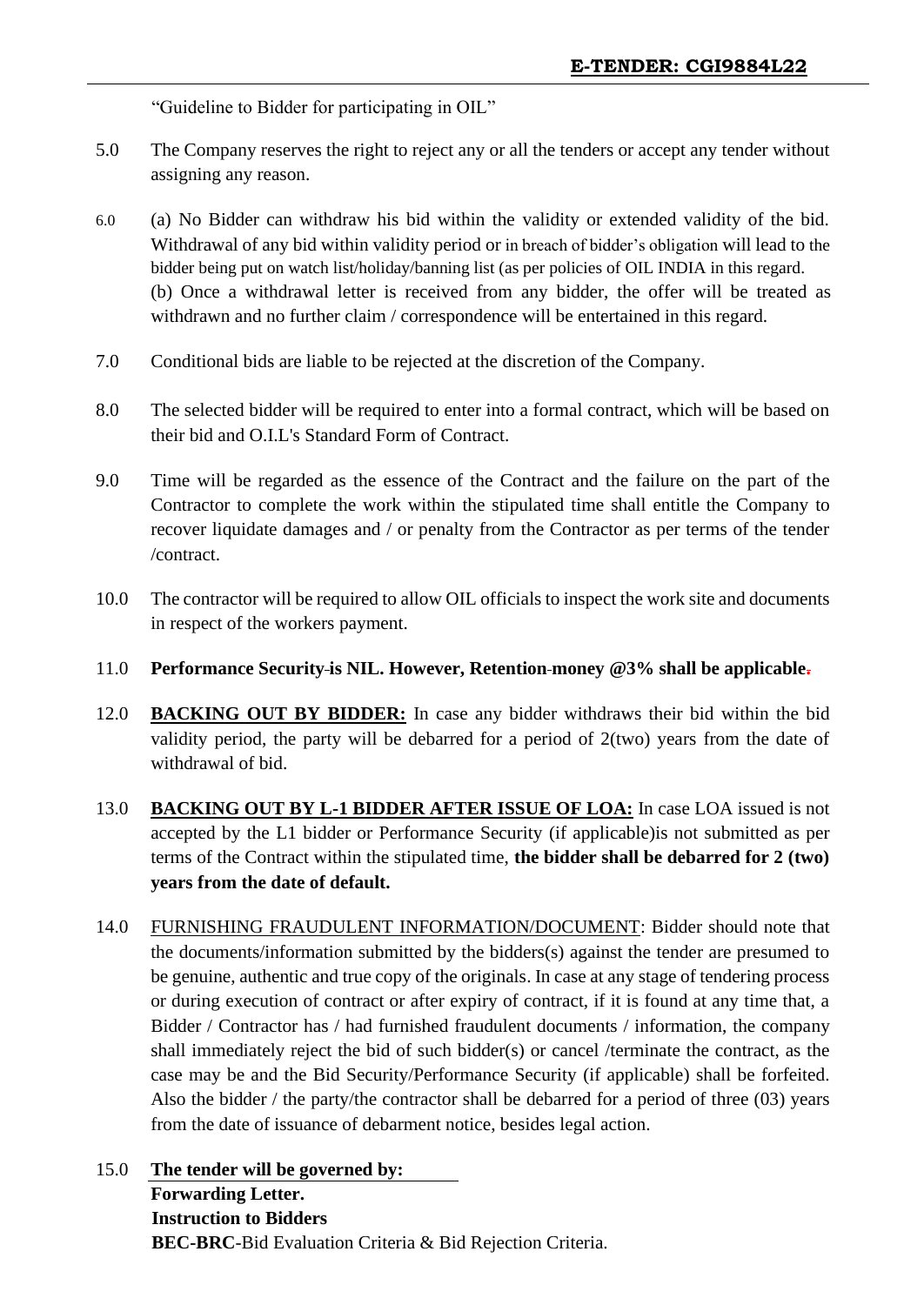Part -I - General Conditions of Contract. (GCC) **Part - II** - Schedule of Work, Unit and Quantity (SOQ) **Part - III** - Special Conditions of Contract (SCC) **Part-IV**- Payment Terms **Part-V**-Schedule of company's Plants, Materials and Equipment **Part-VI**- Owner's Drawing and Data- will be provided by Civil Engineering Section, PHQ **Part-VII**- Safety Measures (SM) **Part-VIII-** Integrity Pact – Not Applicable for this IFB **Price Bid Format Proforma and Annexures (I to XI)**

#### 16.0 **The Integrity Pact is NOT applicable against this tender:**

OIL shall be entering into an Integrity Pact with the bidders as per format enclosed vide "Part-VIII Integrity Pact" of the tender document. This Integrity Pact Proforma has been duly signed digitally by OIL's competent signatory (Digitally Signed). The proforma has to be returned by the bidder (along with the technical bid) duly signed (digitally) by the same signatory who signed the bid, i.e., who is duly authorized to sign the bid. Uploading the Integrity Pact with digital signature will be construed that all pages of the Integrity Pact has been signed by the bidder's authorized signatory who sign the Bid.

(Note: Following persons have been appointed as Independent External Monitor:

A. SHRI SUTANU BEHURIA, IAS (Retd.),

E-mail: [sutanu2911@gmaiI.com](mailto:sutanu2911@gmaiI.com)

#### B. . SHRI RUDHRA GANGADHARAN, IAS (RETD.), Ex-Secretary, Ministry of Agriculture

 $(e-mail id: rudhra.gangadharan  $\mathcal{Q}$  gmail.com)$ 

C.SHRI OM PRAKASH SINGH, IPS (RETD.), Former DGP, Uttar Pradesh E-mail: **[Ops2020@rediffmail.com](mailto:Ops2020@rediffmail.com)**

#### 17.0 **SPECIAL NOTE:**

#### GUIDELINES FOR PARTICIPATING IN OIL'S E-PROCUREMENT :

To participate in OIL's E-procurement tender, bidders should have a legally valid digital certificate of Class 3 with Organizations Name as per Indian IT Act from the licensed Certifying Authorities operating under the Root Certifying Authority of India (RCAI), Controller of Certifying Authorities (CCA) of India (http://www.cca.gov.in). Bidders must have a valid User Id to access OIL e-Procurement site. Bidders can click on Guest login button to view the available open tenders in the E-portal. Bidders shall request OIL through E-mail or fax or letter along with the cost of bid documents as indicated in the NIT for issue of the USER ID for accessing and submitting against the E-procurement tender. The User ID shall be issued to the eligible bidders on receipt of the requisite cost of the bid document. In case any bidder is exempted from paying the tender fee, they should request OIL with supporting documents for issue of the User Id on free of charge basis. The detailed guidelines are available in OIL's e-procurement site. For any clarification in this regard, bidders may contact OIL.

Please note that all tender forms (Bid document, Integrity Pact, Proforma, Annexure) and supporting documents are to be submitted through OIL's E-Procurement site only except Original Bid Security and any other document if specified in the IFB which are to be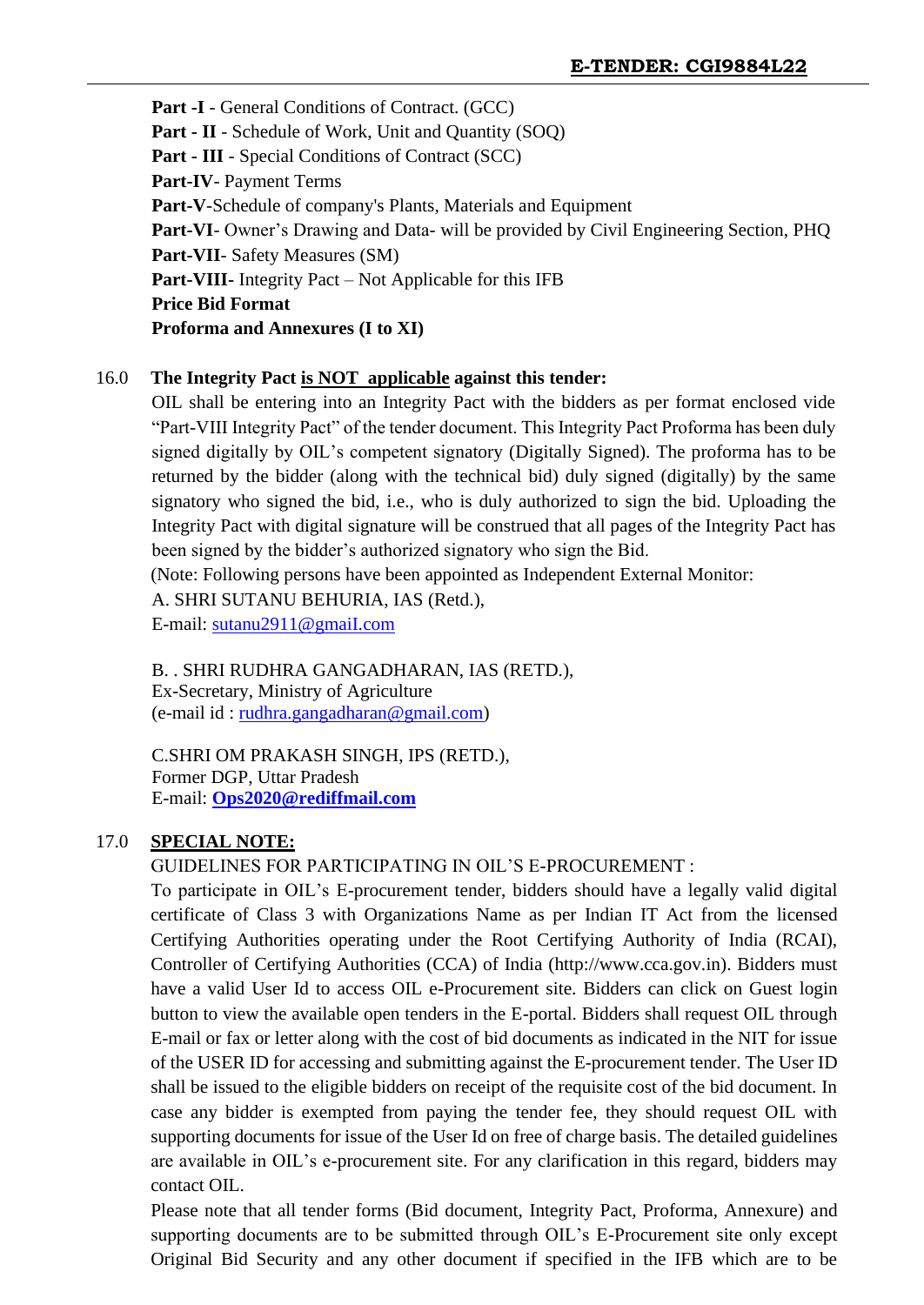submitted in sealed envelope super scribed with tender no. and due date to: The G.M. (Contracts), Pipeline Head Quarter, Oil India Limited, Guwahati- 781171, ASSAM

Bidders are requested to examine all instructions, forms, terms and specifications in the bid. Failure to furnish all information required as per the bid or submission of offers not substantially responsive to the bid in every respect will be at the bidders risk and may result in the rejection of its offer without seeking any clarifications. Offers sent without the requisite value of prescribed bid security (if called for in the bid) in original will be ignored straightway.

Please note Encryption certificate is also required along with Digital Certificate Class III [Organization in order to submit bid in system. Please refer "Guideline to Bidder for participating in OIL"

18.0 The tender is invited under SINGLE STAGE SINGLE BID SYSTEM. The bidder has to submit the "Un-Priced Techno-Commercial" and "Price-Bid" through electronic form in the OIL's e-Tender portal within the Bid Closing Date and Time stipulated in the e-Tender portal. **The Technical Bid is to be submitted as per Scope of Work &Technical Specifications along with all technical related documents related to the tender are to be uploaded under Technical RFx Tab.** The Price Bid rates shall be quoted as specified in the "PRICE BID FORMAT" and to be attached as attachment under the Notes & attachment tab. **The price quoted in the "PRICE BID FORMAT" will only be considered for evaluation.**

**Please note that no price details should be uploaded under Technical RFx. Details of prices as per Price Bid format / Priced bid can be uploaded as Attachment under Notes & Attachment Tab. Offer not complying with above submission procedure will be rejected.**

A few screen shots to find out the required IFB is shown below.

| <b>Notes and Attachments</b> | → Only Price Details Should Be Uploaded          |
|------------------------------|--------------------------------------------------|
| <b>Technical attachments</b> | All technical bid documents except price details |

Please do refer "NEW INSTRUCTION TO BIDDER FOR SUBMISSION" for the above two points and also please refer "New Vendor Manual (effective 12.0.2017) " available in the login Page of the **OIL's E-tender Portal.**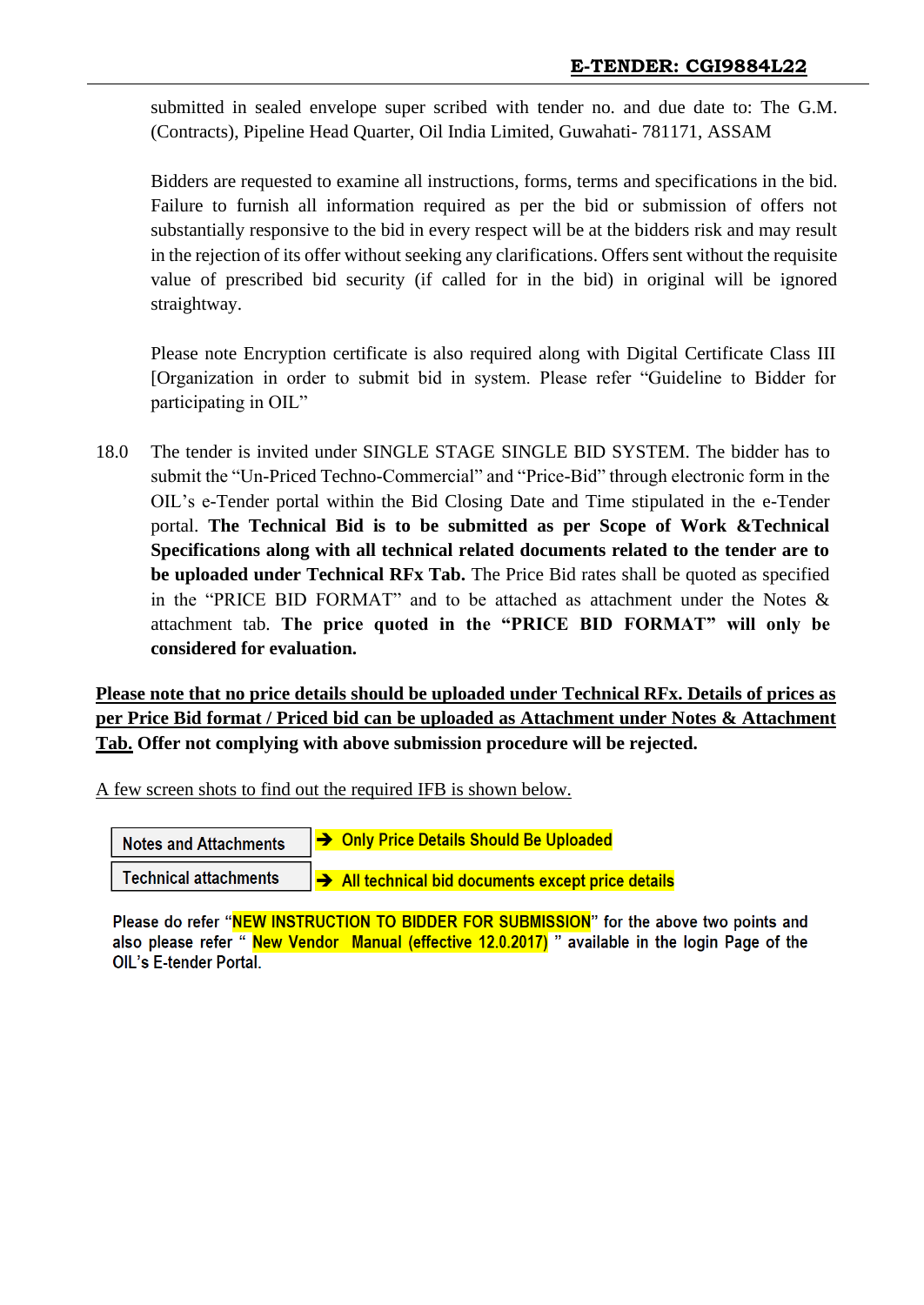#### Regarding new bid submission procedure (effective from 12.04.2017 onwards), please refer new vendor manual available in OIL's E-tender Site:



#### **Notes :**

- \* The "Techno-Commercial Unpriced Bid" shall contain all techno-commercial details **except the prices**.
- \*\* The "Price bid" must contain the price schedule and the bidder's commercial terms and conditions. For uploading Price Bid, first click on Sign Attachment, a browser window will open, select the file from the PC and click on Sign to sign the Sign. On Signing a new file with extension .SIG will be created. Close that window. Next click on Add Atachment, a browser window will open, select the .SIG signed file from the PC and name the file under Description, Assigned to General Data and clock on OK to save the File.
- 8.0 Bidder is responsible for ensuring the validity of digital signature and it's proper usage by their employee.
- 9.0 The bid including all uploaded documents shall be digitally signed by duly authorized representative of the bidding company.
- 10.0 OIL reserves the right to increase/decrease the quantum of job at the time of award of contract and it will be obligatory on the part of the successful bidder to accept the same at the offered rates.
- 11.0 The Company reserves the right to reject any or all the tenders or accept any tender without assigning any reason.
- 12.0 Offer must conform in all respect to the terms and conditions of the enquiry. Deviations, if any, must be clearly and specifically stated. Conditional bids are liable to be rejected at the discretion of the Company.

Thanking you,

Yours faithfully, OIL INDIA LIMITED

General Manager (Contracts) for CGM ( PLS)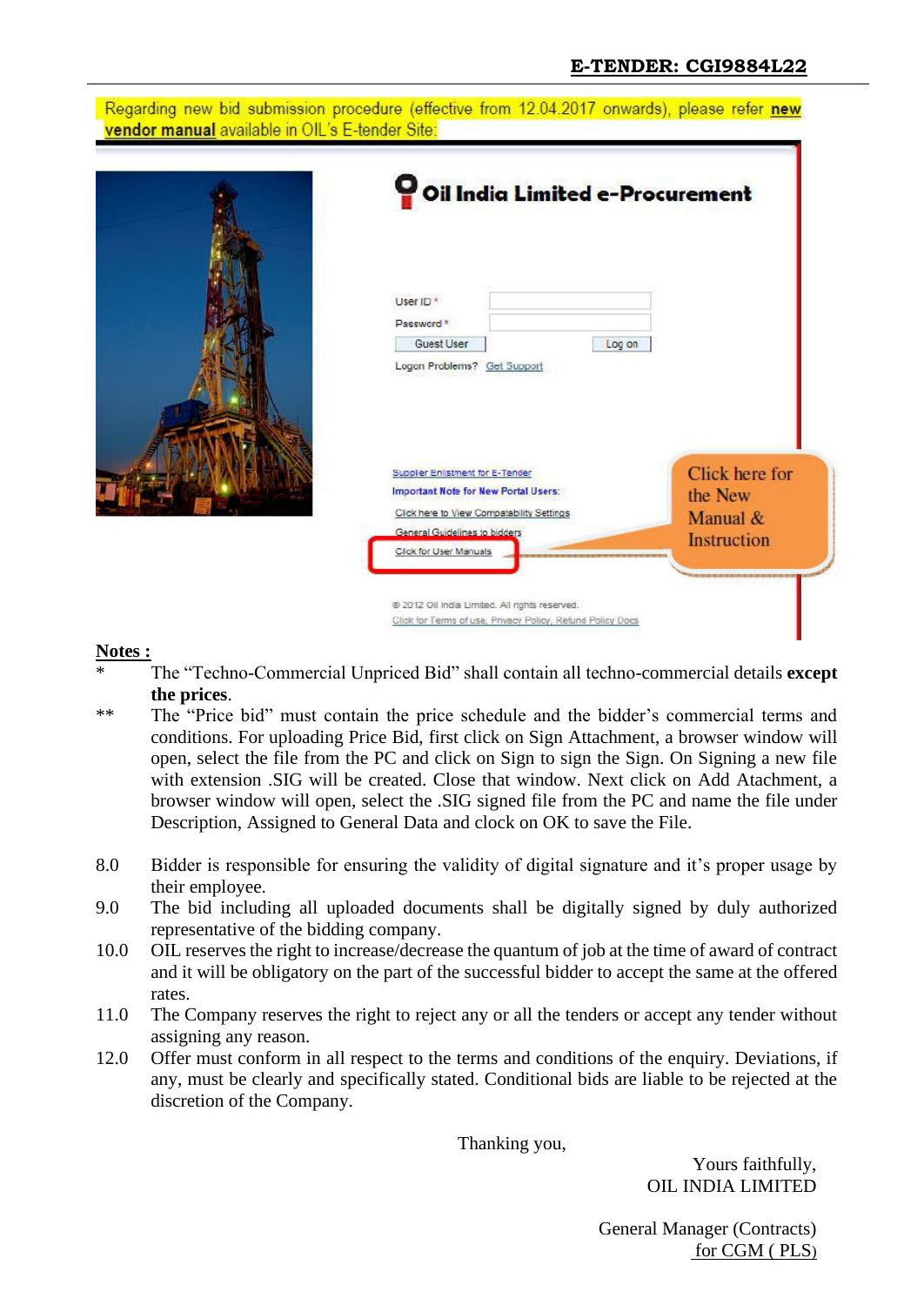# **INSTRUCTIONS TO BIDDERS**

1.0 Bidder shall bear all costs associated with the preparation and submission of bid. Oil India Limited, hereinafter referred to as 'Company', will in no case be responsible or liable for those costs, regardless of the conduct or outcome of the bidding process.

# 2.0 **BIDDING DOCUMENTS**

- 2.1 The services required, bidding procedures and contract terms are prescribed in the Bidding Documents. This Bidding Document includes the following:
	- a) A forwarding letter highlighting the following points
		- (i) Company's IFB No.
		- (ii) Bid closing date and time
		- (iii) Bid opening date, time and place
		- (iv) Bid submission place
		- (v) Bid opening place
		- (vi) The amount of Bid Security
		- (vii) The amount of Performance Guarantee
	- (viii) Quantum of liquidated damages for default in timely mobilizations
	- b) Instructions to Bidders
	- c) BEC-BRC-Bid Evaluation Criteria & Bid Rejection Criteria
	- d) General Conditions of Contract (Part-I)
	- e) Schedule of Work, Unit, Quantities, Rates and Prices (Part- II-SOQ)
	- f) Special Conditions of Contract (Part-III-SCC)
	- g) Payment Terms (Part IV)
	- h) Schedule of company's Plants, Materials and Equipment -( Part-V)
	- i) Owner's Drawing & Data -( Part-VI)- will be provided by Company
	- j) Safety Measures (Part-VII-SM)
	- k) Integrity Pact- (Part-VIII)
	- l) Price Bid Format
	- m) Proforma & Annexure.
- 2.2 The bidder is expected to examine all instructions, forms, terms and specifications in the Bid document. Failure to furnish all information required in the Bidding Documents or submission of a bid not substantially responsive to the Bidding Documents in every respect will be at the Bidder's risk & responsibility and may result in the rejection of its bid.

# 3.0 **TRANSFERABILITY OF BID DOCUMENTS** :

- 3.1 Bid Documents are non-transferable. Bid can be submitted only in the name of the bidder in whose name the Bid Document has been issued.
- 3.2 Unsolicited offers will not be considered and will be rejected straightway.

# 4.0 **AMENDMENT OF BIDDING DOCUMENTS:**

4.1 At any time prior to the deadline for submission of bids, the company may, for any reason, whether at its own initiative or in response to a clarification requested by a prospective Bidder, modify the Bidding Documents by the issuance of an Addendum.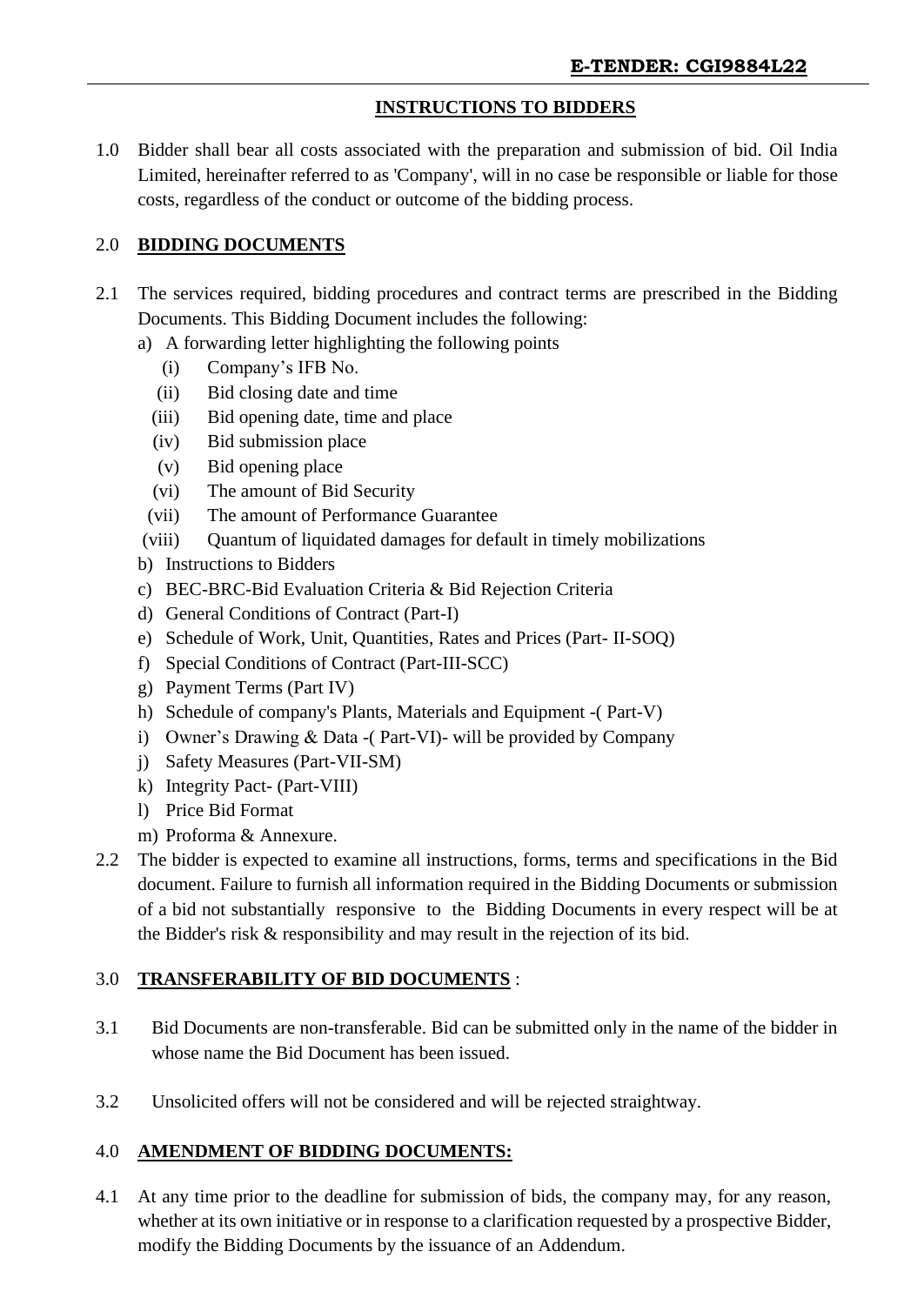4.2 The Addendum will be sent in writing through post / courier / Fax/e-mail to all prospective Bidders to whom Company has sent the bid documents and also be uploaded in the OIL's eportal in the C-folder under the tab "Amendments to Tender Documents". The company may, at its discretion, extend the deadline for bid submission, if the Bidders are expected to require additional time in which to take the Addendum into account in preparation of their bid or for any other reason. Bidders shall also check OIL's E-Tender portal [C-folder under the tab "Amendments to Tender Documents"] for any amendments to the bid documents before submission of their bids.

#### 5.0 **PREPARATION OF BIDS**

- 5.1 LANGUAGE OF BIDS: The bid as well as all correspondence and documents relating to the bid exchanged between the Bidder and the Company shall be in English language, except that any printed literature may be in another language provided it is accompanied by an English translated version, which shall govern for the purpose of bid interpretation.
- 5.2 DOCUMENTS COMPRISING THE BID: The complete bid should be submitted on-line in the e-portal.

#### 6.0 **BID FORM:**

The bidder shall complete the Bid Form and the appropriate Price Schedule furnished as attachment in the e-portal.

# 7.0 **BID PRICE:**

- 7.1 Prices must be quoted by the bidders, both in words and in figures. In case of any discrepancy between the words and in figures, the prices indicated in words only will be considered.
- 7.2 Price quoted by the successful bidder must remain firm during its performance of the Contract and will not be subjected to variation on any account.
- 7.3 Bidder shall be deemed to have satisfied himself before submitting his bid as to the correctness and sufficiency of its bid for the services required and of the rates and prices quoted, which rates and prices shall, except insofar as otherwise provided, cover all its obligations under the contract.

# 8.0 **DOCUMENTS ESTABLISHING BIDDER'S ELIGIBILITY AND QUALIFICATIONS:**

These are as per BEC/BRC

#### 9.0 **PERIOD OF VALIDITY OF BIDS:**

- 9.1 Bids shall remain valid for **90 days** from the date of bid opening.
- 9.2 In exceptional circumstances, the OIL may solicit the Bidder's consent to an extension of the period of validity. The request and the response thereto shall be made in writing (or by Fax). A Bidder may refuse the request without forfeiting its Bid Security. A Bidder granting the request will neither be required nor permitted to modify their bid.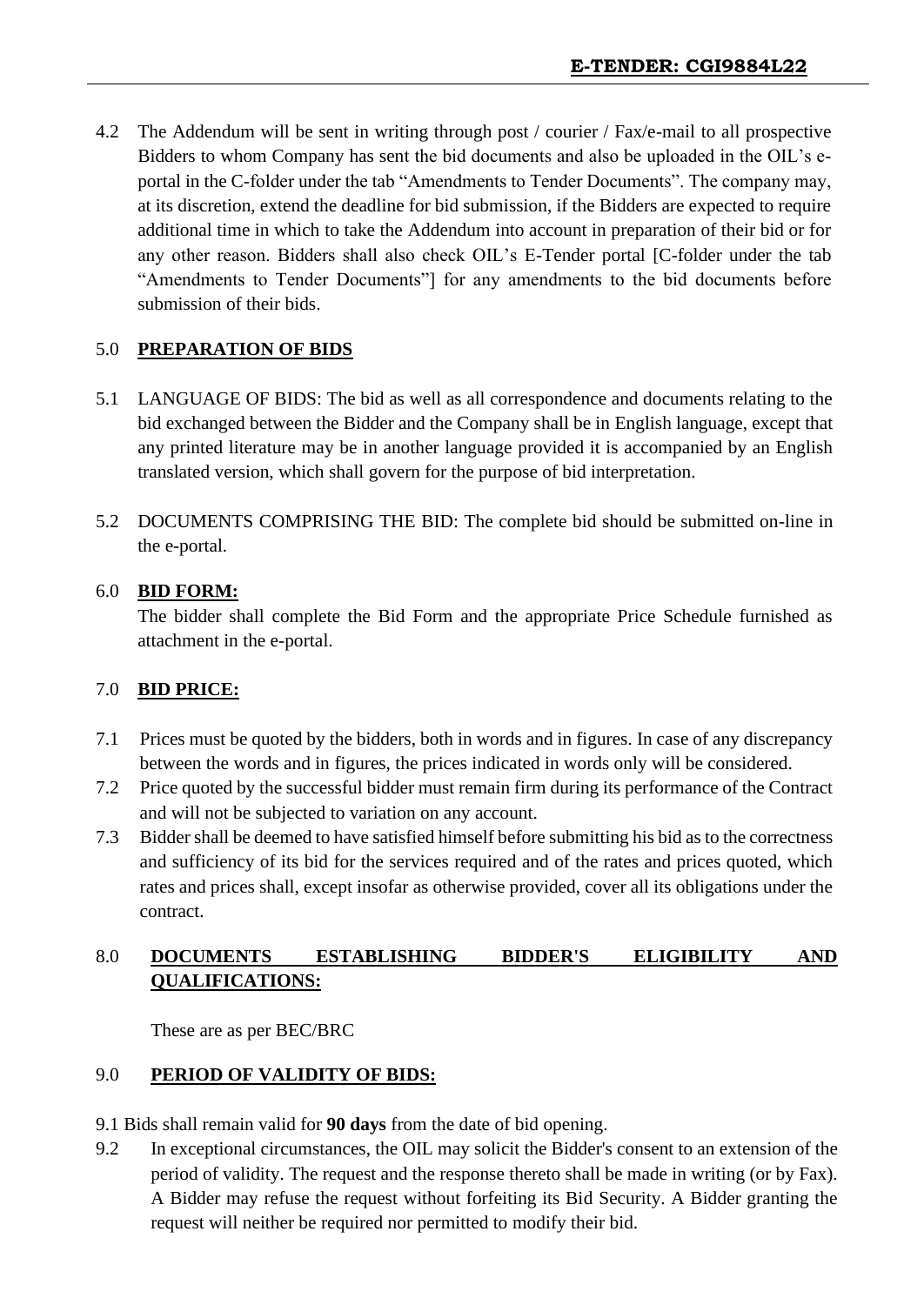# 10.0 **FORMAT AND SIGNING OF BID:**

The original and all copies of the bid shall be typed or written in indelible inks and shall be signed(digitally) by the Bidder or a person or persons duly authorized to bind the Bidder to the contract.

# 11.0 **SUBMISSION OF BIDS.**

11.1 Bids are to be submitted online through OIL's E-procurement portal with digital signature. The bid and all attached documents should be digitally signed by the bidder using "Class 3" digital certificates [e commerce application (Certificate with personal verification and Organization Name)] as per Indian IT Act 2000 obtained from the licensed Certifying Authorities operating under the Root Certifying Authority of India(RCAI), Controller of Certifying Authorities (CCA) of India before bid is uploaded.

The bid including all uploaded documents shall be digitally signed by duly authorized representative of the bidder to bind the Bidder to the contract. The authenticity of above digital signature shall be verified through authorized CA after bid opening and in case the digital signature is not of "Class-3" with organization name, the bid will be rejected.

Bidder is responsible for ensuring the validity of digital signature and it's proper usage by their employees.

- 11.2 Any person signing the Bid or any other document in respect of this Bid Document or other relevant documents on behalf of the Bidder without disclosing his authority to do so shall be deemed to have the authority to bind the Bidder. If it is discovered at any time that the person so signing has no authority to do so, the company (OIL) may, without prejudice to any other right or remedy, cancel his Bid or Contract and hold the Bidder liable to the Company (OIL) for all costs and damages arising from the cancellation of the Bid or Contract including any loss which the Company (OIL) may sustain on account thereof.
- 11.3 Timely submission of the bids is the responsibility of the Bidder should be submitted before the bid closing date and time. Company shall not be responsible for any delay.
- 11.4 E-mail/ Fax/ Telex/Telegraphic/Telephonic offers will not be accepted.
- 11.5 Bidder shall submit the Bid, duly completed in terms of the Bid Document.

#### 12.0 **DEADLINE FOR SUBMISSION OF BIDS**:

- 12.1 Bids should be submitted on-line up to 11.00 AM (IST) (Server Time) on the Bid Closing date mentioned in the Forwarding Letter. Bidders will be permitted by System to make any changes in their bid after the bid has been uploaded by the bidder prior to the date and time as mentioned in the bid. But no changes would be allowed by the system once the due date and for submission of bids has been reached and bids are opened.
- 12.2 No bid can be submitted after the submission date line is reached. The system time displayed on the e-procurement web page shall decide the submission dead line.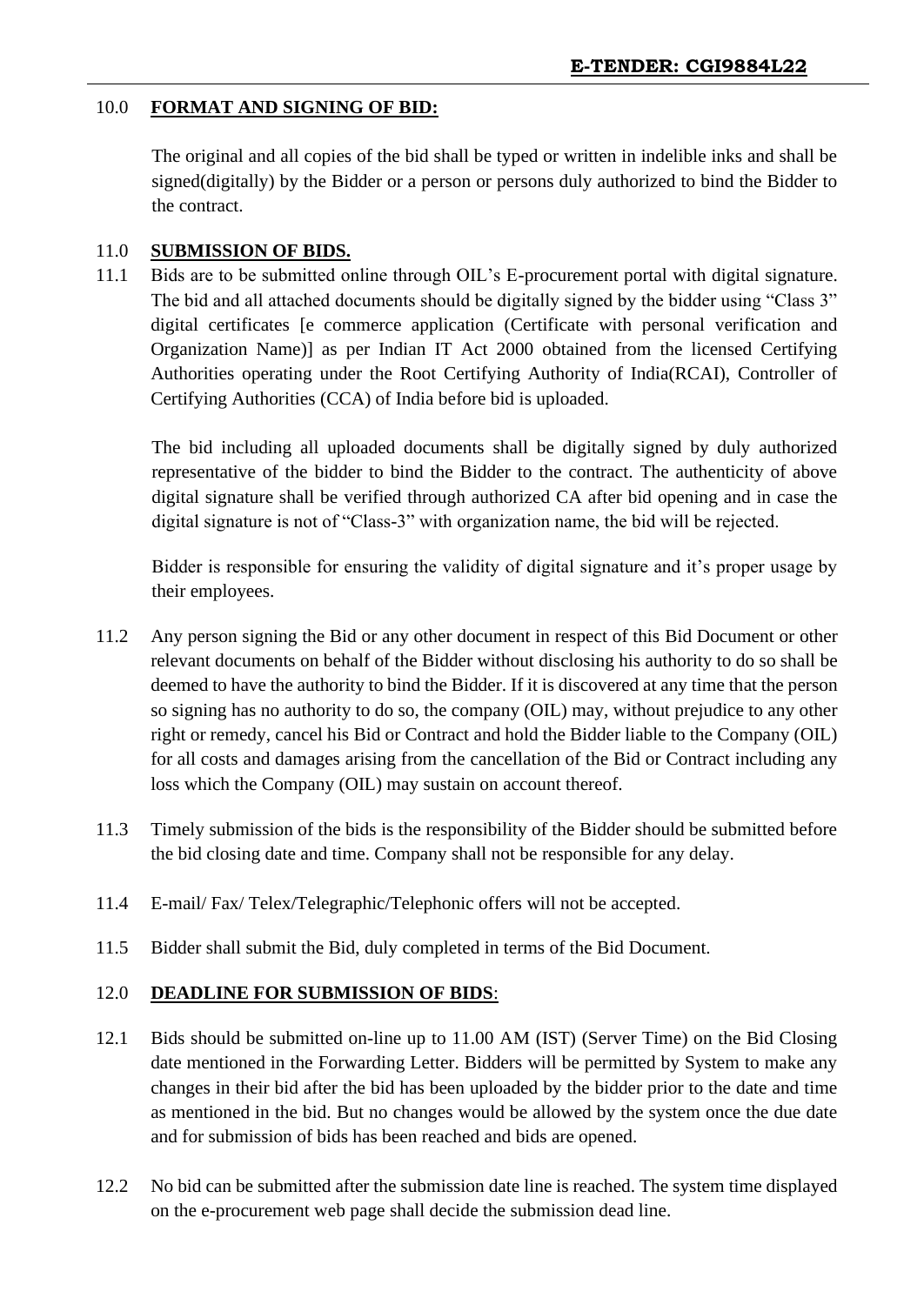12.3 The documents in physical form must be received by Company at the address specified in the "Forwarding Letter" on or before the Bid Closing Date & Time mentioned in the "Forwarding Letter". Timely delivery of the same at the address mentioned in the Forwarding Letter is the responsibility of the Bidders.

# 13.0 **LATE BIDS:**

Bidders are advised in their own interest to ensure that their bids are uploaded in system before the closing date and time of the bid. Any Bid received by the Company after the Bid Closing Date & Time stipulated by the Company shall be rejected.

# 14.0 **MODIFICATION AND WITHDRAWAL OF BIDS:**

- 14.1 Bidders will be permitted by System to make any changes in their bid after the bid has been uploaded by the bidder prior to the date and time as mentioned in the bid. But no changes would be allowed by the system once the due date and for submission of bids has been reached and bids are opened.
- 14.2 No bid can be modified / withdrawn subsequent to the deadline for submission of bids.
- 14.3 No bid may be withdrawn in the interval between the deadline for submission of bids and the expiry of the period of bid validity specified by the Bidder on the Bid Form. Withdrawal of a bid during this interval shall result in the Bidder's forfeiture of its Bid Security.

# 15.0 **EXTENSION OF BID SUBMISSION DATE:**

Normally no request for extension of Bid Closing Date & Time will be entertained. However, OIL at its discretion, may extend the Bid Closing Date and/or Time due to any reasons. However, the bidder whose bid has been received within the bid closing date and time will not be allowed to revise their Bid/prices. Withdrawal of such Bid also will not be permitted by the system.

#### 16.0 **BID OPENING AND EVALUATION:**

- 16.1 OIL shall open the Bids, in the presence of Bidder's representatives who choose to attend at the date, time and place mentioned in the Covering Letter. However, an authorization letter (as per Proforma-II) from the bidder must be produced by the Bidder's representative at the time of bid opening. Unless this Letter is presented, the representative will not be allowed to attend the bid opening. The Bidder's representatives who are allowed to attend the bid opening shall sign a register evidencing their attendance. Only one representative against each bid will be allowed to attend. **In technical bid opening date, only Technical RFx will be allowed to open by the system.** Bidders therefore should ensure that techno-Commercial bid is uploaded under the **Technical RFx** Tab Page only *and no price should be mentioned anywhere under the Technical RFx.*
- 16.2 In case of any unscheduled holiday or Bandh on the Bid Opening Date, the Bids will be opened on the next full working day. Accordingly, Bid Closing Date / time will get extended up to the next working day and time.
- 16.3 Bid for which an acceptable notice of withdrawal has been received pursuant to clause 14.0 shall not be opened. OIL shall examine bids to determine whether they are complete, whether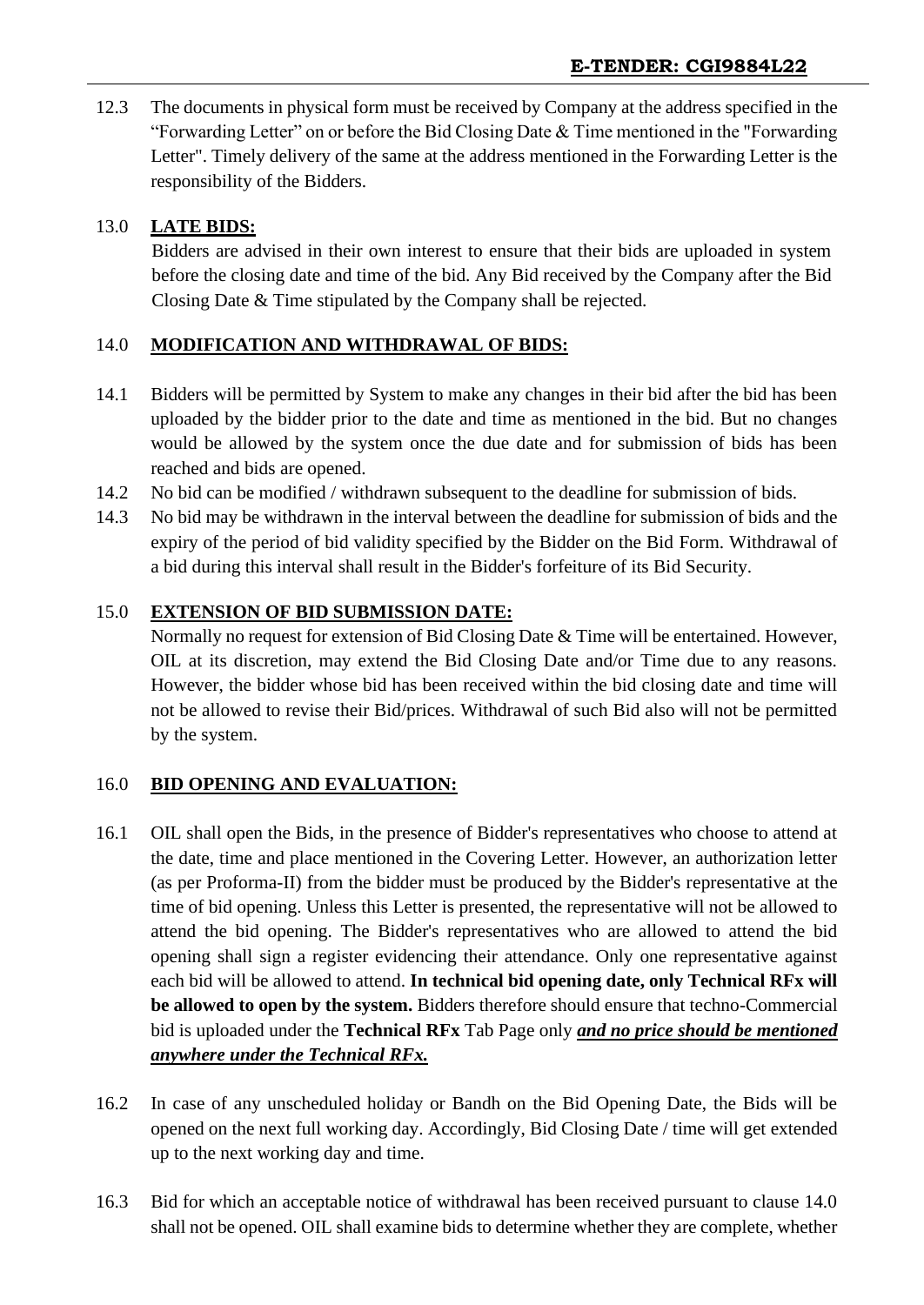requisite Bid Securities have been furnished, whether documents have been properly signed and whether the bids are generally in order.

- 16.4 Bid opening shall be done as detailed in clauses 16.1 and 16.2 above
- 16.5 OIL shall prepare, for its own records, minutes of bid opening including the information disclosed to those present in accordance with the sub-clause 16.3
- 16.6 To assist in the examination, evaluation and comparison of bids, normally no clarifications shall be sought from the Bidders. However, for assisting in the evaluation of the bids especially on the issues where the Bidder confirms compliance in the evaluation and contradiction exists on the same issues due to lack of required supporting documents in the Bid (i.e. document is deficient or missing), or due to some statement at other place of the Bid (i.e. reconfirmation of confirmation) or vise versa, clarifications may be sought by OIL at its discretion. The request for clarification and the response shall be in writing and no change in the price or substance of the bid shall be sought, offered or permitted.
- 16.7 Prior to the detailed evaluation, OIL will determine the substantial responsiveness of each bid to the requirement of the Bidding Documents. For purpose of these paragraphs, a substantially responsive bid is one, which conforms to all the terms and conditions of the Bidding Document without material deviations or reservation. A material deviation or reservation is one which affects in any way substantial way the scope, quality, or performance of work, or which limits in any substantial way, in-consistent way with the bidding documents, the Company's right or the bidder's obligations under the contract, and the rectification of which deviation or reservation would affect unfairly the competitive position of other bidders presenting substantial responsive bids. OIL's determination of bid's responsiveness is to be based on the contents of the Bid itself without recourse to extrinsic evidence.
- 16.8 A Bid determined as not substantially responsive will be rejected by the Company and may not subsequently be made responsive by the Bidder by correction of the non-conformity.
- 16.9 The Company may waive minor informality or nonconformity or irregularity in a bid, which does not constitute a material deviation, provided such waiver, does not prejudice or affect the relative ranking of any Bidder.

# 17.0 **EVALUATION AND COMPARISON OF BIDS:**

- 17.1 The OIL will evaluate and compare the bids as per Priced Bid Format of the bidding documents.
- 17.2 Post bid or conditional discounts/rebates offered by any bidder shall not be considered for evaluation of bids. However, if the lowest bidder happens to be the final acceptable bidder for award of contract, and if they have offered any discounts/rebates, the contract shall be awarded after taking into account such discounts/rebates.

# 18.0 **CONTACTING THE COMPANY:**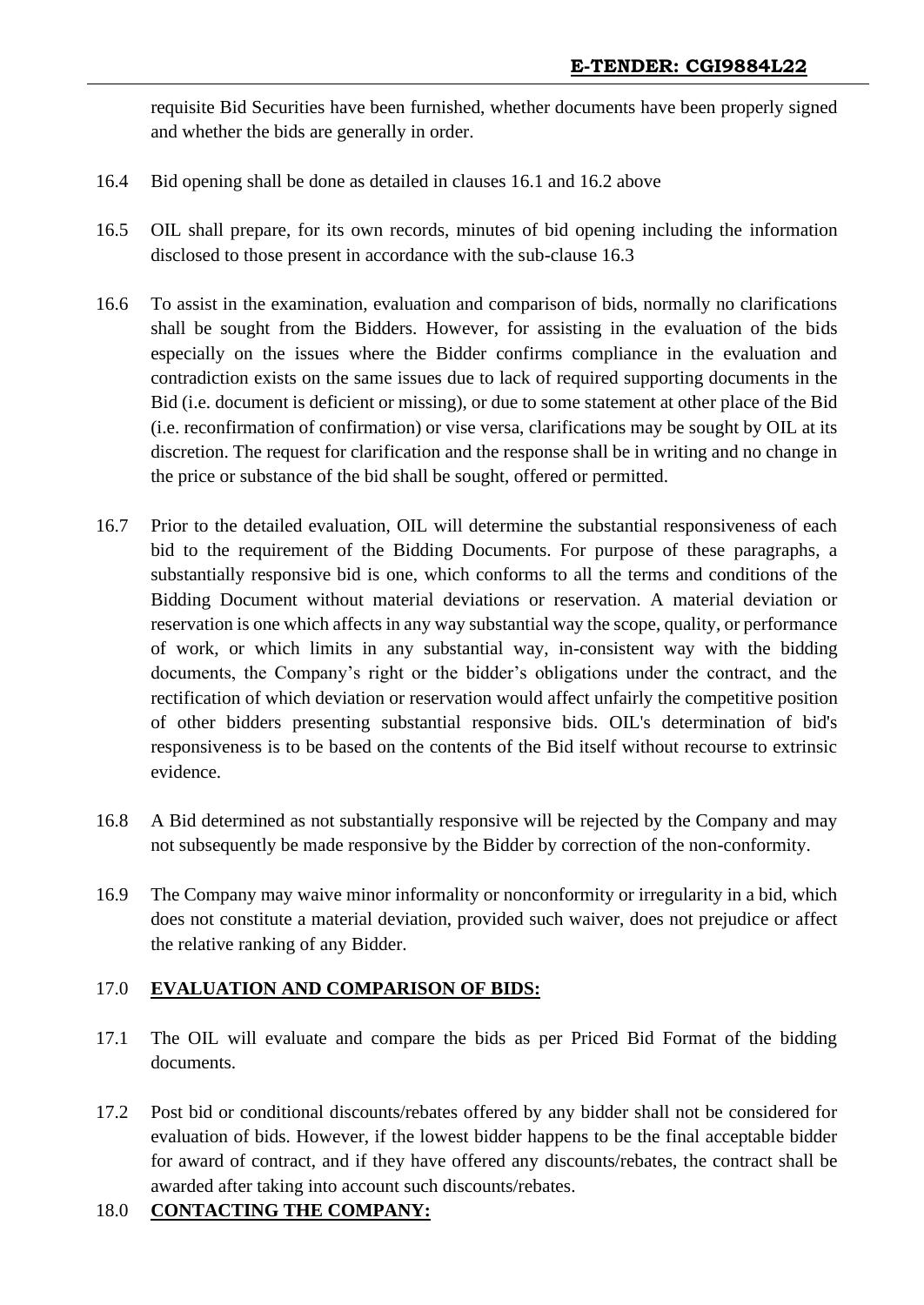- 18.1 Except as otherwise provided in Clause 14.0 above, no Bidder shall contact OIL on any matter relating to its bid, from the time of the bid opening to the time the Contract is awarded except as required by OIL vide sub-clause 16.6.
- 18.2 An effort by a Bidder to influence OIL in the bid evaluation, bid comparison or Contract award decisions may result in the rejection of their bid.

# 19.0 **AWARD CRITERIA:**

OIL will award the Contract to the successful Bidder whose bid has been determined as the bidder obtaining highest mark in the evaluation process of both the technical bid (concept design) and commercial bid combined together as explained in succeeding para.

#### 20.0 **OIL' S RIGHT TO ACCEPT OR REJECT ANY BID**:

OIL reserves the right to accept or reject any or all bids and to annul the bidding process and reject all bids, at any time prior to award of contract, without there by incurring any liability to the affected bidder, or bidders or any obligation to inform the affected bidder of the grounds for OIL's action.

#### 21.0 **NOTIFICATION OF AWARD:**

- 21.1 Prior to the expiry of the period of bid validity or extended validity, OIL will notify the successful Bidder in writing by registered letter or by cable or telex or fax or e-mail (to be confirmed in writing by registered / couriered letter) that its bid has been accepted.
- 21.2 The notification of award will constitute the formation of the Contract.

#### 22.0 **SIGNING OF CONTRACT:**

- 22.1 At the same time as OIL notifies the successful Bidder that its Bid has been accepted, OIL will either call the successful bidder for signing of the agreement or send the Contract Form provided in the Bidding Documents, along with the General & Special Conditions of Contract, Technical Specifications, Schedule of rates incorporating all agreements between the parties.
- 22.2 Within 2(Two) Weeks from the date of issue of Letter of Award (LOA), the successful Bidder shall sign and date the contract and return it to OIL. Till the contract is signed, the LOA issued to the successful bidder shall remain binding amongst the two parties.
- 22.3 In the event of failure on the part of the successful bidder to sign the contract within the period specified above or any other time period specified by OIL. OIL reserves the right to terminate the LOA issued to the successful bidder. The party shall also be debarred for a period of 2(two) years from the date of default.

#### 23.0 **FURNISHING FRAUDULENT INFORMATION/DOCUMENTS:**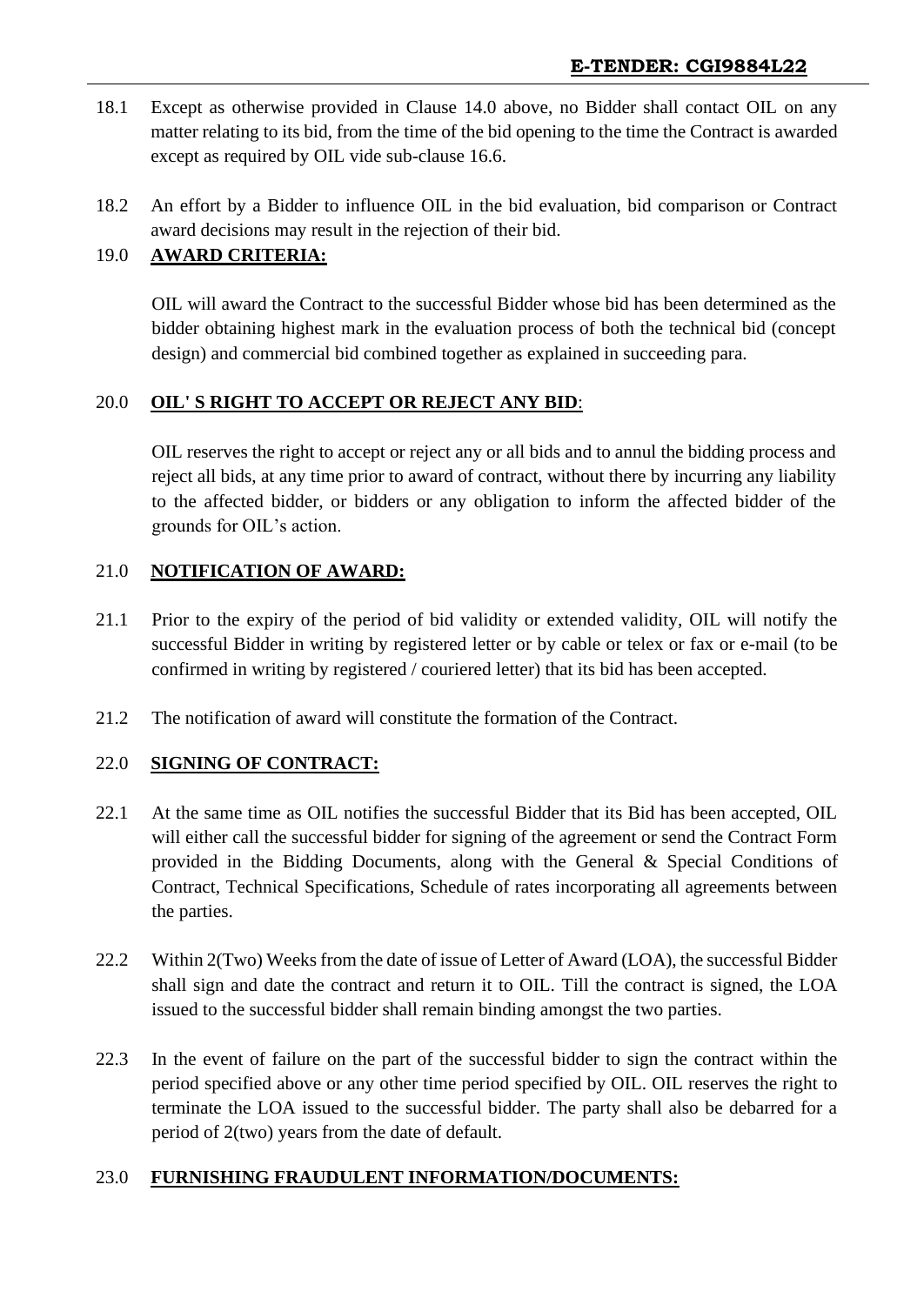If it found that a bidder has furnished fraudulent information/documents, it shall constitute sufficient ground for annulment of the award and the party shall be debarred for a period of 3(three) years from the date of detection of such fraudulent act besides the legal action.

#### 24.0 **BID DOCUMENT:**

Before submission of Bids, Bidders are requested to make themselves fully conversant with all Conditions of the Bid Document and other relevant information related to the works to be executed under this contract.

# 25.0 **MOBILIZATION PERIOD**: **1(ONE) WEEK** from the date of issue of Work Order. 26.0 **SITE VISIT:**

The Bidder, at the Bidder's own cost, responsibility and risk is encouraged to visit and examine the site of work and its surroundings, understand the logistics and obtain all information that may be necessary for preparing the Bid and entering into a Contract for the required services/work. The Contractor shall be deemed prior to Pre-Bid Conference & submitting their Bid to have:

- a) Inspected and examined the Site and its surroundings and carried out such surveys as it considers necessary;
- b) Satisfied itself as to the nature of the work and materials necessary for the execution of the Works;
- c) Satisfied itself as to the circumstances at the Site, including, without limitation, the ground and sub-soil, the form and nature of the Site and the climate and hydrological conditions of the Site;
- d) Satisfied itself as to the means of communication with and access to & through the Site, the accommodation it may require and the precautions and the times and methods of working;
- e) Obtained for itself all necessary information as to the risks, contingencies and all other circumstances, which may influence or affect the Contract price and its obligations under the Contract;
- f) Satisfied itself with all the Indian as well as local conditions, factors and legislation which may have any effect on the execution of the work covered under the Bid Document.
- g) Ascertained the general labour position at the Site and have understood the cost associated with engagement of the labours.

\*\*\*\*\*\*\*\*\*\*\*\*\*\*\*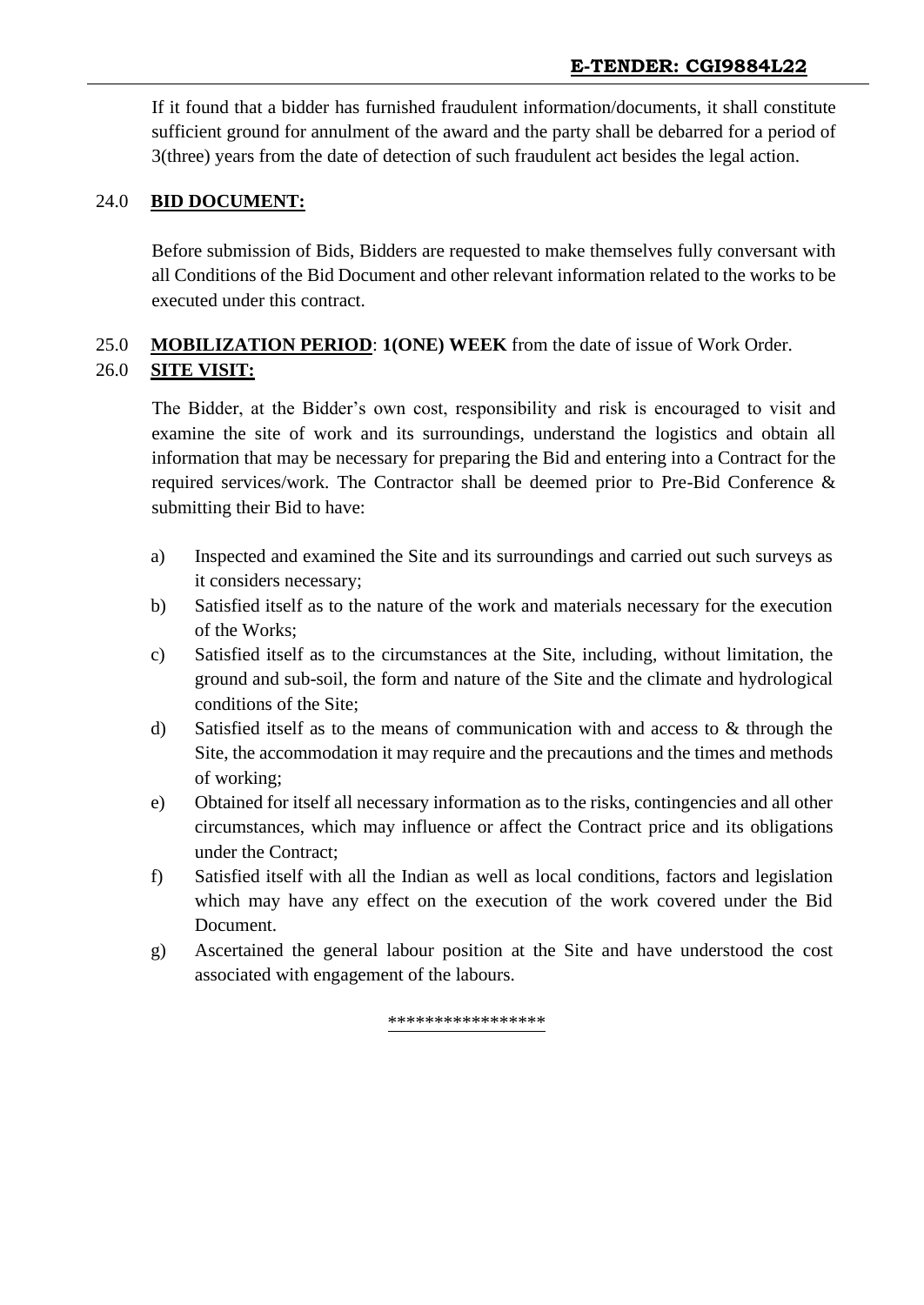#### *BID EVALUATION CRITERIA & BID REJECTION CRITERIA FOR THE TENDER*

A) Bid Evaluation Criteria (BEC):

1.0 All the documents related to BEC must be submitted along with the Techno-Commercial Bid. Otherwise, the bid will be considered as non-responsive and rejected.

2.0 Interested bidders shall have to submit the following documents to qualify for opening of the Price Bid:

#### 2.1 **TECHNICAL CRITERIA**

(a) One successfully completed similar contract work of value not less than **Rs.4,86,500.00** under tender with CPWD, Railways, APWD, MES, NRL, ONGCL, OIL or any other Government Organization / Public Sector Undertaking during the last seven (07) years reckoned from the original bid closing date.

(b)For proof of requisite experience of SIMILAR work, Job Completion Certificate clearly mentioning Gross value of job done, Nature of works, Contracts period/Contract Start and Completion date issued by CPWD, Railways, APWD, MES, NRL, ONGCL, OIL or any other Government Organization / Public Sector Undertaking must be submitted along with the bid.

(c)SIMILAR work executed by a bidder for its own organization / subsidiary will not be considered as experience for the purpose of meeting BEC.

(d)If the prospective bidder is executing SIMILAR work which is still running and the contract value executed prior to due date of bid submission is equal to or more than the minimum prescribed value in the BEC such experience will also be taken in to consideration provided that the bidder submits satisfactory work execution certificate issued by end user.

**"Similar work" mentioned in Paragraph 2.1 above means the following:**

**Construction of RCC building/foundations/boundary wall.**

**Note: Experience of repairing / maintenance nature of above will not be considered for evaluation.**

#### 2.1.1 **FINANCIAL CRITERIA**

a) Annual financial turnover as per Audited Annual Reports in any of preceding three (3) financial years, preceding scheduled bid opening date should be at least **Rs.2,92,000.00**

b) Net worth of firm/bidder must be positive for preceding financial/ accounting year.

**NOTE: -Considering the time required for preparation of Financial Statements, if the last date of preceding financial/ accounting year falls within the preceding six months reckoned from the original bid closing date and the Financial Statements of the preceding financial / accounting year are not available with the bidder, then the financial turnover of the previous three financial / accounting years excluding the preceding financial / accounting year will be considered. In such cases, the Net worth of the previous financial/ accounting year excluding the preceding financial/ accounting year will be considered. However, the bidder has to submit an affidavit/ undertaking certifying that the balance sheet/ Financial Statements for the financial year 2020-2021 (or as the case may be) has actually not been audited so far.**

For proof of Annual Turnover & Net worth any one of the following document must be submitted along with the bid: -

i) A certificate issued by a practicing Chartered/Cost Accountant (with Membership Number and Firm Registration Number), certifying the Annual turnover & Net worth. *In addition to membership*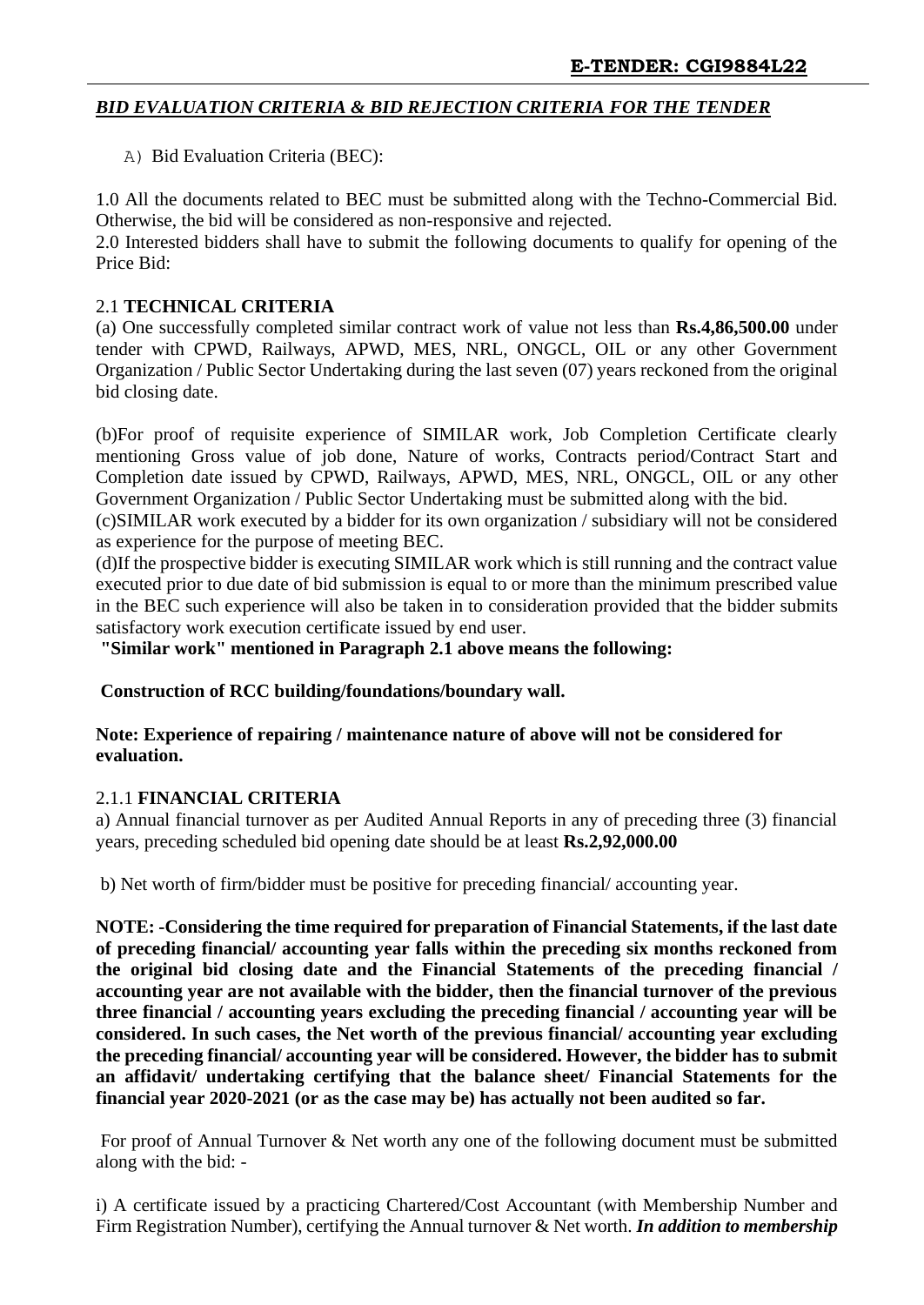#### *number & Firm Registration Number, UDIN is also to be specified in the certificate of Turnover & Net worth issued by the CA.*

OR

ii) Audited Balance Sheet along with Profit & Loss account.

2.1.2 Bids must be valid for minimum 90 days from the date of Technical Bid opening. If bidder does not submit / declare bid validity period, it will be presumed that the bid validity is 90 days.

Note: In case of extension of Bid Opening Date, bid validity should be extended suitably by the bidder, as and when advised by OIL.

3.0The bids conforming to the specifications, terms and conditions stipulated in the tender documents and considered to be responsive after subjecting to Bid Evaluation Criteria will be considered for further evaluation given below:

i)To ascertain the inter-se-ranking, the comparison of the responsive

bids will be made.

(ii)In case of identical lowest offered rate by more than 1 (one) bidder, the selection of priority-1 and priority-2 bidder will be made by draw of lots amongst the parties offering the same lowest price. The tender shall be awarded to priority-1 bidder only, but if priority-1 bidder fails to accept the LOI/found non-eligible/ fails to execute the job, then Company reserves the right to award the same to priority -2 bidder after taking management approval for the same.

iii)Company's internal estimate (IE) is prepared inclusive of all cost of materials, labours, tools & equipment, PPE, machinery and all taxes except PF & GST.PF can be reimbursed on submission of valid documents/voucher from appropriate authority.

(iv)Bidders must filled up the Technical compliance evaluation sheet for BEC / BRC and the format is attached under "Notes and Attachments" tab in the main bidding engine of OIL's e-Tender portal

"OIL registered "*A", "B" and "C" bidders of Pipeline Department* are exempted from submitting document fulfilling their experience & turnover criteria as well as depositing bid security amount as specified in the clause no 2.1, 2.1.1 of BID EVALUATION CRITERIA, providing submission of his/her/their "One-time Security deposit in the line with Integrated Procedure/Manual for Procurement of Goods and services clause no 43.2.

3.1 Other Information /Documents: All Bidders including OIL registered bidder with one time security deposit must have to furnish the following information with relevant documents wherever necessary:

a) Tax Exemption Certificate, if any, if /applicable.

b) PAN no.( photocopy of the PAN card required).

c) Goods & Service Tax registration No.

d) Bank account No. with name of Bank, Type of account, Bank address.

e) P.F. Account No. / Code or affidavit for applying P.F as per Annexure-I

F) ESI Registration Number.

#### 4.0 **COMMERCIAL CRITERIA**

#### a. **BID REJECTION CRITERIA (BRC):**

1.The tender is invited under SINGLE STAGE - COMPOSITE BID SYSTEM. The bidders shall submit both the "TECHNICAL" and "PRICED" bids through electronic form in the OIL's E-Procurement portal within the Bid Closing Date and Time stipulated in the E-Tender. The Technical Bid should be submitted as per Scope of Work & Technical Specifications along with all technical documents related to the tender and uploaded under "Technical Attachment" Tab only. Bidders must note that no price details should be uploaded in "Technical Attachment" Tab Page. Details of prices as per Price Bid format/Priced bid to be uploaded under "Notes and Attachment" Tab. A screen shot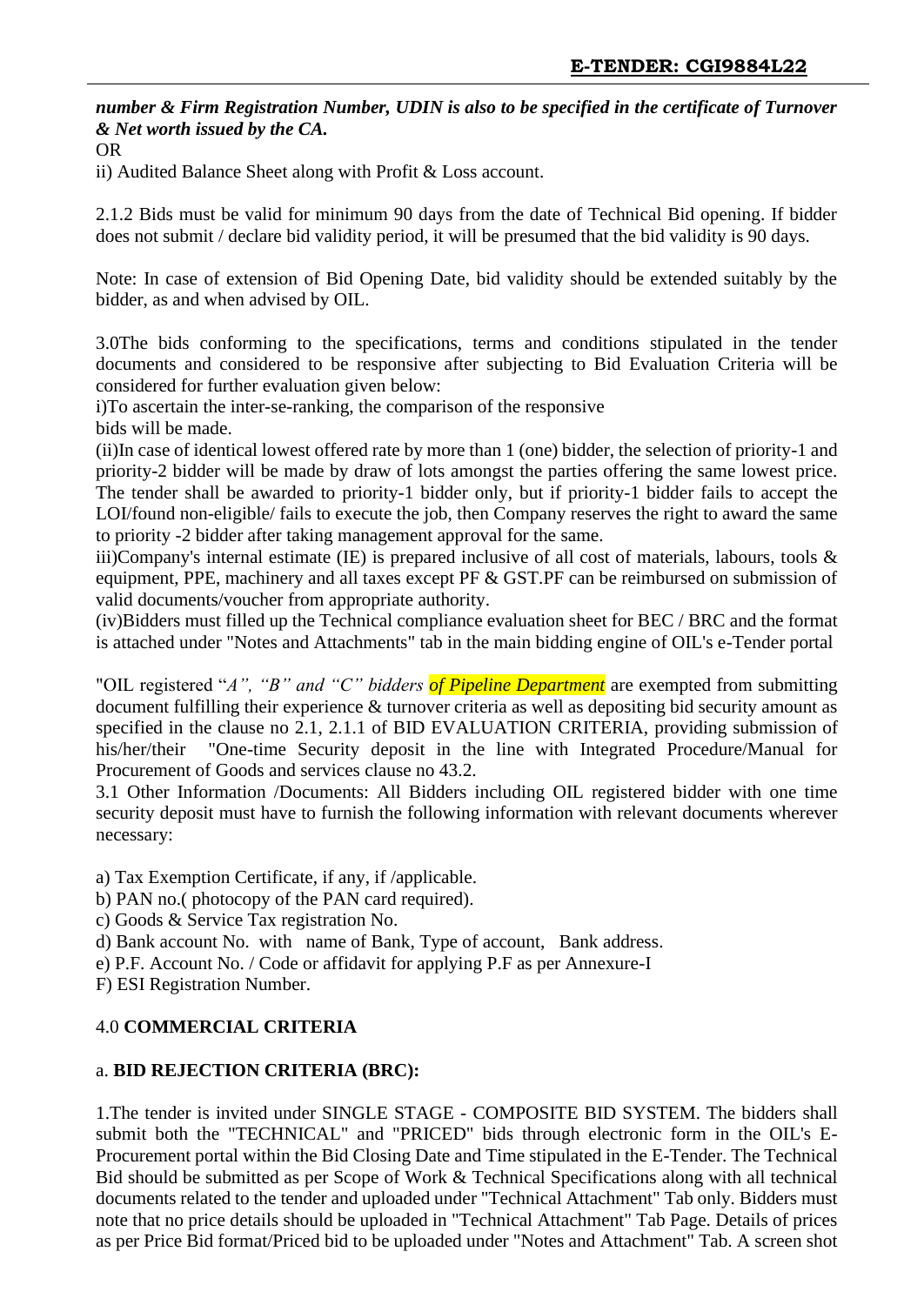in this regard is shown below. Offer not complying with above submission procedure will be rejected as per Bid Rejection Criteria. In Bid opening, both Technical & Priced Bids will be opened.

2.Bid security shall be furnished as a part of the Techno Commercial Un-priced Bid. The amount of bid security should be as specified in the NIT. Any bid not accompanied by proper bid security will be summarily rejected.

3.Bid Documents / User Id & Password for OIL's E-Tender portal are not transferable. Bid submitted by parties who have not submitted the requisite tender fees will be rejected.

4.Any bid received in the form of Physical document/ Telex/Cable/Fax/E-mail will not be accepted. 5.Bidders must quote clearly and strictly in accordance with the price schedule outlined in Price Bidding Format attached under "Notes and Attachments" tab in the main bidding engine of OIL's e-Tender portal; otherwise the bid will be rejected. All other techno-commercial documents other than price details to be submitted with Un-priced Techno-Commercial Bid as per tender requirement in the c-Folder link (collaboration link) under "Technical RFx Response" Tab Page only.

6.There should not be any indication of price in the Un-priced Techno-Commercial Bid. If there is any indication of price in the Un-priced Techno-Commercial Bid, Such Bid will be rejected straightway.

7.Bidder must accept and comply with the following provisions as given in the tender document. Deviations to such provisions shall make the bid liable for rejection.

- a. Firm price
- b. EMD / Bid Bond
- c. Scope of work
- d. Specifications
- e. Price schedule
- f. Delivery / completion schedule
- g. Period of validity of bid
- h. Liquidated Damages
- i. Performance bank guarantee / Security deposit
- j. Guarantee of material / work
- k. Arbitration / Resolution of Dispute
- l. Force Majeure
- m. Applicable Laws
- n. Integrity Pact, if applicable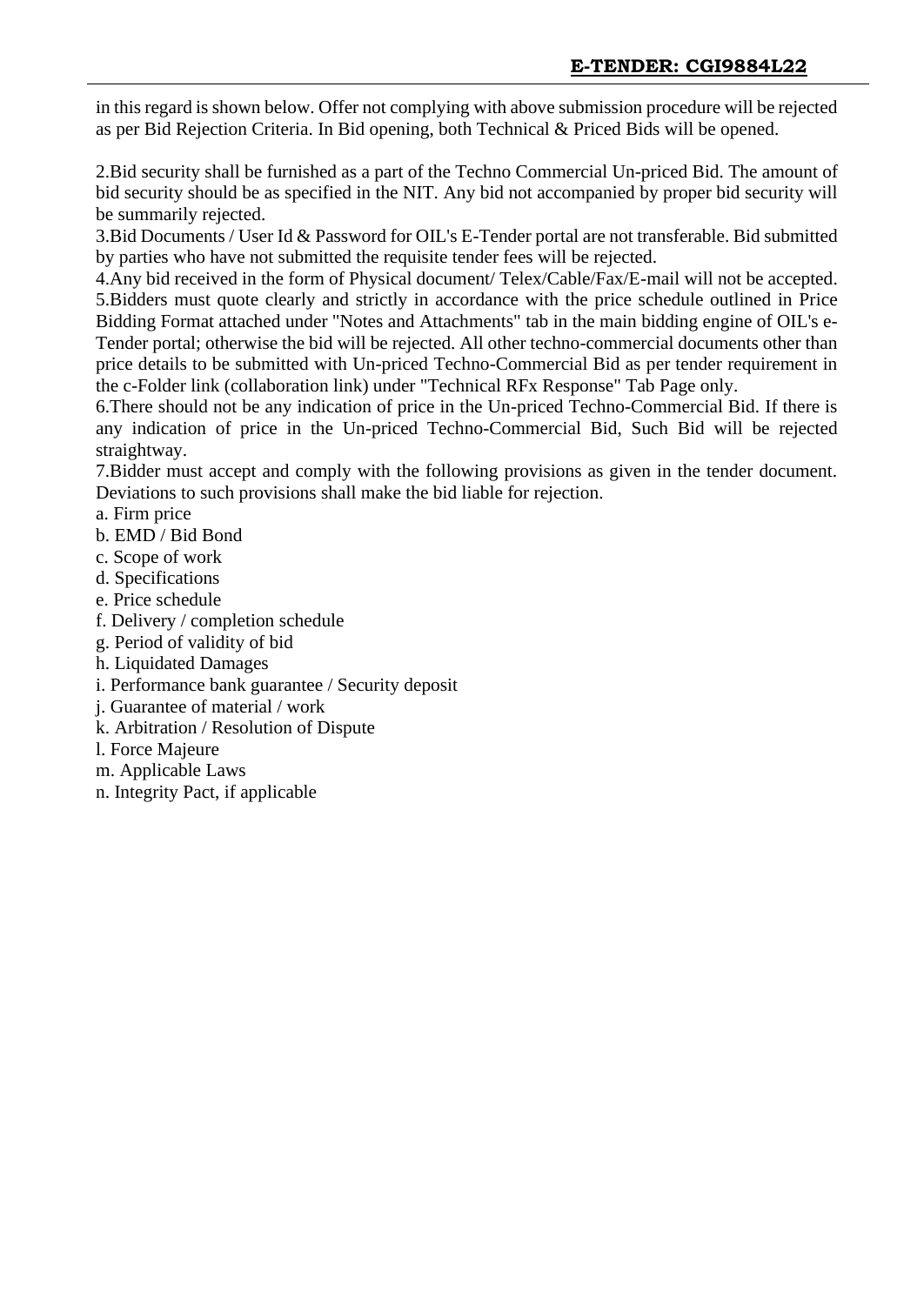ANNEXURE-AA:

#### **CERTIFICATE OF ANNUAL TURNOVER & NETWORTH**

 (To be issued by practicing Chartered/Cost Accountant Firm on their Letter Head)

#### TO WHOM IT MAY CONCERN

This is to certify that the following financial positions extracted from the audited financial statement of  $M/s$  (Name of the bidder) for the last three(3) completed accounting years up to\_\_\_\_\_\_\_\_\_\_\_\_\_\_\_\_(as the case may be) are correct.

| YEAR | TURNOVER( $\bar{\tau}$ ) | $NETWORTH(\xi)$ |
|------|--------------------------|-----------------|
|      |                          |                 |
|      |                          |                 |
|      |                          |                 |

Place:

Date:

Seal:

Membership Code and Registration No.

Signature

\*\*\*End of BEC-BRC\*\*\*\*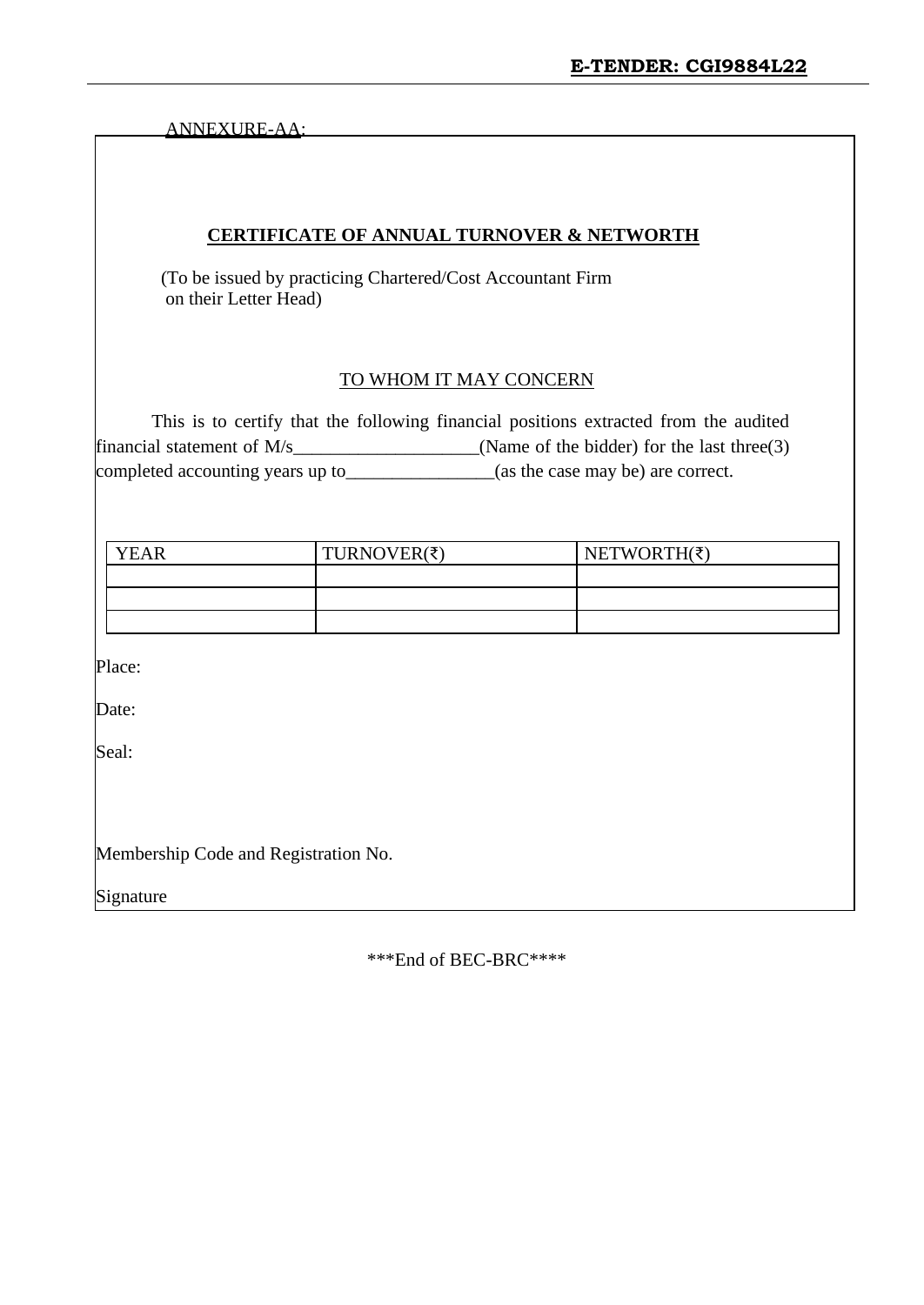#### **PART-I**

#### **GENERAL CONDITIONS OF CONTRACT (GCC)**

# **OIL INDIA LIMITED (A Government of India Enterprise) CONTRACTS SECTION, PHQ P.O. UdayanVihar – 781171, Guwahati, ASSAM**

**DESCRIPTION OF WORK/SERVICES:- Construction of drain base & concrete culvert near the main gate of upgraded Pump Station 3 including repairing of cracks in the control room building at Pump Station 3, Jorhat.**

| MEMORANDUMOF AGREEMENT made this | day of |  |
|----------------------------------|--------|--|
|----------------------------------|--------|--|

|                                                                |                                                |         |  |  | between OILINDIA LIMITED a Company incorporated under the Companies Act 1956 and having            |  |  |  |  |
|----------------------------------------------------------------|------------------------------------------------|---------|--|--|----------------------------------------------------------------------------------------------------|--|--|--|--|
|                                                                |                                                |         |  |  | its registered Office at Duliajan in the District of Dibrugarh, Assam (hereinafter called Company) |  |  |  |  |
|                                                                | of the one part and Shri/Smti<br>and Shri/Smti |         |  |  |                                                                                                    |  |  |  |  |
|                                                                |                                                |         |  |  | carrying on business as partners /proprietor under the firm name and style of                      |  |  |  |  |
|                                                                |                                                | $M/s$ . |  |  | with the main Office at in the District of                                                         |  |  |  |  |
| aforesaid (hereinafter called 'Contractor') on the other part. |                                                |         |  |  |                                                                                                    |  |  |  |  |

#### **WITNESSETH:**

1. a) The contractor hereby agrees to carry out the work set down in the Schedule of work which forms **Part-II** of this Contract in accordance with the 1968 General Conditions of Contract of Oil India Limited and General Specifications read in conjunction with any drawings and Particular Specifications & instructions which forms **Part-III** of the contract utilizing any materials/services as offered by the Company as per **Part-V** of the contract at Various field installations within the states of Assam, West Bengal & Bihar as per **Part-VI**

b) In this Contract all words and expressions shall have the same meaning as are respectively assigned to them in the 1968 General Conditions of Contract of Oil India Limited which the Contractor has perused and is fully conversant with before entering into this Contract.

b) The clauses of this contract and of the specifications set out hereunder shall be paramount and in the event of anything herein contained being inconsistent with any term or terms of the 1968 General Conditions of Contract of Oil India Limited, the said term or terms of the 1968 General conditions of Contract to the extent of such inconsistency, and no further, shall not be binding on the parties hereto.

- 2. The contractor shall provide all labour, supervision and transport and such specified materials described in **Part-III** of the Contract including tools and plants as necessary for the work and shall be responsible for all royalties and other levies and his rates shall include for these. The work executed and materials supplied shall be to the satisfaction of the Company's Engineer and Contractor's rates shall include for all incidental and contingent work which although not specifically mentioned in this contract are necessary for its completion in a sound and workman like manner.
- 3. The Company's Engineer shall have power to: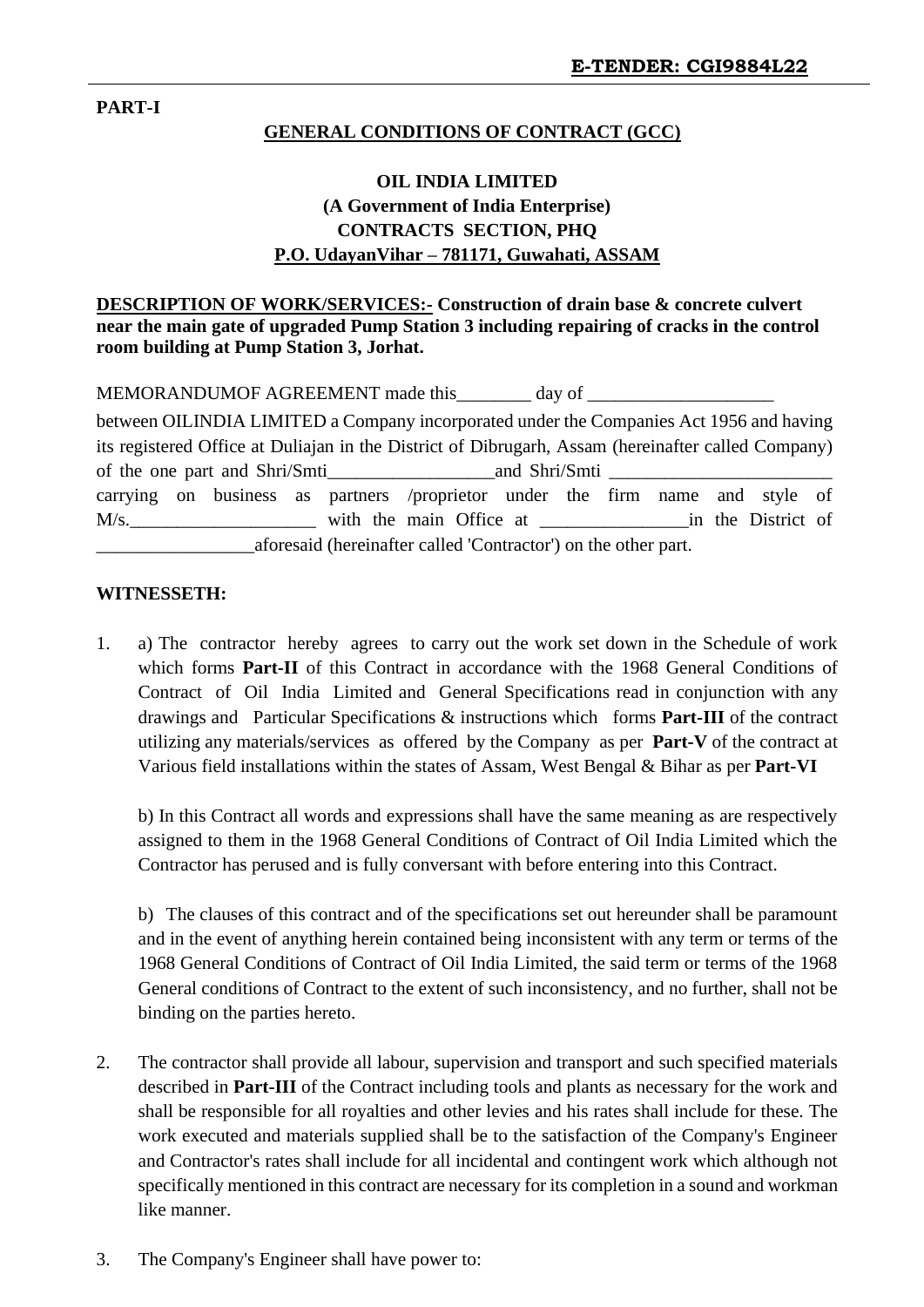- a) Reduce the rates at which payments shall be made if the quality of work although acceptable is not up to the required standard set forth in the OIL Standard Specifications which have been perused and fully understood by the Contractor.
- b) Order the Contractor to remove any inferior material from the site and to demolish or rectify any work of inferior workmanship, failing which the Company's Engineer may arrange for any such work to be demolished or rectified by any other means at the Contractor's expenses.
- c) Order the Contractor to remove or replace any workman who he (The Engineer) considers incompetent or unsuitable; the Engineer's opinion as to the competence and suitability of any workman engaged by the Contractor shall be final and binding on the Contractor.
- d) Issue to the Contractor from time to time during the progress of the work such further drawings and instructions as shall be necessary for the purpose of proper and adequate execution and maintenance of the works and the Contractor shall carry out and be bound by the same.
- e) Order deviations in **Part II, III and IV** of this Contract. All such deviation orders shall be in writing and shall show the financial effect, if any, of such deviation and whether any extra time is to be allowed.
- 4. The Contractor shall have no claim against the company in respect of any work which may be withdrawn but only for work actually completed under this contract. The contractor shall have no objection to carry out work in excess of the quantities stipulated in **Part-II** if so ordered by the company at the same rates, terms and conditions.
- 5. The Company reserves the right to cancel this Contract at any time upon full payment of work done and the value of the materials collected by the contractor for permanent incorporation in the work under this contract particularly for execution of this contract up to the date of cancellation of the Contract. The valuation of the work done and the materials collected shall be estimated by the company's Engineer in presence of the contractor. The Contractor shall have no claim to any further payment whatsoever. The valuation would be carried out exparte if Contractor fails to turn up despite reasonable notice which will be binding on the Contractor.
- 6. The Contractor hereby undertakes to indemnify the Company against all claims which may arise under the under noted Acts:
	- i) The Factories Act & Rules
	- ii) The Minimum Wages Act, 1948.
	- iii) The Workman's Compensation Act, 1923.
	- iv) The Payment of wages Act, 1963.
	- v) The Payment of Bonus Act, 1965.
	- vi) The Contract Labour (Regulation & Abolition) Act, 1970 and the rules framed there under.
	- vii) Employees Pension Scheme, 1995.
	- viii) Inter-State Migrant (Regulation of Employment and Condition of Service) Act. 1979.
	- ix) The Employees Provident Fund and Miscellaneous Provisions Act, 1952.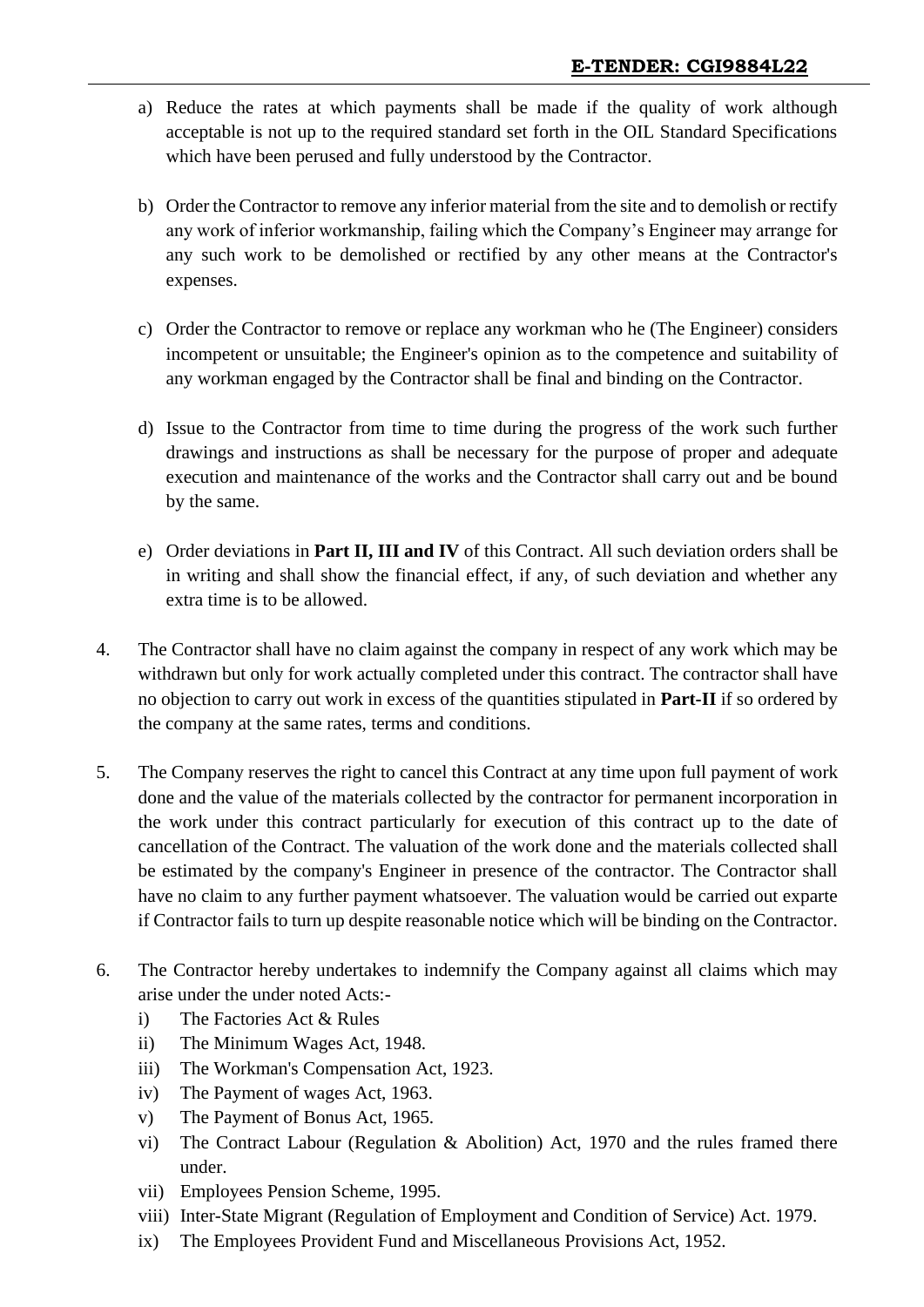- x) AGST Act.
- xi) GST Act.

or any other Acts or Statute not here in above specifically mentioned having bearing over engagement of workers directly or indirectly for execution of work. The Contractor shall not make the Company liable to reimburse the Contractor for the statutory increase in the wage rates of the Contract Labour appointed by the Contractor. Such Statutory increase in the wage rates of Contract Labour shall be borne by the contractor.

The Contract shall be deemed to be a Contract made under, governed by and construed in accordance with the laws of India for the time being in force and shall be subject to the exclusive jurisdiction of **Courts situated in Guwahati**

- 7. The Contractor shall clear away all rubbish and surplus material from the site on completion of work and shall leave the site clean and tidy.
- 8. The duration of the contract shall be 24**(Twenty-Four) weeks** from the commencement date mentioned in the work order. The Contractor must complete the work within the contract period. During the currency of the job, the work progress must be commensurate with the time elapsed. In the event of any delay on the contractor's part, he/she will be liable to pay to the company liquidated damages at the rate of 1/2% (Half p.c ) per week of the contract price of the item(s) delayed in completion and the maximum value of the liquidated damage will be 7.5% of the contract price of the item(s) delayed provided the item(s) delayed are not critical for commissioning and final utilization of the work. If, however, the item(s) delayed in completion are critical for commissioning and final utilisation of the work then the contractor will be liable to pay liquidated damages by way of penalty at the rate of 1/2% (Half percent) of the total contract cost subject to a maximum of 7.5% of the total contract cost.

OIL's Engineer's certificate as to the criticality or otherwise of an item shall be final.

The payment of liquidated damages/penalty may be reduced or waived at the sole discretion of the Company whose decision in this regard will be final.

In the event of there being undue delay in execution of the Contract, the Company reserves the right to cancel the Contract and / or levy such additional damages as it deems fit based on the actual loss suffered by the company attributable to such delay. The company's decision in this regard shall be final.

- 9. In order to promote, safeguard and facilitate the general operational economic in the interest of the Company during the continuance of this contract the Contractor hereby agrees and undertakes not to take any direct or indirect interest and or support, assist, maintain or help any person or persons engaged in antisocial activities, demonstration, riots , or in any agitation prejudicial to the Company's interest and any such even taking shape or form at any place of the Company's works or and its neighborhood.
- 10. The tendered all-inclusive of Price (the Contract price) **except GST** is **Rs.9,72868.48 (Not to be filled up by the bidder. This will be entered at the time of Signing of the agreement)**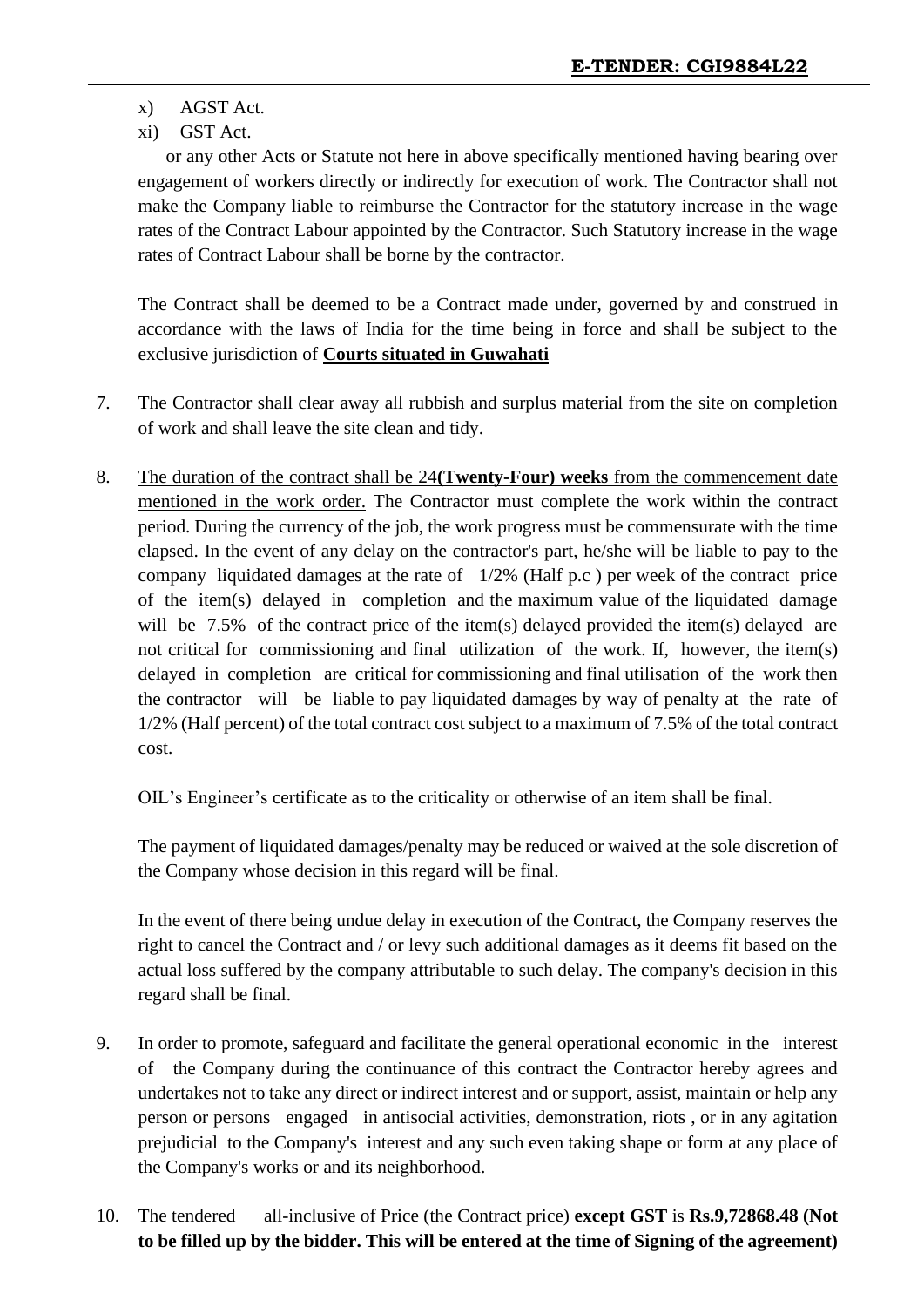# **but the Company shall pay the Contract or only for actual work done at the all-inclusive rates set down in the Schedule of work part II of this Contract.**

Final payment will be made only after satisfactory completion of the work. Such final payment shall be based on the work actually done allowing for deviations and any deductions and the measurement shall be checked and certified correct by the Company's Engineer before any such final payment is made.

- 11. The contractor employing 20 (twenty ) or more workmen on any day preceding 12 months shall be required to obtain requisite licence at his cost from the appropriate Licensing Officer before undertaking any Contract work. The Contractor shall also observe the rules & regulations framed under the Contract Labour (Regulation & Abolition) Act.
- 12. The Company for any reason whatsoever and of which the company shall be sole judge may terminate this Contract with a 24 hours' notice in writing to the Contractor and in the event of Company's so doing the clause 5 here of shall prevail and the accounts between the parties will be in accordance therewith finalized.
- 13. The Contractor will not be allowed to construct any structure (for storage / housing purpose) with thatch, bamboo or any other inflammable materials within any company's fenced area.
- 14. The Contractor shall ensure that all men engaged by him/her are provided with appropriate protective clothing and safety wear in accordance with Factories Act & Rules. The Company's representative shall not allow/accept those men who are not provided with the same.
- 15. All Statutory taxes levied by the Central & State Government or any other competent authority from time to time will be borne by contractor and the amount of the contract specified in the contract is inclusive of all tax liabilities but excluding GST. GST if applicable shall be, to the company's account. However, GST portion payable directly by the Service provider (if applicable) shall be reimbursed to the Contractor on the basis of the documentary evidence.
- 16. The Contractor shall deploy local persons in all works.
- 17. The Contractor shall not engage minor labour below 18(eighteen) years of age under any circumstances.
- 18. The Contractor and his/her workmen shall strictly observe the rules and regulations as per Factories Act & Rules(latest editions).

# 19. **GENERAL OBLIGATIONS OF COMPANY:**

COMPANY shall, in accordance with and subject to the terms and conditions of this contract: i) Pay the Contractors in accordance with terms and conditions of the contract.

ii) Allow access to Contractors and their personnel, subject to normal security and safety procedures, to all areas as required for orderly performance of the work.

# 20. **SPECIAL CONDITIONS**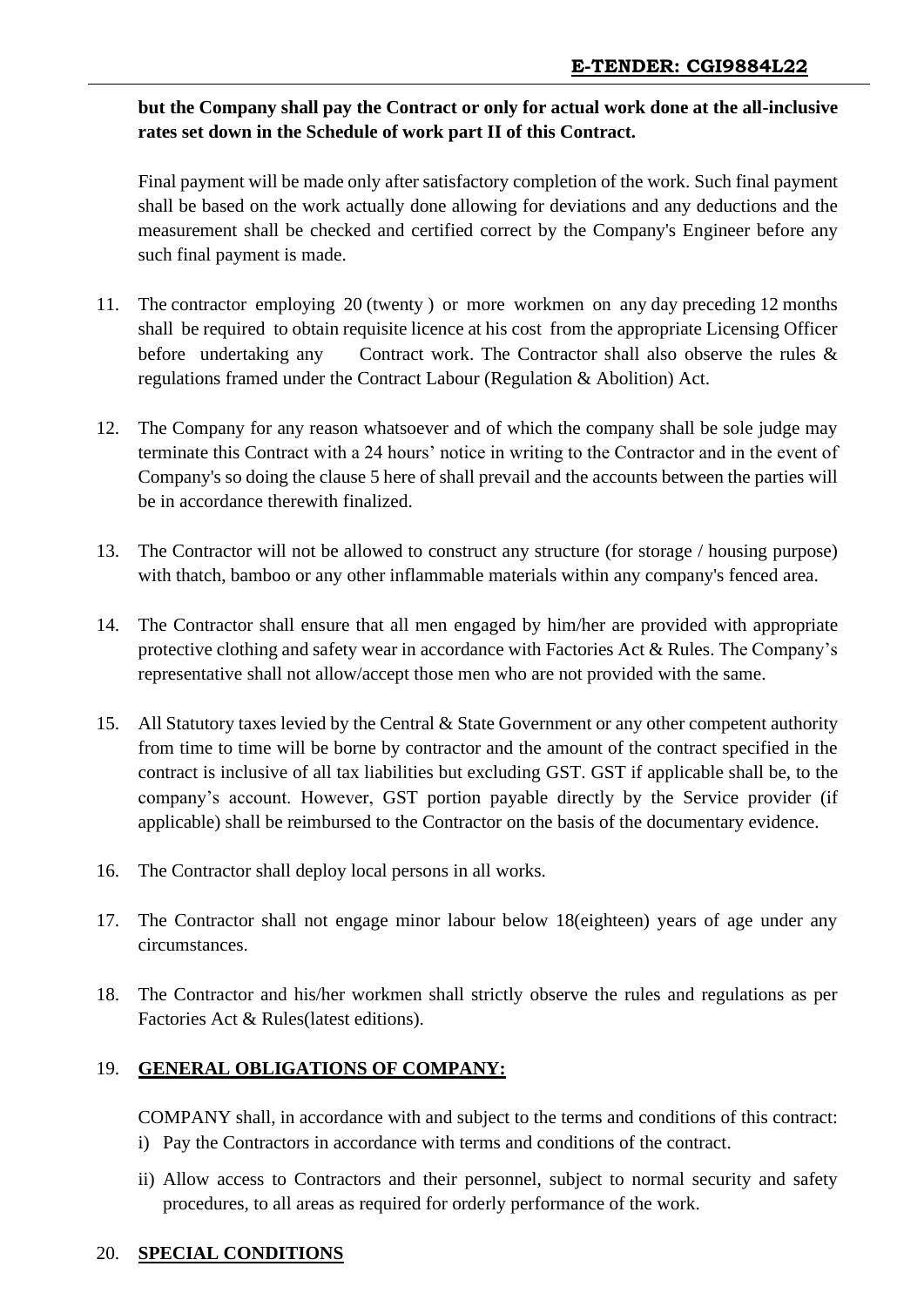- a) The contractor will be required to allow OIL Officials to inspect the work site and documents in respect of the workers' payment.
- b) Contractor(s) whosoever is liable to be covered under the P.F. Act and contract cost is inclusive of P.F., must ensure strict compliance of provisions of Provident Fund and Miscellaneous Provisions Act, 1952 in addition to the various Acts mentioned elsewhere in this contract. Any contractor found violating these provisions will render themselves disqualified from any future tendering. As per terms of the contract, if applicable, the Contractor must deposit Provident Fund Contribution (covering Employee's & Employer's share) with the competent authority monthly under their direct code. The Contractor shall be required to submit documentary evidence of deposit of P.F. Contribution to the Company. In case of failure to provide such documentary evidence, the Company reserves the right to withhold the amount equivalent to applicable P.F. Contribution.

# 21. **FORCE MAJEURE:**

- 21.1 In the event of either party being rendered unable by `Force Majeure' to perform any obligation required to be performed by them under the contract, the relative obligation of the party affected by such `Force Majeure' will stand suspended for the period during which such cause lasts. The word `Force Majeure' as employed herein shall mean acts of God, war, revolt, agitation, strikes, riot, fire, flood, sabotage, civil commotion, road barricade (but not due to interference of employment problem of the Contractor), acts of government of the two parties, which makes performance impossible or impracticable and any other cause, whether of kind herein enumerated or otherwise which are not within the control of the party to the contract and which renders performance of the contract by the said party impossible.
- 21.2 Upon occurrence of such cause and upon its termination, the party alleging that it has been rendered unable as aforesaid thereby, shall notify the other party in writing within Seventy Two (72) hours of the alleged beginning and ending thereof, giving full particulars and satisfactory evidence in support of its claim.
- 21.3 Should 'force majeure' condition as stated above occurs and should the same be notified within seventy two (72) hours after its occurrence the 'force majeure' rate shall apply for the first fifteen (15) days. Parties will have the right to terminate the Contract if such 'force majeure' conditions continue beyond fifteen (15) days with prior written notice. Should either party decide not to terminate the Contract even under such condition, no payment would apply after expiry of fifteen (15) days force majeure period unless otherwise agreed to.

# 22. **TERMINATION**:

- 22.1 TERMINATION ON EXPIRY OF THE TERMS (DURATION): The contract shall be deemed to have been automatically terminated on the expiry of duration of the Contract or the extension period, if exercised by Company under the provision of the Contract.
- 22.2 TERMINATION ON ACCOUNT OF FORCE MAJEURE: Either party shall have theright to terminate this Contract on account of Force Majeure as set forth in Article 21.0 above.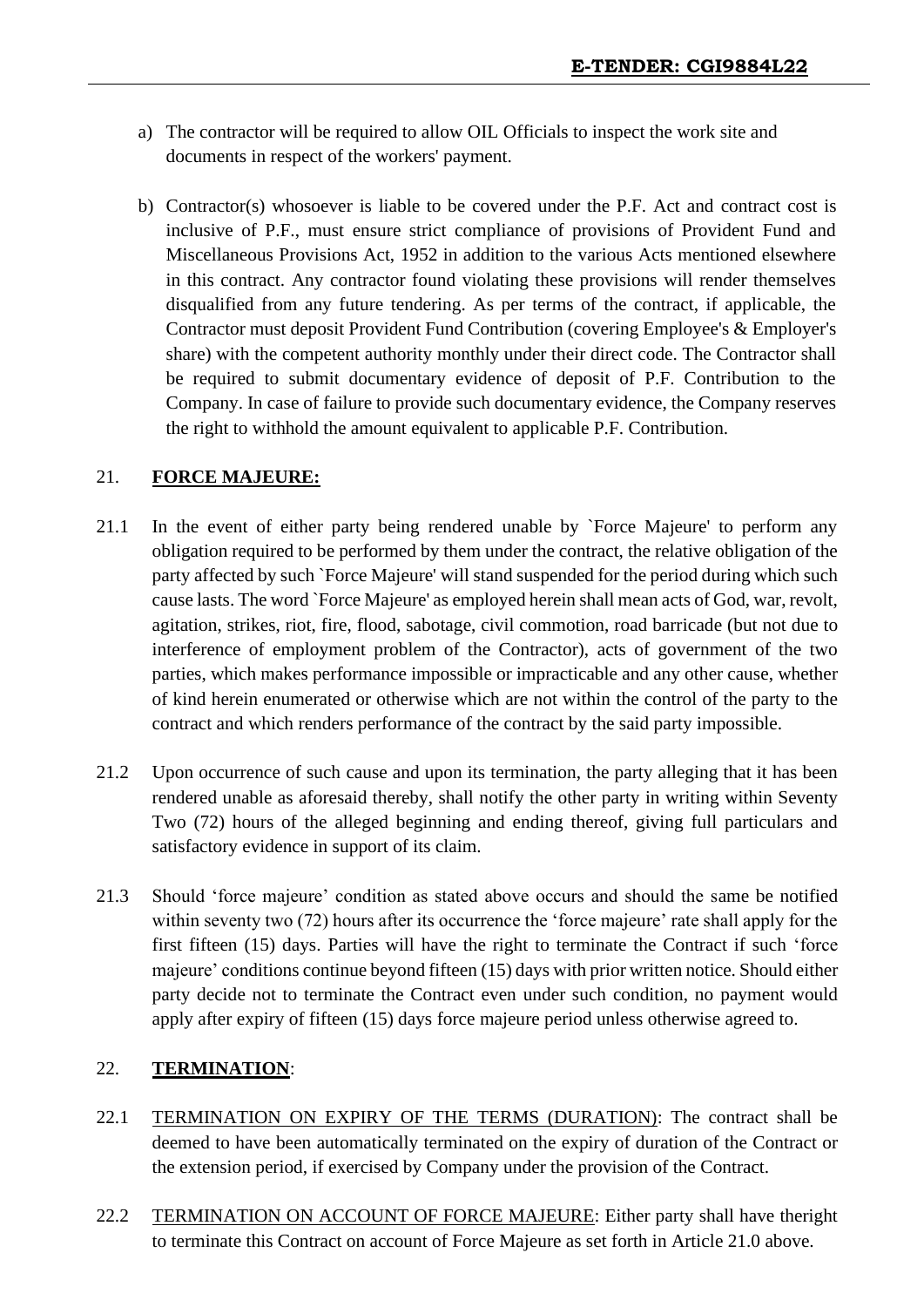- 22.3 TERMINATION ON ACCOUNT OF INSOLVENCY: In the event that the Contractoror its collaborator at any time during the term of the Contract, becomes insolvent or makes a voluntary assignment of its assets for the benefit of creditors or is adjudged bankrupt, then the Company shall, by a notice in writing have the right to terminate the Contract and all the Contractor's rights and privileges hereunder, shall stand terminated forthwith.
- 22.4 TERMINATION FOR UNSATISFACTORY PERFORMANCE: If the Company considers that, the performance of the Contractor is unsatisfactory, or not up to the expected standard, the Company shall notify the Contractor in writing and specify in details the cause of the dissatisfaction. The Company shall have the option to terminate the Contract by giving 15 days' notice in writing to the Contractor, if Contractor fails to comply with the requisitions contained in the said written notice issued by the Company.
- 22.5 TERMINATION DUE TO CHANGE OF OWNERSHIP & ASSIGNMENT: In case the Contractor's rights and /or obligations under this Contract and/or the Contractor's rights, title and interest to the equipment/ material, are transferred or assigned without the Company's consent, the Company may at its absolute discretion, terminate this Contract.
- 22.6 If at any time during the term of this Contract, breakdown of Contractor's equipment results in Contractors being unable to perform their obligations hereunder for a period of 15 successive days, Company at its option, may terminate this Contract in its entirely without any further right or obligation on the part of the Company, except for the payment of money then due. No notice shall be served by the Company under the condition stated above.
- 22.7 Notwithstanding any provisions herein to the contrary, the Contract may be terminated at any time by the Company on giving 30 (thirty) days written notice to the Contractor due to any other reason not covered under the above clause from 22.1 to 22.6 and in the event of such termination the Company shall not be liable to pay any cost or damage to the Contractor except for payment for services as per the Contract up to the date of termination including the De-mobilization cost, if any.
- 23. **CONSEQUENCES OF TERMINATION**: In all cases of termination herein set forth, the relative obligations of the parties to the Contract shall be limited to the period up to the date of termination. Notwithstanding the termination of this Contract, the parties shall continue to be bound by the provisions of this Contract that reasonably require some action or for bearance after such termination.
- 23.1 Upon termination of this Contract, Contractor shall return to Company all of Company's items, which are at the time in Contractor's possession.
- 23.2 In the event of termination of contract, Company will issue Notice of termination of the contract with date or event after which the contract will be terminated. The contract shall then stand terminated and the Contractor shall demobilize their personnel & materials.

# 24. **SETTLEMENT OF DISPUTES AND ARBITRATION:**

24.1 Arbitration (Applicable for Suppliers/Contractors other than PSU) :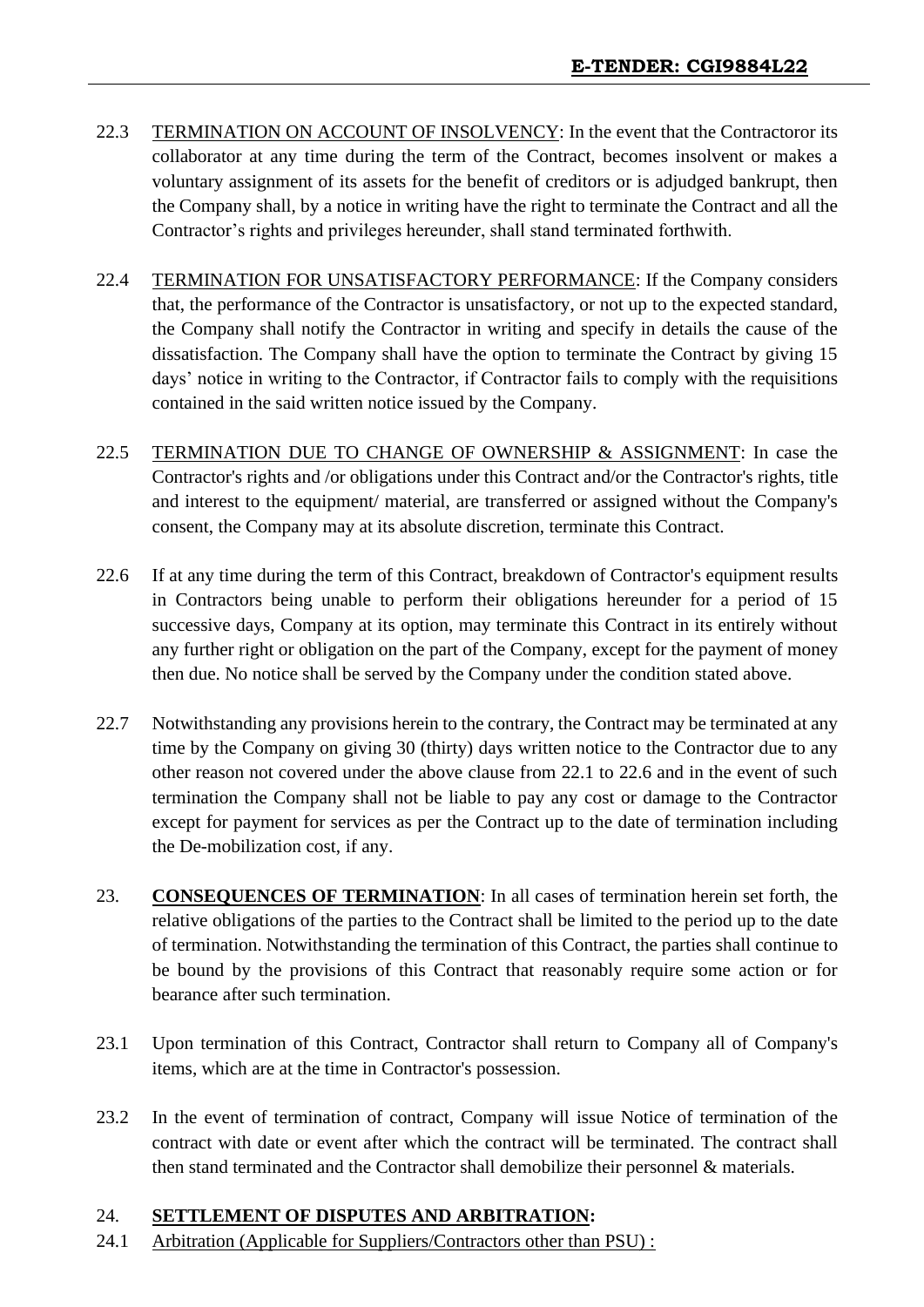Except as otherwise provided elsewhere in the contract, if any dispute, difference, question or disagreement arises between the parties hereto or their respective representatives or assignees, in connection with construction, meaning, operation, effect, interpretation of the contract or breach thereof which parties are unable to settle mutually, the same shall be referred to Arbitration as provided hereunder :

- a. A party wishing to commence arbitration proceeding shall invoke Arbitration Clause by giving 30 day's notice to the other party. The notice invoking arbitration shall specify all the points of dispute with details of the amount claimed to be referred to arbitration at the time of invocation of arbitration and not thereafter. If the claim is in foreign currency, the claimant shall indicate its value in Indian Rupee for the purpose of constitution of the arbitral tribunal.
- b. The number of arbitrators and the appointing authority will be as under:

| Claim amount (excluding<br>claim for interest and<br>counter claim, if any) | Number of<br>Arbitrator  | <b>Appointing Authority</b>                                                                                                 |
|-----------------------------------------------------------------------------|--------------------------|-----------------------------------------------------------------------------------------------------------------------------|
| Up to Rs. 5 Crore                                                           | Sole<br>Arbitrator       | OIL                                                                                                                         |
| Above Rs. 5 Crore                                                           | 3 (Three)<br>Arbitrators | One Arbitrator by each party and the<br>$3rd$ Arbitrator, who shall be the presiding<br>Arbitrator, by the two Arbitrators. |

- c. The parties agree that they shall appoint only those persons as arbitrators who accept the conditions of the arbitration clause. No person shall be appointed as Arbitrator or Presiding Arbitrator who does not accept the conditions of the arbitration clause.
- d. Parties agree that there will be no objection if the Arbitrator appointed holds equity shares of OIL and/or is a retired officer of OIL/any PSU. However, neither party shall appoint its serving employees as arbitrator.
- e. If any of the Arbitrators so appointed dies, resigns, becomes incapacitated or withdraws for any reason from the proceedings, it shall be lawful for the concerned party/arbitrators to appoint another person in his place in the same manner as aforesaid. Such person shall proceed with the reference from the stage where his predecessor had left if both parties consent for the same; otherwise, he shall proceed de novo.
- f. Parties agree that neither shall be entitled for any pre-reference or pendente-lite interest on its claims. Parties agree that any claim for such interest made by any party shall be void.
- g. The arbitral tribunal shall make and publish the award within time stipulated as under :

| Amount of Claims and counter claims<br>(excluding interest) | Period for making and publishing of the<br>award (counted from the date of first<br>meeting of the Arbitrators) |  |  |
|-------------------------------------------------------------|-----------------------------------------------------------------------------------------------------------------|--|--|
| Upto Rs. 5 Crore                                            | Within 8 months                                                                                                 |  |  |
| Above Rs. 5 Crore                                           | Within 12 months                                                                                                |  |  |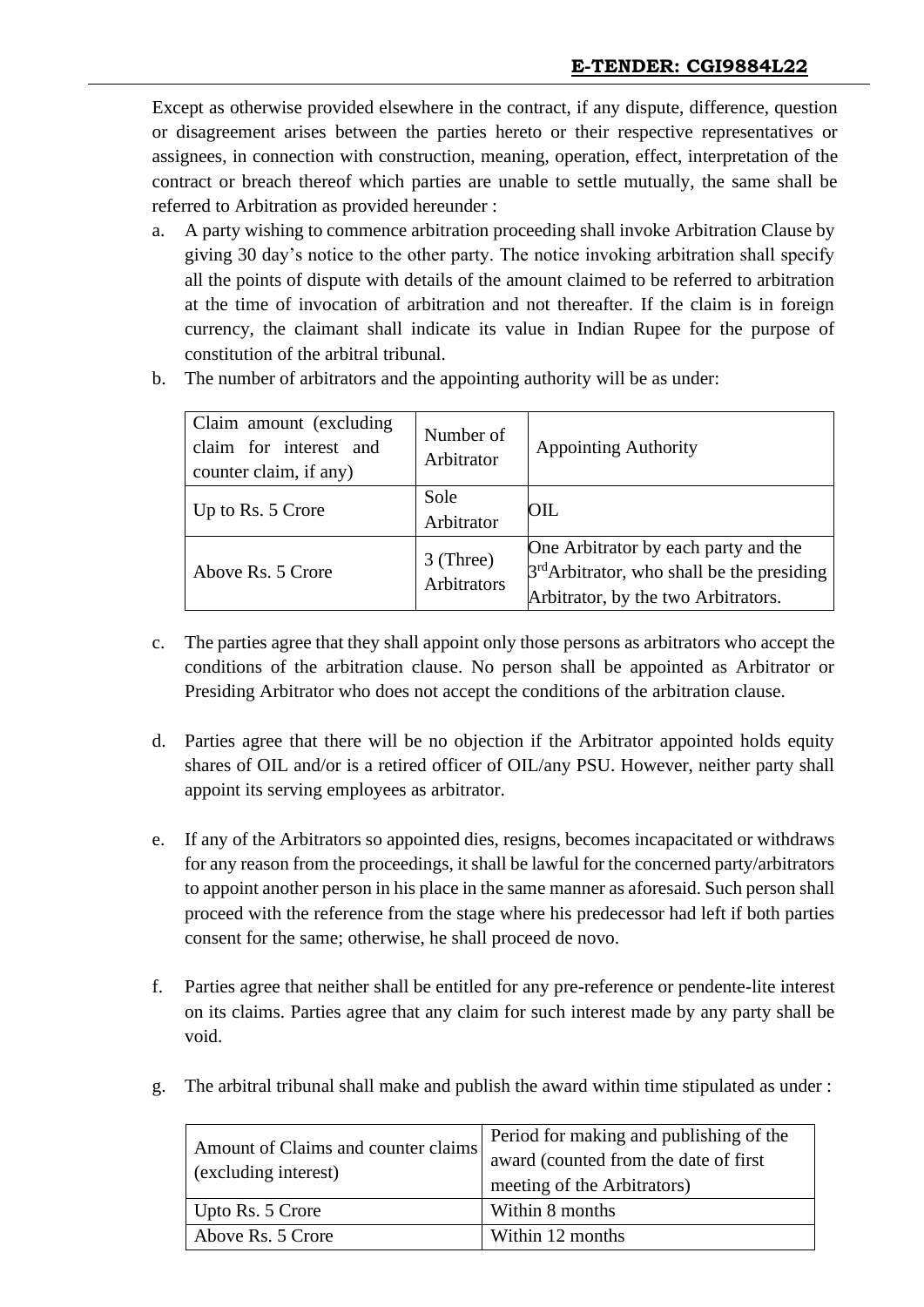The above time limit can be extended by Arbitrator, for reasons to be recorded in writing, with the consent of the other parties.

- h. If after commencement of the arbitration proceedings, the parties agree to settle the dispute mutually or refer the dispute to conciliation, the arbitrators shall put the proceedings in abeyance until such period as requested by the parties.
- i. Each party shall be responsible to make arrangements for the travel and stay etc. of the arbitrator pointed by it. Claimant shall also be responsible for making arrangements for travel/stay arrangements of the Presiding Arbitrator and the expenses incurred shall be shared equally by the parties.
- j. In case of sole arbitrator, OIL shall make all necessary arrangements for his travel, stay and the expenses incurred shall be shared equally by the parties.
- k. The Arbitration shall be held at the place from where the contract has been awarded. However, parties to the contract can agree for a different place for the convenience of all concerned.
- l. The Arbitrator(s) shall give reasoned and speaking award and it shall be final and binding on the parties.
- m. Subject to aforesaid, provisions of the Arbitration and Conciliation Act, 1996 and any statutory modifications or re-enactment thereof shall apply to the arbitration proceedings under this clause.

#### 24.2 Arbitration (applicable in case of Contract awarded on Public Sector Enterprise):

In the event of any dispute or difference relating to, arising from or connected with the Contract, such dispute or difference shall be referred by either party to the arbitration of one of the Arbitrators in the Department of Public Enterprises, to be nominated by the Secretary to the Government of India, In-Charge of the Bureau of Public Enterprises. The Arbitration and Conciliation Act 1996 shall not be applicable to the Arbitration under this clause. The award of the Arbitrator shall be binding upon the parties to the dispute, provided however; any party aggrieved by such award may make a further reference for setting aside or revision of the award to the Law Secretary, Department of Legal Affairs, Ministry of Law and Justice, Government of India. Upon such reference, the dispute shall be decided by the Law Secretary or the Special Secretary/Additional Secretary, whose decision shall bind the parties finally and conclusively. The parties in the dispute will share equally the cost of the arbitration as intimated by the Arbitrator.

The venue of all arbitrations under both 24.1 & 24.2 will be **Guwahati, Assam**. The award made in pursuance thereof shall be binding on the parties.

#### 25. **I.B. VERIFICATION REPORT AND SECURITY REVIEW:**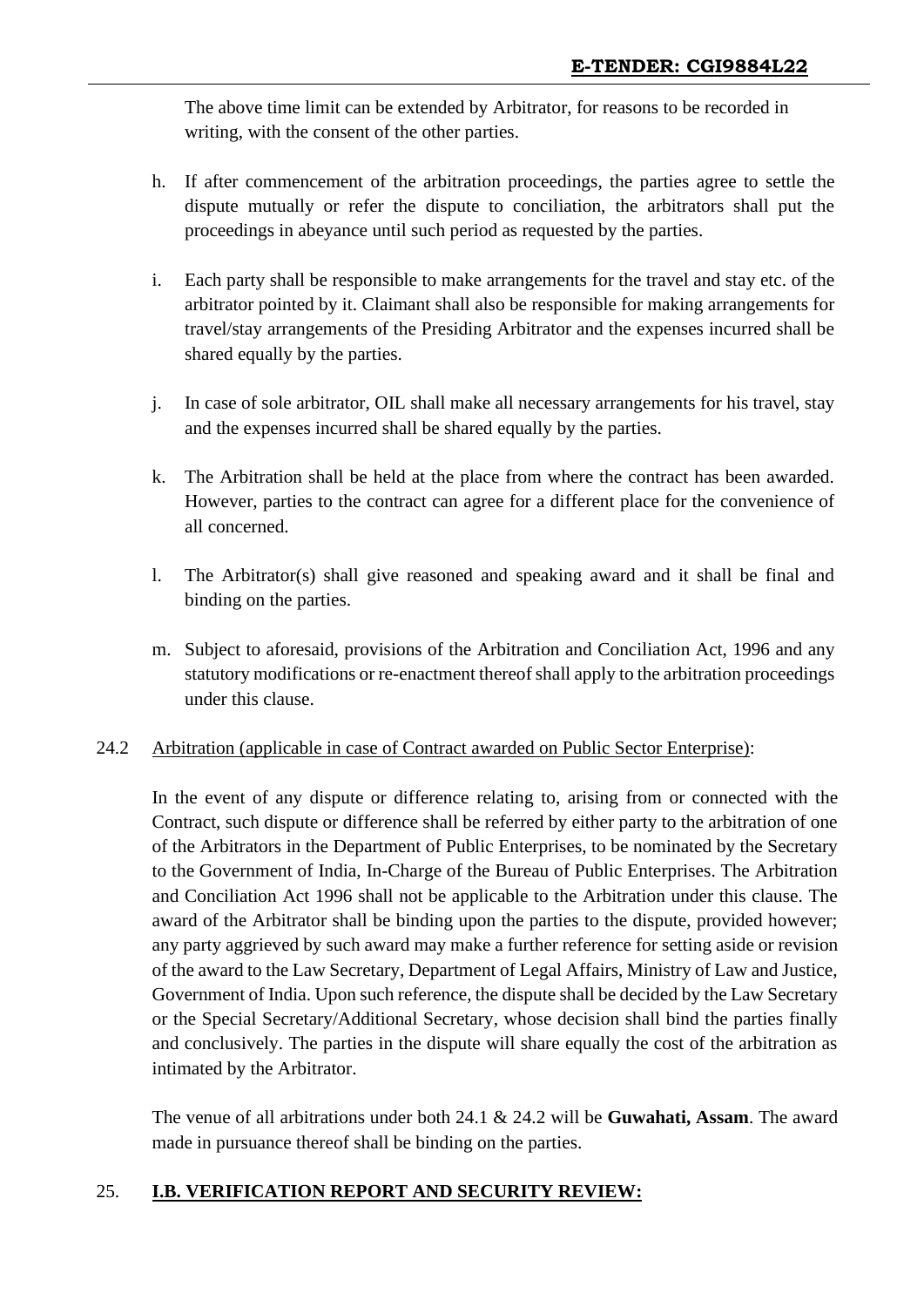Contractor will be required to submit the verification report to ascertain character and antecedents from the Civil Administration towards the persons engaged under this contract to the Head of the user Department before engagement.

In case of any doubt or dispute as to the interpretation of any clause herein contained, the decision of the Company's Engineer shall be final and binding on the contractor.

#### 26. **SET OFF CLAUSE:**

Any sum of money due and payable to the contractor (including Security Deposit refundable to them) under this or any other contract may be appropriated by Oil India Limited and set off against any claim of Oil India Limited (or such other person or persons contracting through Oil India Limited) for payment of a sum of money arising out of this contract or under any other contract made by the contractor with Oil India Limited (or such other person or persons contracting through Oil India Limited).

#### 27. **FURNISHING FRAUDULENT INFORMATION/DOCUMENT:**

If it is found that a Bidder/Contractor has furnished fraudulent document/information the party shall be debarred for period of 3(three) years from date of detection of such fraudulent act, besides the legal action.

#### 28. **WARRANTY AND REMEDY OF DEFECTS:**

- 28.1 Contractor warrants that it shall perform the work in a professional manner and in accordance with the highest degree of quality, efficiency, and with the state of the art technology/ inspection services and in conformity with all specifications, standards and drawings set forth or referred to in the Scope of Work. They should comply with the instructions and guidance which Company may give to the Contractor from time to time..
- 28.2 Should Company discover at any time *during the execution* of the Contract that the work carried out by the contractor does not conform to the foregoing warranty, Contractor shall after receipt of notice from Company, promptly perform all corrective work required to make the services conform to the Warranty. Such corrective work shall be performed entirely at contractor's own expenses. If such corrective work is not performed within a reasonable time, the Company, at its option, may have such remedial work carried out by others and charge the cost thereof to Contractor which the contractor must pay promptly. In case contractor fails to perform remedial work, the performance security(if applicable) shall be forfeited.

# 29. **CONFIDENTIALITY, USE OF CONTRACT DOCUMENTS AND INFORMATION:**

29.1 Contractor shall not, without Company's prior written consent, disclose the contract, or any provision thereof, or any specification, plan, drawing pattern, sample or information furnished by or on behalf of Company in connection therewith, to any person other than a person employed by Contractor in the performance of the contract. Disclosure to any such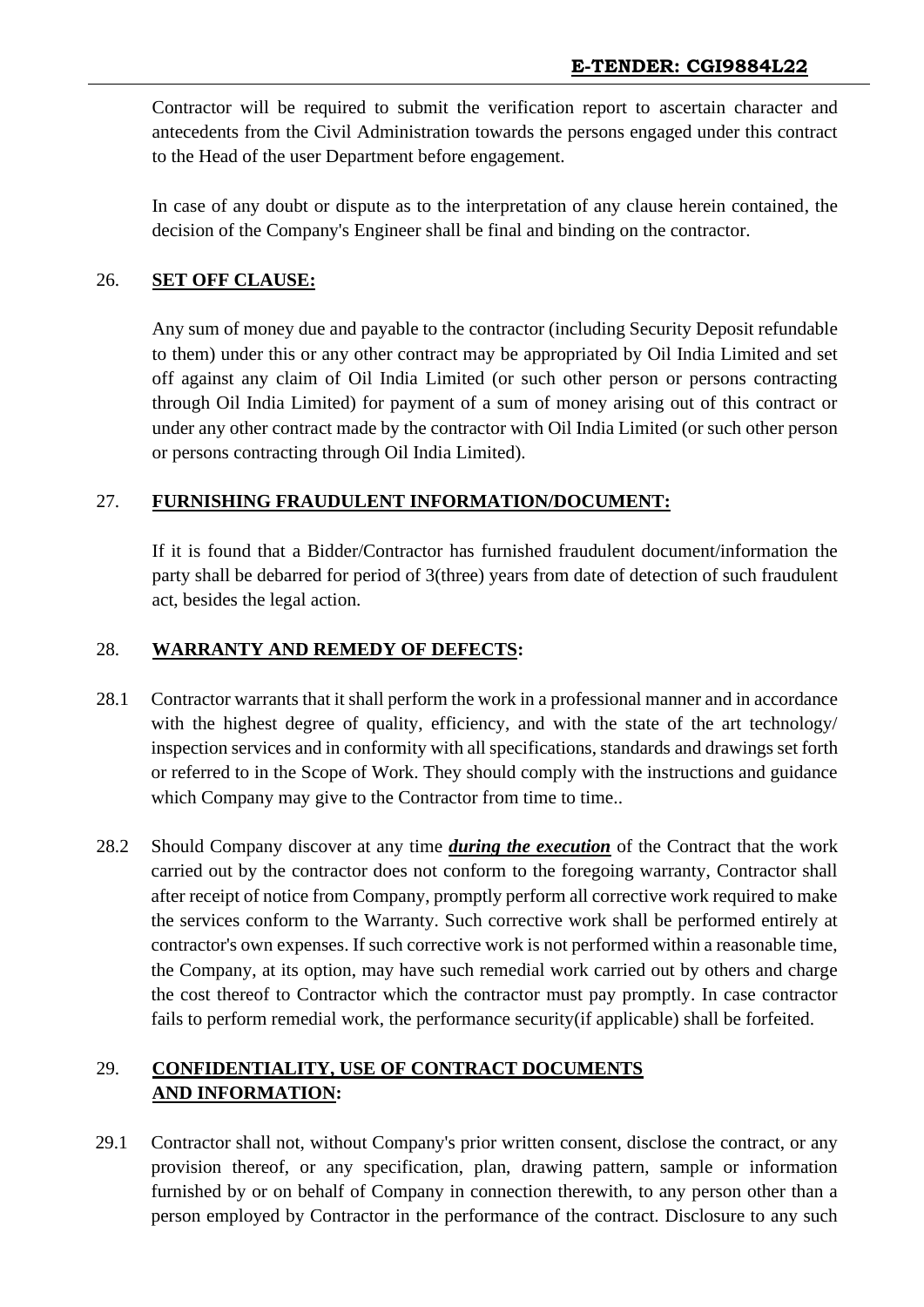employed person shall be made in confidence and shall extend only as far as may be necessary for purposes of such performance.

- 29.2 Contractor shall not, without Company's prior written consent, make use of any document or information except for purposes of performing the contract.
- 29.3 Any document supplied to the Contractor in relation to the contract other than the Contract itself remain the property of Company and shall be returned (in all copies) to Company on completion of Contractor's performance under the Contract if so required by Company.

#### 30. **TAXES:**

- 30.1 Tax levied as per the provisions of Indian Income Tax Act and any other enactment/rules on income derived/ payments received under the contract will be on contractor's account.
- 30.2 Contractor shall be responsible for payment of personal taxes, if any, for all the personnel deployed in India.
- 30.3 The contractor shall furnish to the company, if and when called upon to do so, relevant statement of accounts or any other information pertaining to work done under the contract for submitting the same to the Tax authorities, on specific request from them. Contractor shall be responsible for preparing and filing the return of income etc. within the prescribed time limit to the appropriate authority.
- 30.4 Prior to start of operations under the contract, the contractor shall furnish the company with the necessary documents, as asked for by the company and / or any other information pertaining to the contract, which may be required to be submitted to the Income Tax authorities at the time of obtaining "No objection Certificate" for releasing payments to the contractor.
- 30.5 Tax clearance certificate for personnel and corporate taxes shall be obtained by the contractor from the appropriate Indian Tax authorities and furnished to company within 6 months of the expiry of the tenure of the contract or such extended time as the company may allow in this regard.
- 30.6 Corporate income tax will be deducted at source from the invoice at the specified rate of income tax as per the provisions of Indian Income Tax Act as may be in force from time to time.
- 30.7 Corporate and personal taxes on contractor shall be the liability of the contractor and the company shall not assume any responsibility on this account.
- *30.8 All local taxes, levies and duties, sales tax, , customs duty, etc. on purchases and sales made by contractor shall be borne by the contractor.*

#### 30.9 **GST:**

Quoted price should be **exclusive** of applicable GST. Please also refer **clause 45** onwards.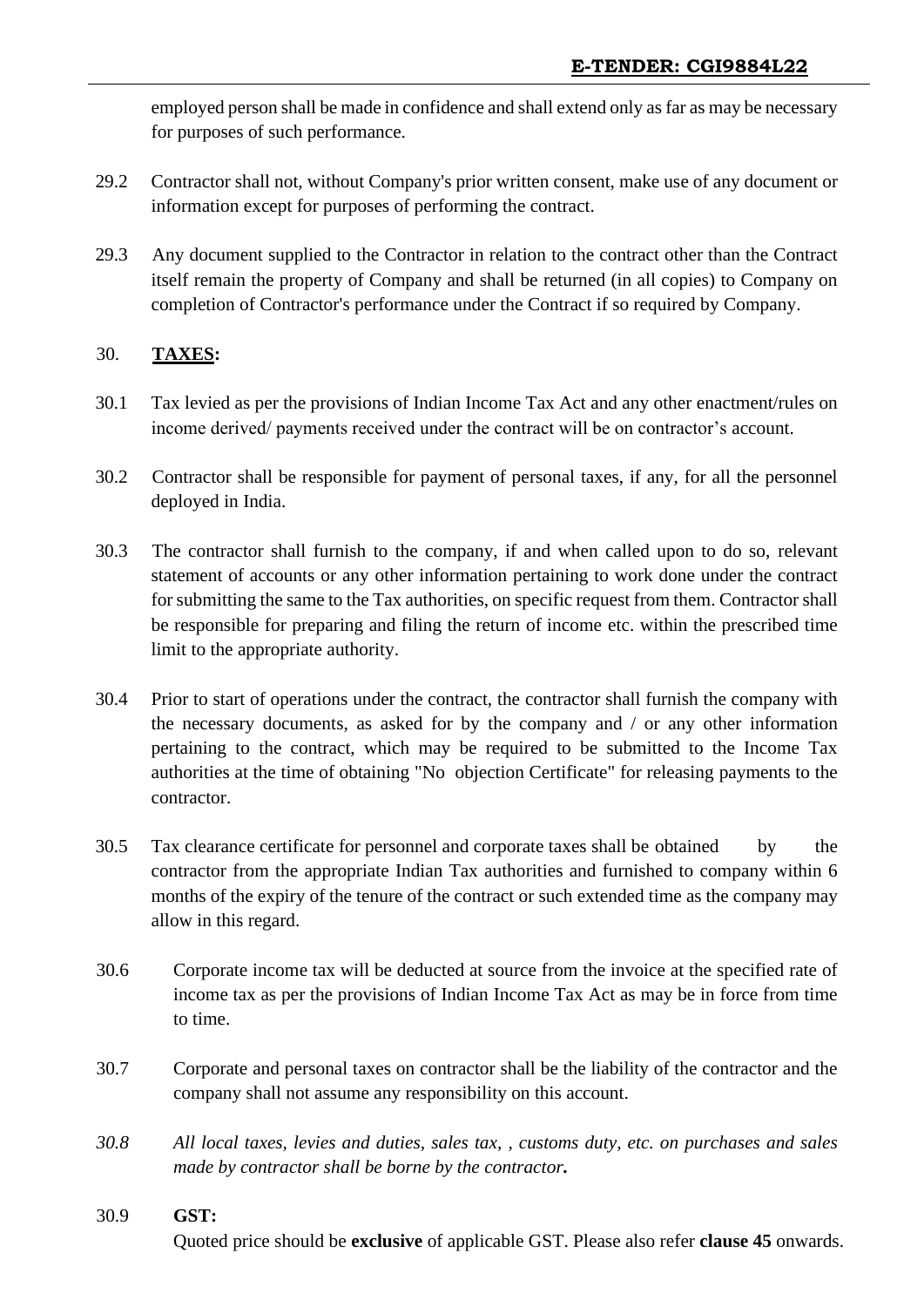#### 30.10 **CUSTOMS DUTY ON EQUIPMENT:**

- i) Contractor is liable to pay all customs duty, as applicable on the equipment brought to India for executing the works.
- ii) The Contractor shall be fully liable for observing all the formalities in this regard as well as to pay the customs duty chargeable on the equipment, including any deposit payable for such purposes. No adjustment in the Contract Price shall be permissible for any change in duty drawback applicable in respect of equipment and machinery brought to India for use in the project and for re-export of equipment & machinery, on completion of the project.

#### 30.11 **CUSTOMS DUTY:**

The quoted price shall include full customs duties for materials (for permanent incorporation in the work), equipment and plants envisaged to be imported for execution of work.

#### 30.12 **IMPORT LICENSE:**

The Contractor shall arrange import of all materials required for permanent incorporation in the works as well as construction equipment as per the guidelines laid down by the Government of India. Import license shall not be provided by Company.

#### 31. **INSURANCE:**

- 31.1 The contractor shall arrange insurance to cover all risks in respect of their personnel, materials and equipment belonging to the contractor or its subcontractor during the currency of the contract.
- 31.2 Contractor shall at all time during the currency of the contract provide, pay for and maintain the following insurances amongst others:
	- a) Workmen compensation insurance as required by the laws of the country of origin of the employee.
	- b) Employer's Liability Insurance as required by law in the country of origin of employee.
	- c) General Public Liability Insurance covering liabilities including contractual liability for bodily injury, including death of persons, and liabilities for damage of property. This insurance must cover all operations of Contractor required to fulfill the provisions under this contract.
	- d) Contractor's equipment used for execution of the work hereunder shall have an insurance cover with a suitable limit (as per international standards).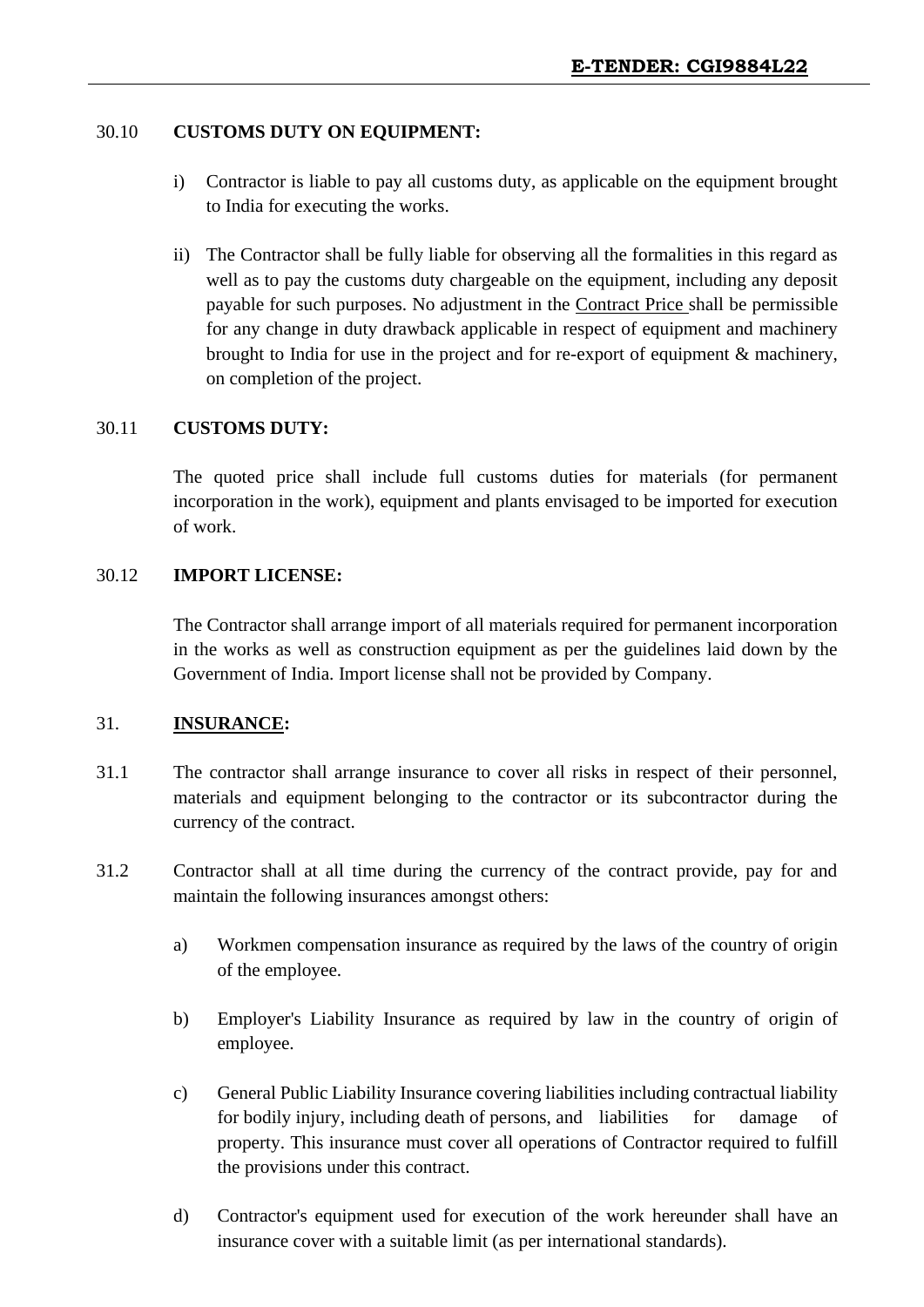- e) Automobile Public Liability Insurance covering owned, non-owned and hired automobiles used in the performance of the work hereunder, with bodily injury limits and property damage limits shall be governed by Indian Insurance regulations.
- f) Public Liability Insurance as required under Public Liability Insurance Act 1991.
- 31.3 Contractor shall obtain additional insurance or revise the limits of existing insurance as per Company's request in which case additional cost shall be to Contractor's account.
- 31.4 Any deductible set forth in any of the above insurance shall be borne by Contractor.
- 31.5 Contractor shall furnish to Company prior to commencement date, certificates of all its insurance policies covering the risks mentioned above.
- 31.6 If any of the above policies expire or are cancelled during the term of this contract and Contractor fails for any reason to renew such policies, then the Company will renew/replace same and charge the cost thereof to Contractor. Should there be a lapse in any insurance required to be carried by Contractor for any reason whatsoever, loss/damage claims resulting there from shall be to the sole account of Contractor.
- 31.7 Contractor shall require all of their sub-contractor to provide such of the foregoing insurance coverage as Contractor is obliged to provide under this Contract and inform the Company about the coverage prior to the commencement of agreements with its subcontractors.
- 31.8 All insurance taken out by Contractor or their sub-contractor shall be endorsed to provide that the underwriters waive their rights of recourse on the Company.

#### 32. **CHANGES:**

- 32.1 During the performance of the work, Company may make a change in the work within the general scope of this Contract including, but not limited to, changes in methodology, and minor additions to or deletions from the work to be performed. Contractor shall perform the work as changed. Changes of this nature will be affected by written order by the Company.
- 32.2 If any change result in an increase in compensation due to Contractor or in a credit due to Company, Contractor shall submit to Company an estimate of the amount of such compensation or credit in a form prescribed by Company. Such estimates shall be based on the rates shown in the Schedule of Rates (**Part - II**). Upon review of Contractor's estimate, Company shall establish and set forth in the Change Order the amount of the compensation or credit for the change or a basis for determining a reasonable compensation or credit for the change. If Contractor disagrees with compensation or credit set forth in the Change Order, Contractor shall nevertheless perform the work as changed, and the parties will resolve the dispute in accordance with Clause 24.0 hereunder.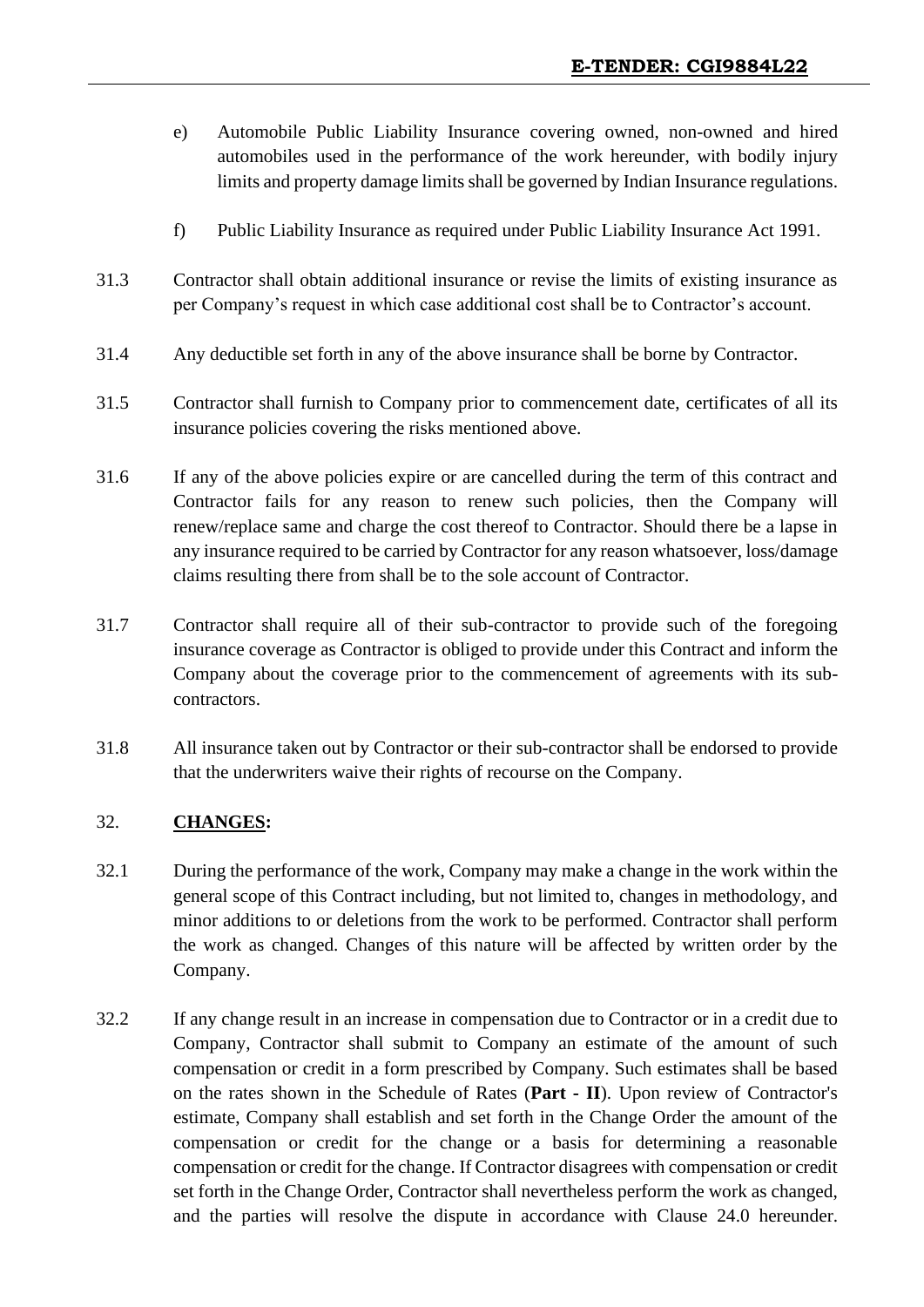Contractor's performance of the work as changed will not prejudice Contractor's request for additional compensation for work performed under the Change Order.

#### 33. **NOTICES:**

33.1 Any notice given by one party to other, pursuant to this Contract shall be sent in writing or by telex or Fax and confirmed in writing to the applicable address specified below: **Company**

GM (Contracts) GM (CIVIL) OIL INDIA LIMITED OIL INDIA LIMITED PO: UdayanVihar PO: UdayanVihar Assam-781171, India Assam-781171, India

\_\_\_\_\_\_\_\_\_\_\_\_\_\_\_\_\_\_\_\_\_\_\_\_\_\_ \_\_\_\_\_\_\_\_\_\_\_\_\_\_\_\_\_\_\_\_\_\_\_\_\_\_

#### **For contractual matters For Technical matters**

E-mail: ramanujd@oilindia.in E-mail: gautamdas@oilindia.in Tel.No. 91-0361-2595601 Tel. No. 91-0361-2595280

**Contractor** 

Fax No. : Email:

33.2 A notice shall be effective when delivered or on the notice's effective date, whichever is later.

#### 34. **SUB CONTRACTING:**

34.1 Contractor shall not subcontract or assign, in whole or in part, its obligations to perform under this contract, except with Company's prior written consent.

#### 35. **MISCELLANEOUS PROVISIONS:**

- 35.1 Contractor shall give notices and pay all fees at their own cost required to be given or paid by any National or State Statute, Ordinance, or other Law or any regulation, or bye-law of any local or other duly constituted authority as may be in force from time to time in India, in relation to the performance of the services and by the rules  $\&$  regulations of all public bodies and companies whose property or rights are affected or may be affected in any way by the services.
- 35.2 Contractor shall conform in all respects with the provisions of any Statute, Ordinance of Law as aforesaid and the regulations or bye-law of any local or other duly constituted authority which may be applicable to the services and with such rules and regulation, public bodies and Companies as aforesaid and shall keep Company indemnified against all penalties and liability of every kind for breach of any such Statute, Ordinance or Law, regulation or bye-law.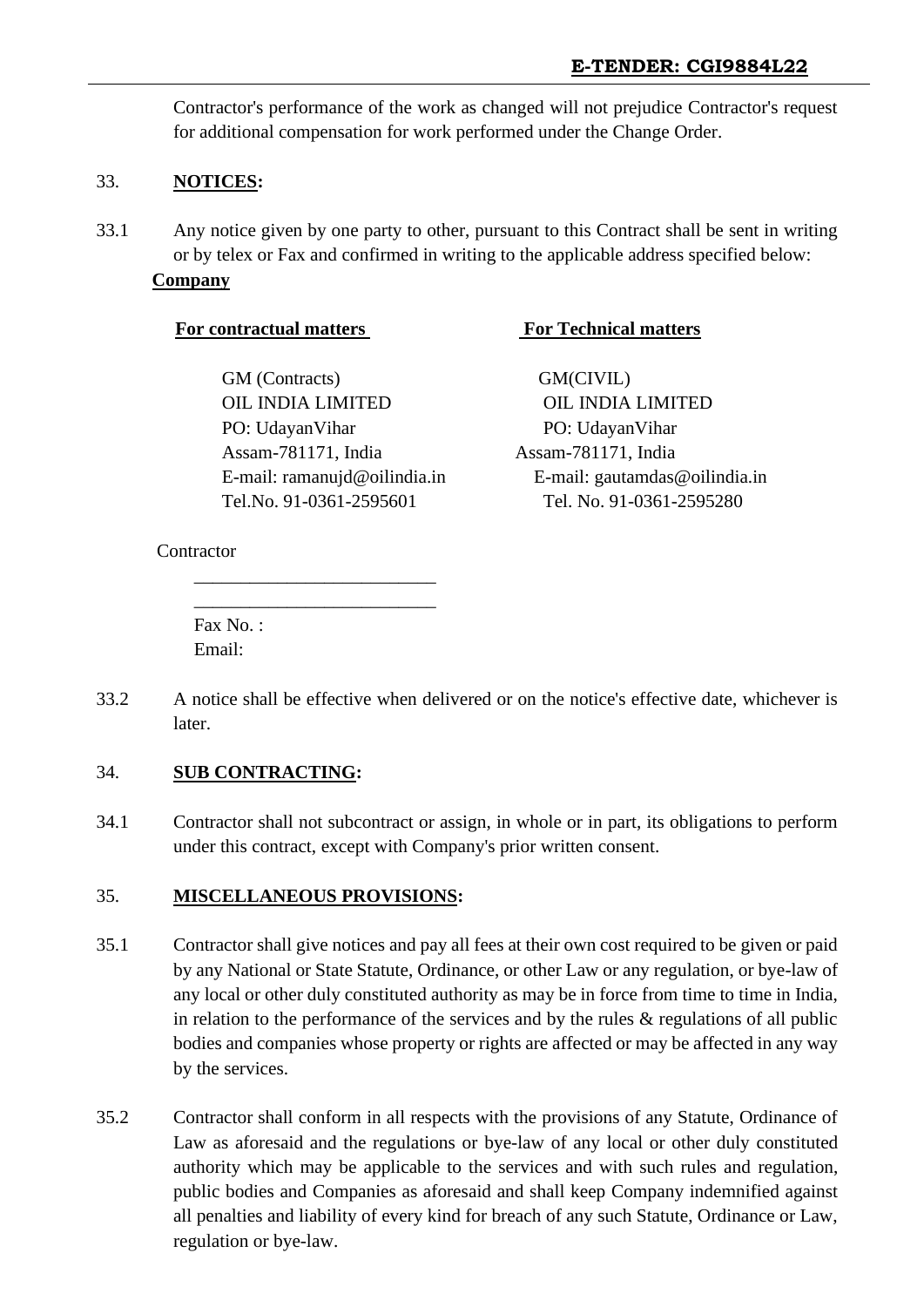- 35.3 During the tenure of the Contract, Contractor shall keep the site where the services are being performed reasonably free from all unnecessary obstruction and shall store or dispose of any equipment and surplus materials and clear away and remove from the site any wreckage, rubbish or temporary works no longer required. On the completion of the services, Contractor shall clear away and remove from the site any surplus materials, rubbish or temporary works of every kind and leave the whole of the site clean and in workman like condition to the satisfaction of the Company and conform to ISO 14001.
- 35.4 Key personnel cannot be changed during the tenure of the Contract except due to sickness/death/resignation of the personnel in which case the replaced person should have equal experience and qualification which will be again subject to approval by the Company.

#### 36. **LIABILITY:**

- 36.1 Except as otherwise expressly provided, neither Company nor its servants, agents, nominees, Contractors, or sub-contractors shall have any liability or responsibility whatsoever to whomsoever for loss of or damage to the equipment and/or loss of or damage to the property of the Contractor and/or their Contractors or sub-contractors, irrespective of how such loss or damage is caused and even if caused by the negligence of Company and/or its servants, agent, nominees, assignees, contractors and sub-Contractors. The Contractor shall protect, defend, indemnify and hold harmless Company from and against such loss or damage and any suit, claim or expense resulting there from.
- 36.2 Neither Company nor its servants, agents, nominees, assignees, Contractors, subcontractors shall have any liability or responsibility whatsoever for injury to, illness, or death of any employee of the Contractor and/or of its Contractors or sub-contractor irrespective of how such injury, illness or death is caused and even if caused by the negligence of Company and/or its servants, agents nominees, assignees, Contractors and sub-contractors. Contractor shall protect, defend, indemnify and hold harmless Company from and against such liabilities and any suit, claim or expense resulting there from.
- 36.3 The Contractor hereby agrees to waive its right to recourse and further agrees to cause their underwriters to waive their right of subrogation against Company and/or its underwrites, servants, agents, nominees, assignees, Contractors and subcontractors for loss or damage to the equipment of the Contractor and/or its subcontractors when such loss or damage or liabilities arises out of or in connection with the performance of the contract.
- 36.4 The Contractor hereby further agrees to waive its right of recourse and agrees to cause its underwriters to waive their right of subrogation against Company and/or its underwriters, servants, agents, nominees, assignees, Contractors and sub-contractors for injury to, illness or death of any employee of the Contractor and of its Contractors, sub-contractors and/or their employees when such injury, illness or death arises out of or in connection with the performance of the contract.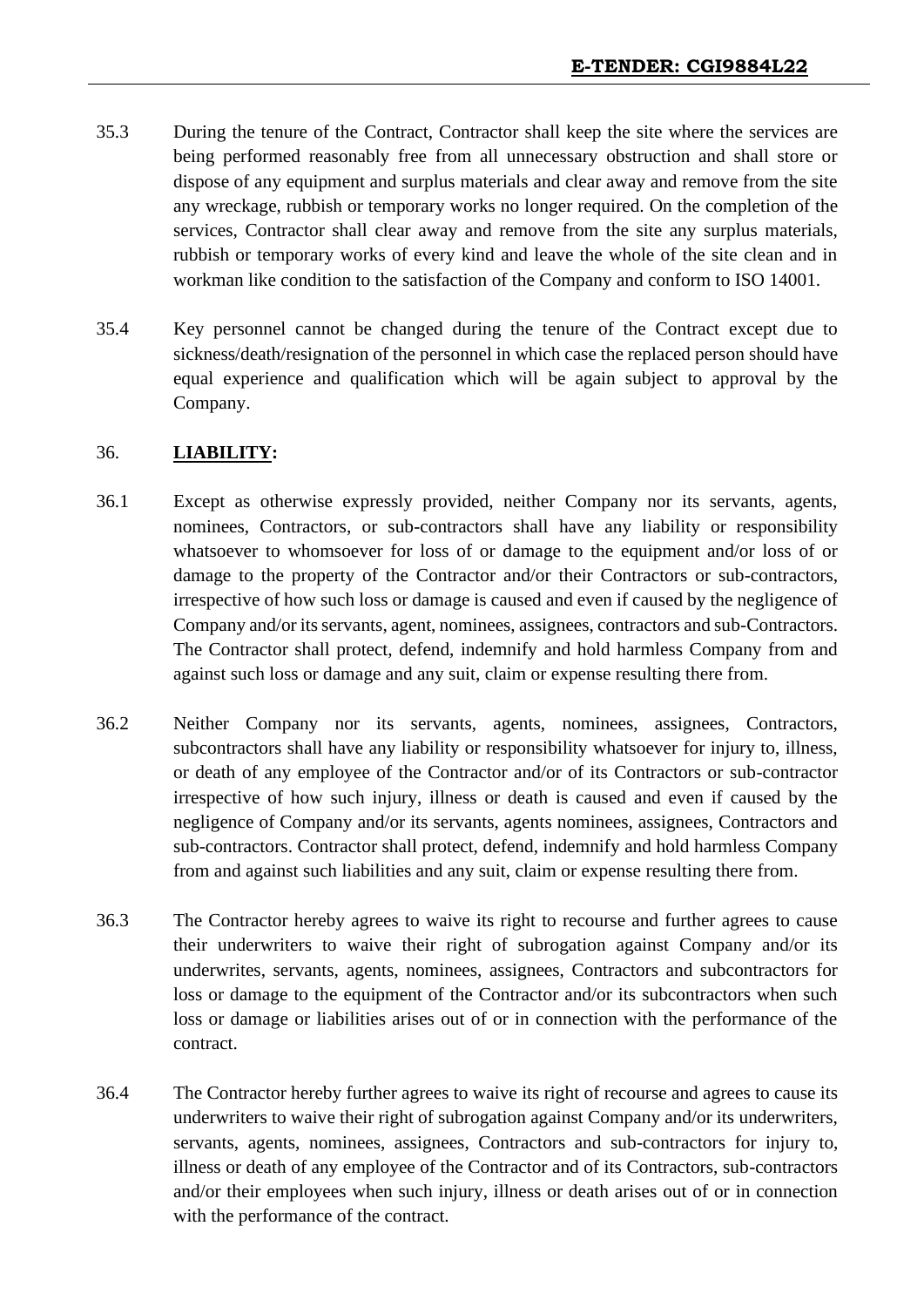- 36.5 Except as otherwise expressly provided, neither Contractor nor its servants, agents, nominees, Contractors or sub-contractors shall have any liability or responsibility whatsoever to whomsoever for loss of or damage to the equipment and/or loss or damage to the property of the Company and/or their Contractors or sub-contractors, irrespective of how such loss or damage is caused and even if caused by the negligence of Contractor and/or its servants, agents, nominees, assignees, Contractors and sub-contractors. The Company shall protect, defend, indemnify and hold harmless Contractor from and against such loss or damage and any suit, claim or expense resulting there from.
- 36.6 Neither Contractor nor its servants, agents, nominees, assignees, Contractors, subcontractors shall have any liability or responsibility whatsoever to whomsoever for injury or illness, or death of any employee of the Company and/or of its Contractors or sub-contractors irrespective of how such injury, illness or death is caused and even if caused by the negligence of Contractor and/or its servants, agents, nominees, assignees, Contractors and sub-contractors. Company shall protect, defend indemnify and hold harmless Contractor from and against such liabilities and any suit, claim or expense resulting there from.
- 36.7 The Company agrees to waive its right of recourse and further agrees to cause its underwriters to waive their right of subrogation against Contractor and /or its underwriters, servants, agents, nominees, assignees, Contractors and subcontractors for loss or damage to the equipment of Company and/or its contractors or sub-contractors when such loss or damage or liabilities arises out of or in connection with the performance of the contract.
- 36.8 The Company hereby further agrees to waive its right of recourse and agrees to cause it underwriters to waive their right of subrogation against Contractor and/or its underwriters, servants, agents, nominees, assignees, Contractors and sub-contractors for injury to, illness or death of any employee of the Company and of its Contractors, sub-contractors and/or their employees when such injury, illness or death arises out of or in connection with the performance of the Contract.

#### 37. **CONSEQUENTIAL DAMAGE:**

37.1 Except as otherwise expressly provided, neither party shall be liable to the other for special, indirect or consequential damages resulting from or arising out of the contract, including but without limitation, to loss or profit or business interruptions, howsoever caused and regardless of whether such loss or damage was caused by the negligence (either sole or concurrent) of either party, its employees, agents or sub-contractors.

#### 38. **INDEMNITY AGREEMENT:**

38.1 Except as provided hereof Contractor agrees to protect, defend, indemnify and hold Company harmless from and against all claims, suits, demands and causes of action, liabilities, expenses, cost, liens and judgments of every kind and character, without limit, which may arise in favour of Contractor's employees, agents, contractors and subcontractors or their employees on account of bodily injury or death, or damage to personnel/properly as a result of the operations contemplated hereby, regardless of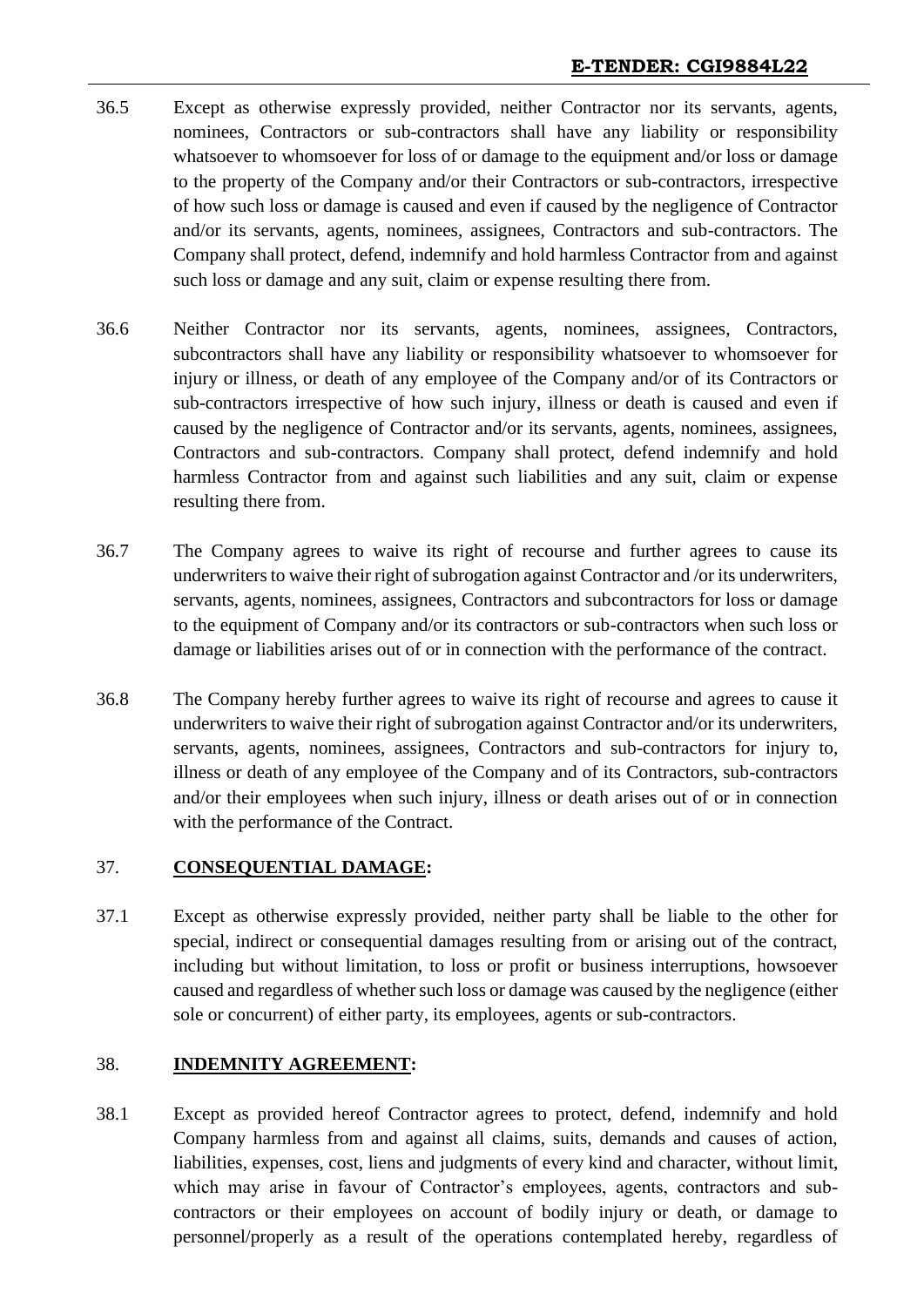whether or not said claims, demands or causes of action arise out of the negligence or otherwise, in whole or in part or other faults.

38.2 Except as provided hereof Company agrees to protect, defend, indemnify and hold Contractor harmless from and against all claims, suits, demands and causes of action, liabilities, expenses, cost, liens and judgments of every kind and character, without limit, which may arise in favour of Company's employees, agents, contractors and subcontractors or their employees on account of bodily injury or death, or damage to personnel/properly as a result of the operations contemplated hereby, regardless of whether or not said claims, demands or causes of action arise out of the negligence or otherwise, in whole or in part or other faults.

### 39. **INDEMNITY APPLICATION:**

The indemnities given herein above, whether given by Company or Contractor shall be without regard to fault or to the negligence of either party even though said loss, damage, liability, claim, demand, expense, cost or cause of action may be caused, occasioned by or contributed to by the negligence, either sole or concurrent of either party.

### 40. **PAYMENT & INVOICING PROCEDURE:**

- 40.1 Company shall pay to Contractor, during the term of the contract, the amount due calculated according to the rates of payment set and in accordance with other provisions hereof. No other payments shall be due from Company unless specifically provided for in this contract. All payments will be made in accordance with the terms hereinafter described.
- 40.2 All payments due by Company to Contractor shall be made at Contractor's designated bank. All bank charges will be to Contractor's account. Payment will be cleared on monthly basis only.
- 40.3 Payment of any invoices shall not prejudice the right of Company to question the validity of any charges therein, provided Company within one year after the date of payment shall make and deliver to Contractor written notice of objection to any item or items the validity of which Company questions.
- 40.4 Contractor will submit six sets of all invoices to Company for processing of payment. Separate invoices for the charges payable under the contract shall be submitted by Contractor for foreign currency and Indian Rupee.
- 40.5 Payment of invoices if undisputed shall be made.
- 40.6 The Company shall within 30 days of receipt of the invoice notify Contractor of any item under dispute, specifying the reasons thereof, in which event, payment of the disputed amount may be withheld until settlement of the dispute, but payment shall be made of any undisputed portion.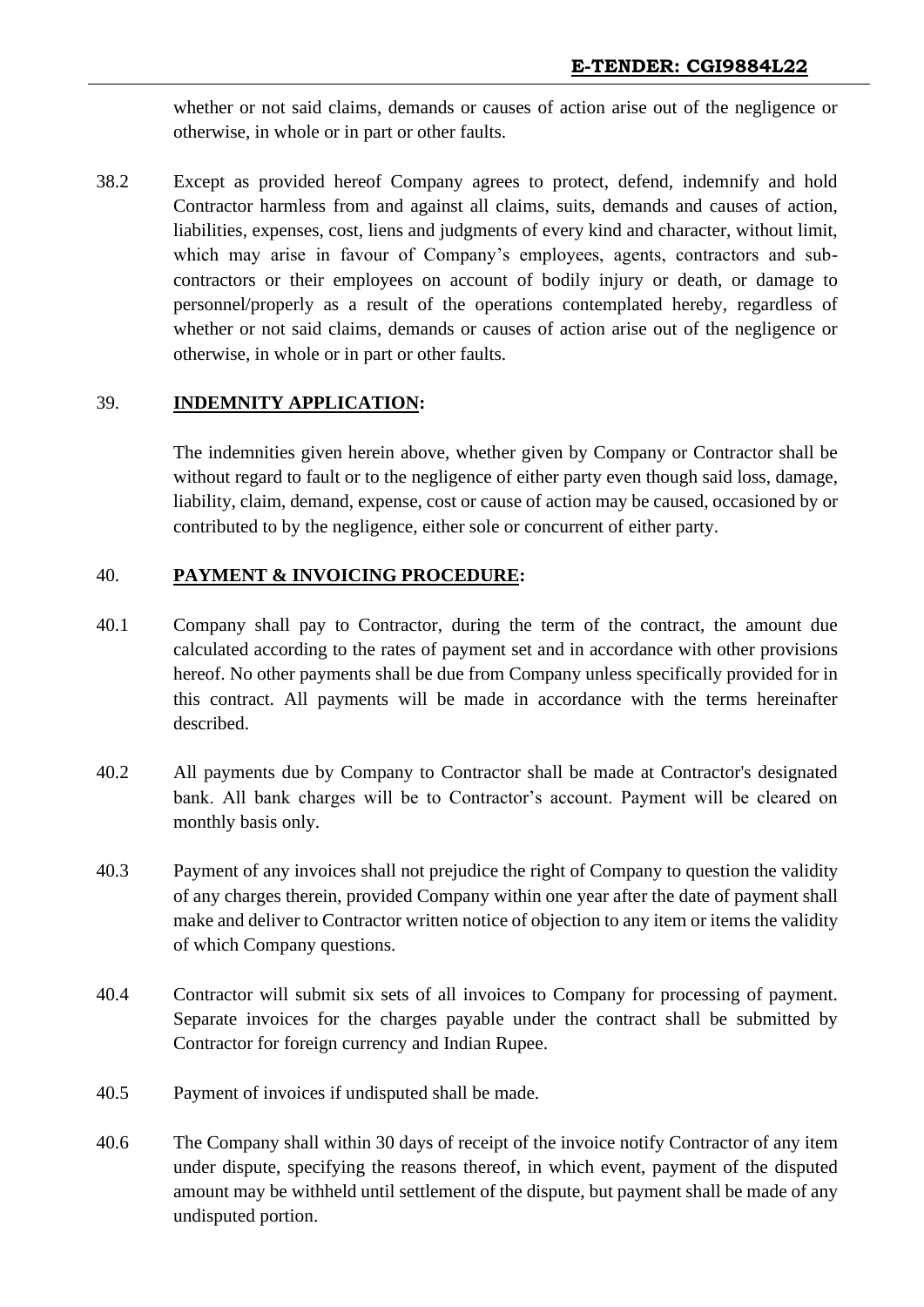- 40.7 The acceptance by Contractor of part payment on any billing not paid on or before the due date shall not be deemed a waiver of Contractor's rights in respect of any other billing, the payment of which may then or thereafter be due.
- 40.8 Contractor shall maintain complete and correct records of all information on which Contractor's invoices are based up to 2(two) years from the date of last invoice. Such records shall be required for making appropriate adjustments or payments by either party in case of subsequent audit query / objection. Any audit conducted by Company of Contractor's records, as provided herein, shall be limited to Company's verification (i) of the accuracy of all charges made by Contractor to Company and (ii) that Contractor is otherwise in compliance with the terms and conditions of this Agreement.

### 41. **WITH-HOLDING:**

- 41.1 Company may withhold or nullify the whole or any part of the amount due to Contractor, after informing the Contractor of the reasons in writing, on account of subsequently discovered evidence in order to protect Company from loss on account of :
	- a) For non-completion of jobs assigned as per **PART-III.**
	- b) Contractor's indebtedness arising out of execution of this Contract.
	- c) Defective work not remedied by Contractor.
	- d) Claims by sub-Contractor of Contractor or others filed or on the basis of reasonable evidence indicating probable filing of such claims against Contractor.
	- e) Failure of Contractor to pay or provide for the payment of salaries/wages, contributions, unemployment compensation, taxes or enforced savings withheld from wages etc.
	- f) Failure of Contractor to pay the cost of removal of unnecessary debris, materials, tools, or machinery.
	- g) Damage to another Contractor of Company.
	- h) All claims against Contractor for damages and injuries, and/or for nonpayment of bills etc.
	- i) Any failure by Contractor to fully reimburse Company under any of the indemnification provisions of this Contract. If, during the progress of the work Contractor shall allow any indebtedness to accrue for which Company, under any circumstances in the opinion of Company may be primarily or contingently liable or ultimately responsible and Contractor shall, within five days after demand is made by Company, fail to pay and discharge such indebtedness, then Company may during the period for which such indebtedness shall remain unpaid, with-hold from the amounts due to Contractor, a sum equal to the amount of such unpaid indebtedness.

With-holding will also be affected on account of the following:-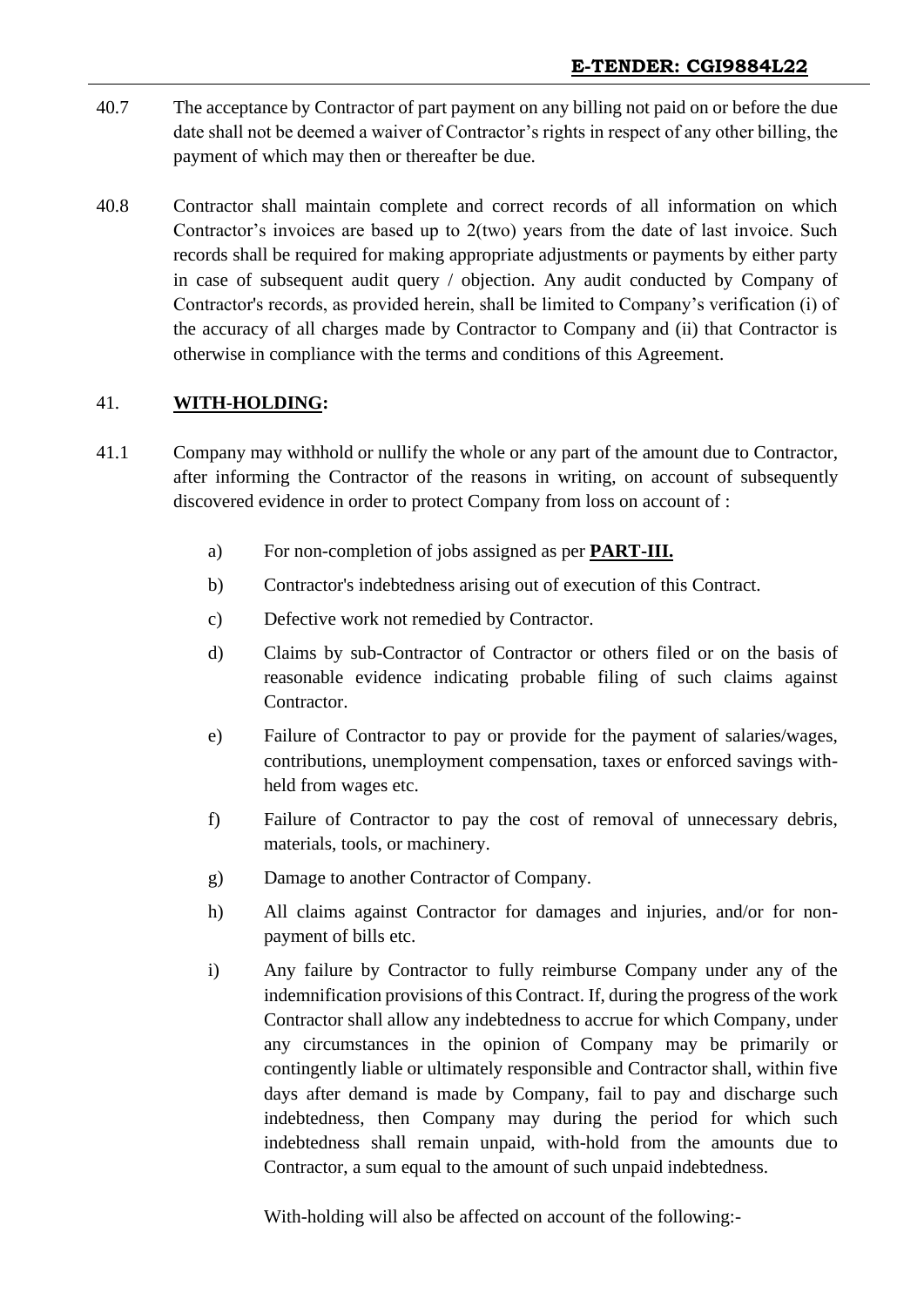- i) Order issued by a Court of Law in India.
- ii) Income-tax deductible at source according to law prevalent from time to time in the country.
- iii) Any obligation of Contractor which by any law prevalent from time to time to be discharged by Company in the event of Contractor's failure to adhere to such laws. When all the above grounds for withholding payments shall be removed, payment shall thereafter be made for amounts so with-hold. Notwithstanding the foregoing, the right of Company to withhold shall be limited to damages, claims and failure on the part of Contractor which is directly/ indirectly related to some negligent act or omission on the part of Contractor.

#### 42. **SUBSEQUENTLY ENACTED LAWS:**

Subsequent to the date of submission of contractor's bid, if there is a change in or enactment of any law or interpretation of existing law, which results in additional cost/reduction in cost to Contractor on account of the operation under the Contract, the company/Contractor shall reimburse/pay Contractor /company for such additional/ reduced costs actually incurred.

#### 43. **ROYALITY AND PATENTS:**

Each party shall hold harmless and indemnify the other from and against all claim and proceedings for or on account of any patent rights, design, trade mark or other protected rights arising from any use of materials, equipment, processes, inventions and methods which have not been imposed on the attending party by the terms of the contract or the specifications or drawings forming part thereof.

#### 44. **WAIVER:**

Any delay in exercising and any omission to exercise any right, power or remedy exercisable by the Company under this contract shall not impair such right, power or remedy nor shall any waiver by the Company of any breach by the Contractor of any provision of this contract prevent the subsequent enforcement of that provision by the Company or be deemed a waiver by the Company of any subsequent breach by the Contractor.

#### **45.0 GOODS AND SERVICES TAX**

#### **45.1 GENERAL REMARKS ON TAXES & DUTIES:**

In view of **GST** Implementation from 1st July 2017, all taxes and duties including Excise Duty, CST/VAT, Service tax, Entry Tax and other indirect taxes and duties have been submerged in **GST**. Accordingly reference of Excise Duty, Service Tax, VAT, Sales Tax, Entry Tax or any other form of indirect tax except of **GST** mentioned in the bidding document shall be ignored.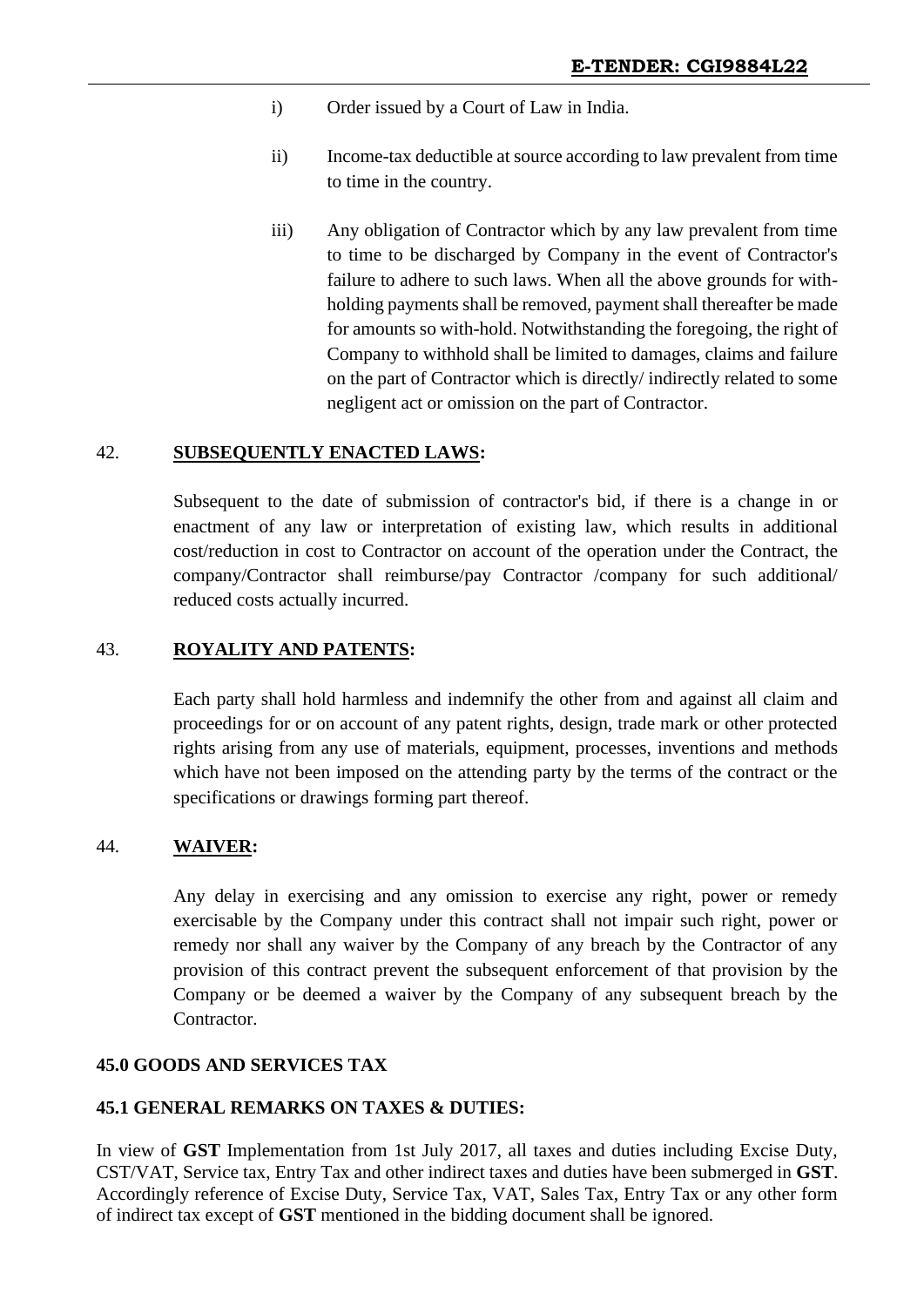**45.2** Bidders are required to submit copy of the GST Registration Certificate while submitting the bids wherever **GST** (CGST & SGST/UTGST or IGST) is applicable.

**45.3** "**GST**" shall mean Goods and Services Tax charged on the supply of material(s) and services. The term "**GST**" shall be construed to include the Integrated Goods and Services Tax (hereinafter referred to as "IGST") or Central Goods and Services Tax (hereinafter referred to as "CGST") or State Goods and Services Tax (hereinafter referred to as "SGST") or Union Territory Goods and Services Tax (hereinafter referred to as "UTGST") depending upon the import / interstate or intrastate supplies, as the case may be. It shall also mean GST compensation Cess, if applicable.

**45.4** Quoted price/rate(s) should be inclusive of all taxes and duties, except **GST(i.e. IGST or CGST and SGST/UTGST applicable in case of interstate supply or intra state supply respectively and cess on GST if applicable) on the final service**. However, GST rate (including cess) to be provided in the respective places in the Price Bid. Please note that the responsibility of payment of GST (CGST & SGST or IGST or UTGST) lies with the Supplier of Goods /Services (Service Provider) only. Supplier of Goods / Services (Service Provider) providing taxable service shall issue an Invoice/ Bill, as the case may be as per rules/ regulation of **GST**. Further, returns and details required to be filled under GST laws & rules should be timely filed by Supplier of Goods / Services (Service Provider) with requisite details.

**45.4.1** Bidder should also mention the **Harmonised System of Nomenclature** (HSN) and **Service Accounting Codes (SAC)** at the designated place in **SOR.**

### **45.5 Where the OIL is entitled to avail the input tax credit of GST**:

**45.5.1** OIL will reimburse the **GST** to the Supplier of Goods / Services (Service Provider) at actuals against submission of Invoices as per format specified in rules/ regulation of GST to enable OIL to claim input tax credit of **GST** paid. In case of any variation in the executed quantities, the amount on which the **GST** is applicable shall be modified in same proportion. Returns and details required to be filled under GST laws & rules should be timely filed by supplier with requisite details.

**45.5.2** The input tax credit of **GST** quoted shall be considered for evaluation of bids, as per evaluation criteria of tender document.

### **45.6 Where the OIL is not entitled to avail/take the full input tax credit of GST**:

**45.6.1** OIL will reimburse **GST** to the Supplier of Goods / Services (Service Provider) at actuals against submission of Invoices as per format specified in rules/ regulation of **GST** subject to the ceiling amount of **GST** as quoted by the bidder. In case of any variation in the executed quantities (If directed and/or certified by the In-Charge) the ceiling amount on which **GST** is applicable will be modified on pro-rata basis.

**45.6.2** The bids will be evaluated based on total price including **GST**.

**45.7** Payments to Service Provider for claiming **GST** amount will be made provided the above formalities are fulfilled. Further, OIL may seek copies of challan and certificate from Chartered Accountant for deposit of **GST** collected from OIL.

**45.8 Contractor/vendor shall be required to issue tax invoice in accordance with GST Act and/or Rules so that input credit can be availed by OIL.** In the event that the contractor / vendor fails to provide the invoice in the form and manner prescribed under the **GST Act read with GST Invoicing Rules** thereunder, OIL shall not be liable to make any payment on account of **GST** against such invoice.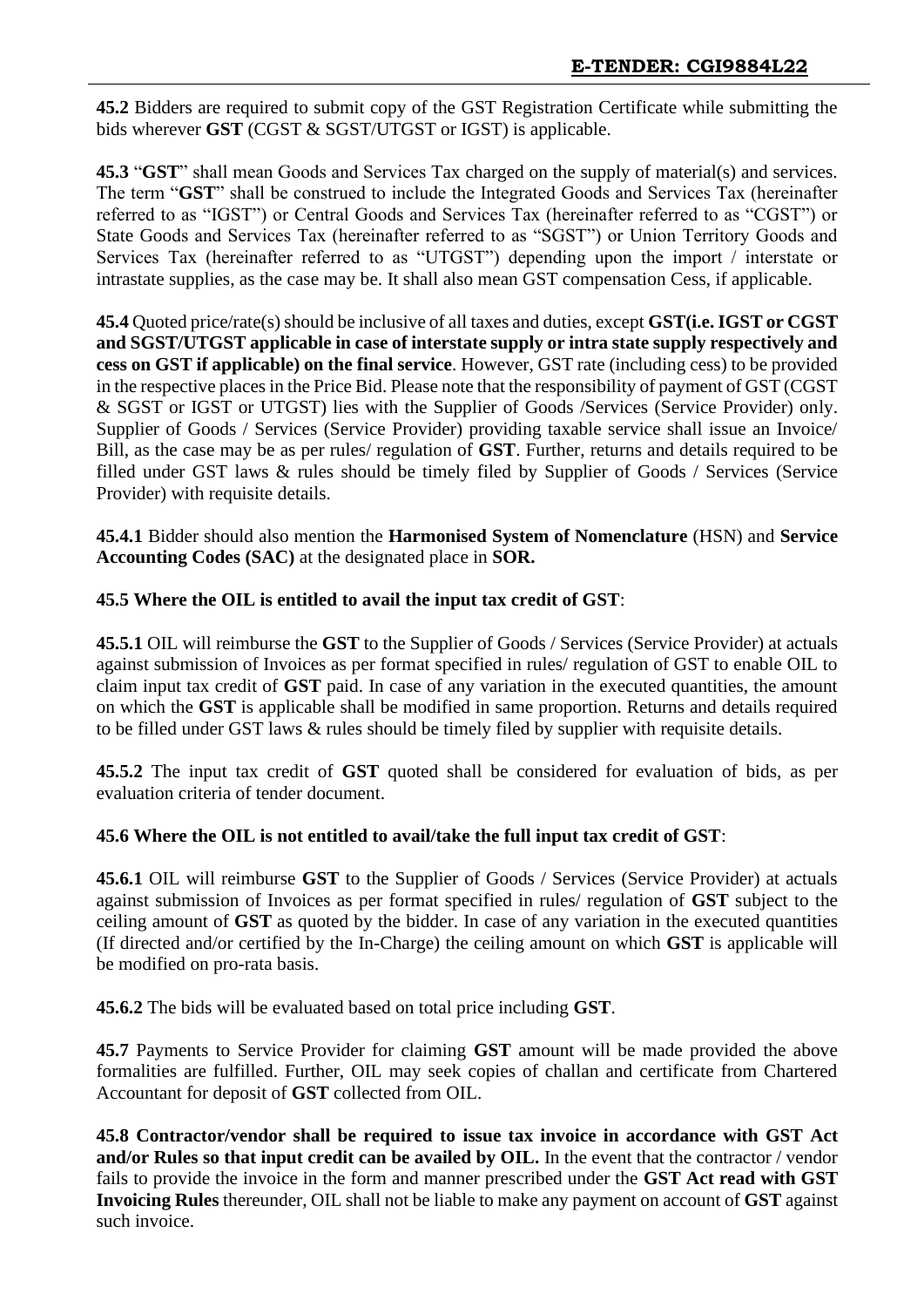**45.9 GST** shall be paid against receipt of tax invoice and proof of payment of **GST** to government. In case of non-receipt of tax invoice or non-payment of **GST** by the contractor/vendor, OIL shall withhold the payment of **GST**.

**45.10 GST payable under reverse charge mechanism for specified services or goods under GST act or rules, if any, shall not be paid to the contractor/vendor but will be directly deposited to the government by OIL.**

**45.11** Where OIL has the obligation to discharge **GST** liability under reverse charge mechanism and OIL has paid or is /liable to pay **GST** to the Government on which interest or penalties becomes payable as per GST laws for any reason which is not attributable to OIL or ITC with respect to such payments is not available to OIL for any reason which is not attributable to OIL, then OIL shall be entitled to deduct/ setoff / recover such amounts against any amounts paid or payable by OIL to Contractor / Supplier.

**45.12** Notwithstanding anything contained anywhere in the Agreement, in the event that the input tax credit of the **GST** charged by the Contractor / Vendor is denied by the tax authorities to OIL for reasons attributable to Contractor / Vendor, OIL shall be entitled to recover such amount from the Contractor / Vendor by way of adjustment from the next invoice. In addition to the amount of **GST**, OIL shall also be entitled to recover interest at

the rate prescribed under GST Act and penalty, in case any penalty is imposed by the tax authorities on OIL.

**45.13** TDS under GST, if applicable, shall be deducted from contractor's/vendor's bill at applicable rate and a certificate as per rules for tax so deducted shall be provided to the contractor/vendor.

**45.14** The Contractor will be under obligation for charging correct rate of tax as prescribed under the respective tax laws. Further the Contractor shall avail and pass on benefits of all exemptions/concessions available under tax laws. Any error of interpretation of applicability of taxes/ duties by the contractor shall be to contractor's account.

### **45.15 It is the responsibility of the bidder to quote the correct GST rate. The classification of goods/services as per GST (Goods & Service Tax) Act should be correctly done by the contractor to ensure that input tax credit on GST (Goods & Service Tax) is not lost to the OIL on account of any error on the part of the contractor.**

**45.16** In case, the quoted information related to various taxes, duties & levies subsequently proves wrong, incorrect or misleading, OIL will have no liability to reimburse the difference in the duty/ tax, if the finally assessed amount is on the higher side and OIL will have to right to recover the difference and in case the rate of duty/ taxes finally assessed is on the lower side.

**45.17** Notwithstanding anything mentioned elsewhere in the Bidding Document the aggregate liability of OIL towards Payment of GST shall be limited to the volume of GST declared by the bidder in its bid & nothing shall be payable extra except for the statutory variation in GST.

**45.18** Further, it is the responsibility of the bidders to make all possible efforts to make their accounting / IT system GST compliant in order to ensure availability of Input Tax Credit (ITC) to Oil India Ltd

**45.19** GST liability, if any on account of supply of free samples against any tender shall be to bidder's account.

**45.20** In case of statutory variation in **GST,** other than due to change in turnover, payable on the contract value during contract period, the Supplier of Goods / Services (Service Provider) shall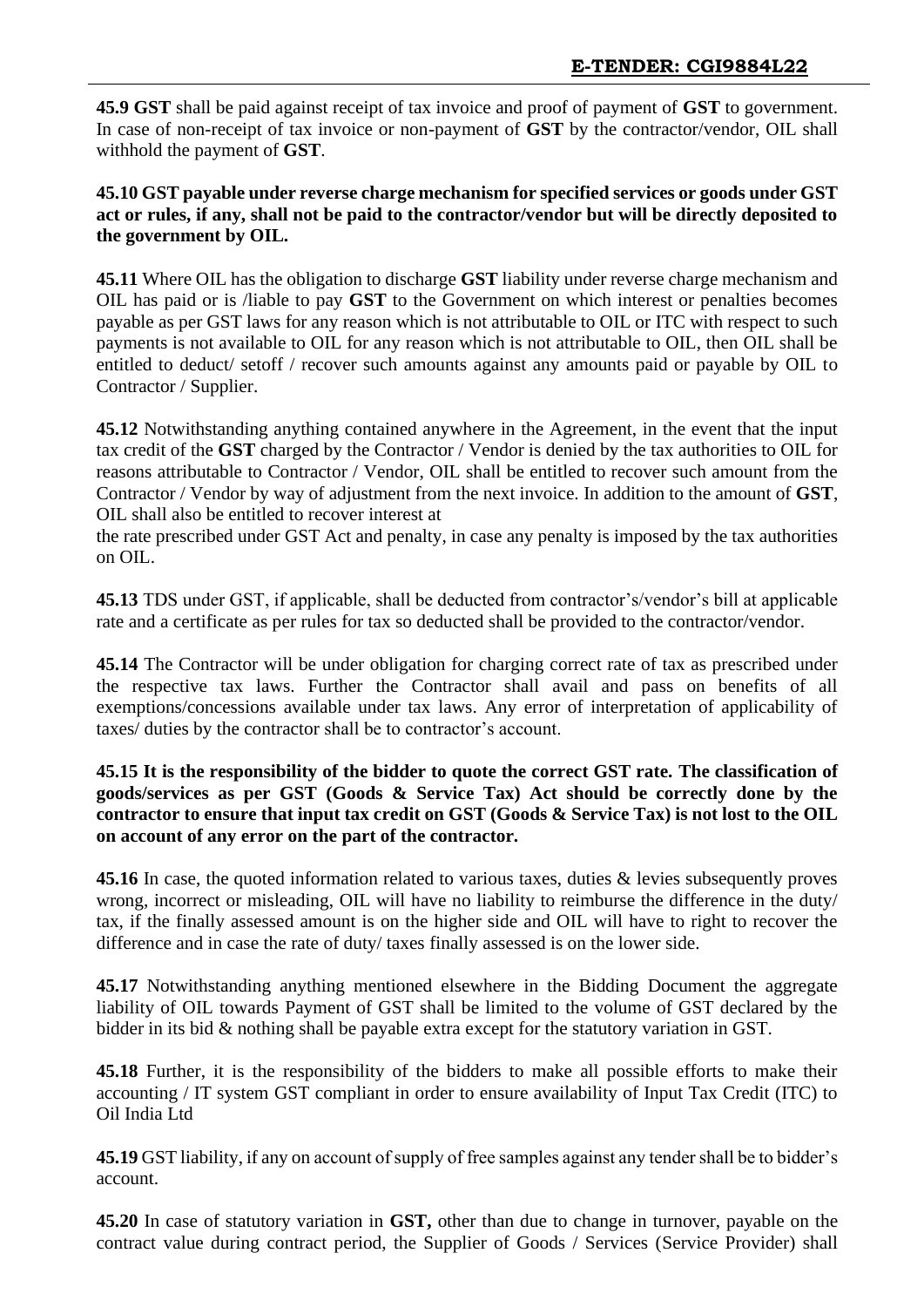submit a copy of the 'Government Notification' to substantiate the rate as applicable on the Bid due date and on the date of revision.

Beyond the contract period, in case OIL is not entitled for input tax credit of **GST**, then any increase in the rate of **GST** beyond the contractual delivery period shall be to Service provider's account whereas any decrease in the rate **GST** shall be passed on to the OIL.

Beyond the contract period, in case OIL is entitled for input tax credit of **GST**, then statutory variation in applicable **GST** on supply and on incidental services, shall be to OIL's account.

Claim for payment of **GST**/ Statutory variation, should be raised within two [02] months from the date of issue of 'Government Notification' for payment of differential (in %) **GST**, otherwise claim in respect of above shall not be entertained for payment of arrears. **The base date for the purpose of applying statutory variation shall be the Bid Opening Date.**

**45.21** The contractor will be liable to ensure to have registered with the respective tax authorities, wherever applicable and to submit self-attested copy of such registration certificate(s) and the Contractor will be responsible for procurement of material in its own registration (GSTIN) and also to issue its own Road Permit/ E-way Bill, if applicable etc.

**45.22 In case the bidder is covered under Composition Scheme under GST laws, then bidder should quote the price inclusive of the GST (CGST & SGST/UTGST or IGST). Further, such bidder should mention "Cover under composition system" in column for GST (CGST & SGST/UTGST or IGST) of price schedule.** 

**45.23 OIL will prefer to deal with registered supplier of goods/ services under GST. Therefore, bidders are requested to get themselves registered under GST, if not registered yet. However, in case any unregistered bidder is submitting their bid, their prices will be loaded with applicable GST while evaluation of bid. Where OIL is entitled for input credit of GST, the same will be considered for evaluation of bid as per evaluation methodology of tender document.**

**45.24** Procurement of Specific Goods: Earlier, there is no tax incidence in case of import of specified goods (i.e. the goods covered under List-34 of Customs Notification no. 12/2012-Cus dated. 17.03.2012 as amended). Customs duty is not payable as per the policy. However, under GST regime, IGST Plus GST compensation cess (if applicable) would be leyiable on such imports. Bidders should quote GST as inclusive considering IGST component for the imported Materials portion while quoting their prices on destination basis. However, GST rate to be specified in the price bid format.

### **45.25 Documentation requirement for GST**

### **The vendor will be under the obligation for invoicing correct tax rate of tax/duties as prescribed under the GST law to OIL, and pass on the benefits, if any, after availing input tax credit.**

Any invoice issued shall contain the following particulars :

a) Name, address and GSTIN of the supplier;

- b) Serial number of the invoice;
- c) Date of issue;
- d) Name, address and GSTIN or UIN, if registered of the recipient;

e) Name and address of the recipient and the address of the delivery, along with the State and its code,

f) HSN code of goods or Accounting Code of services[SAC];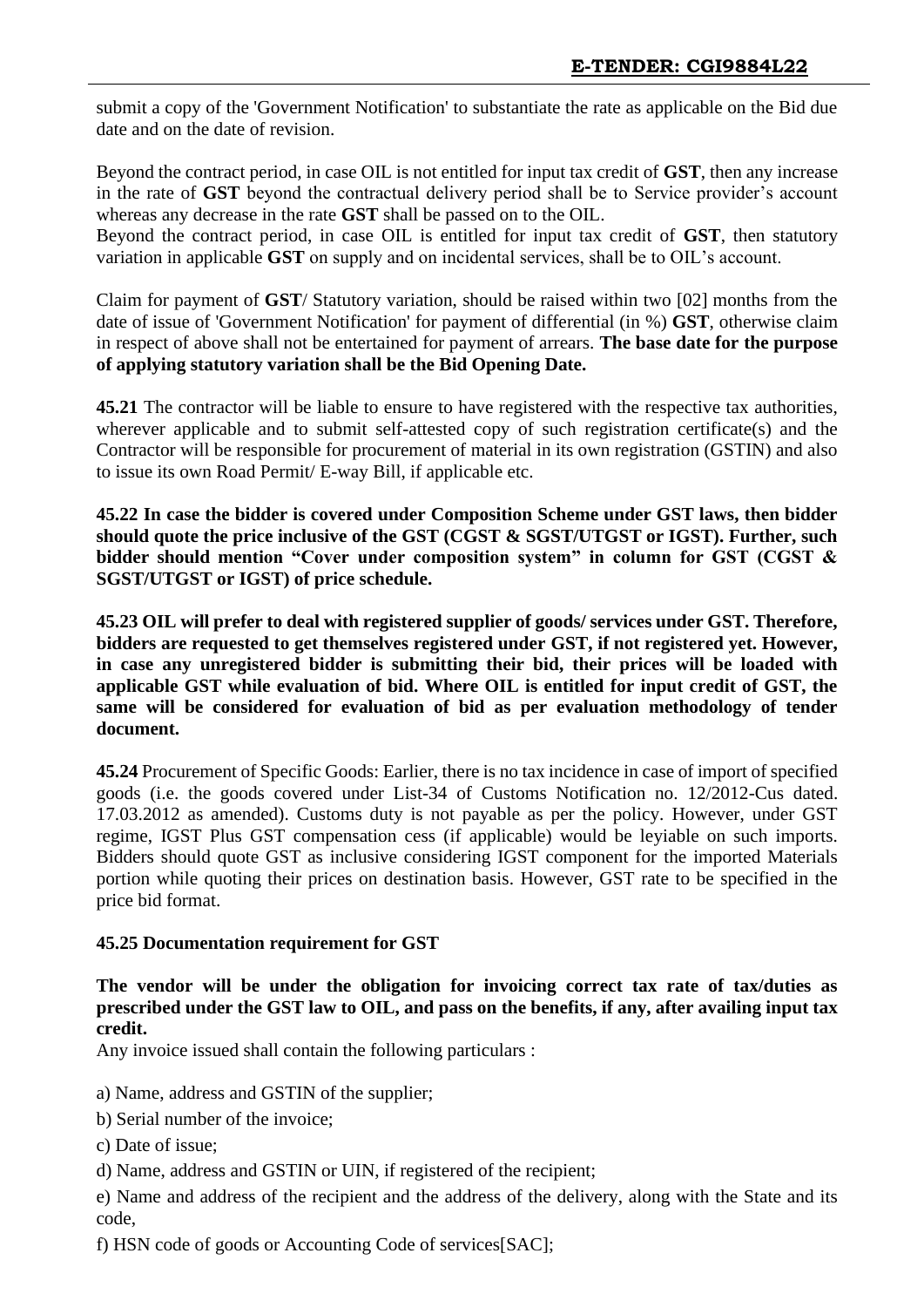g) Description of goods or services;

h) Quantity in case of goods and unit or Unique Quantity Code thereof;

i) Total value of supply of goods or services or both;

j) Taxable value of supply of goods or services or both taking into discount or abatement if any;

k) Rate of tax (IGST,CGST, SGST/ UTGST, cess);

l) Amount of tax charged in respect of taxable goods or services (IGST,CGST, SGST/UTGST, cess);

m) Place of supply along with the name of State, in case of supply in the course of interstate trade or commerce;

n) Address of the delivery where the same is different from the place of supply and

o) Signature or digital signature of the supplier or his authorised representative.

GST invoice shall be prepared in triplicate, in case of supply of goods, in the following manner a) The original copy being marked as ORIGINAL FOR RECIPIENT;

b) The duplicate copy being marked as DUPLICATE FOR TRANSPORTER and

c) The triplicate copy being marked as TRIPLICATE FOR SUPPLIER.

In case of any advance given against any supplies contract, the supplier of the goods shall issue Receipt Voucher containing the details of details of advance taken along with particulars as mentioned in clause no. (a), (b), (c), (d), (g), (k), (l), (m) & (o) above.

### **45.26 Anti-profiteering clause**

As per Clause 171 of GST Act it is mandatory to pass on the benefit due to reduction in rate of tax or from input tax credit to the consumer by way of commensurate reduction in prices. The Supplier of Goods / Services may note the above and quote their prices accordingly.

**45.26.1 In case the GST rating of vendor on the GST portal / Govt. official website is negative / black listed, then the bids may be rejected by OIL.** Further, in case rating of bidder is negative / black listed after award of work for supply of goods / services, then OIL shall not be obligated or liable to pay or reimburse GST to such vendor and shall also be entitled to deduct / recover such GST along with all penalties / interest, if any, incurred by OIL.

IN WITNESS whereof the parties hereunto set their hands seals the day and year first written above:-

| SIGNED AND DELIVERED FOR AND ON  |    | (Signature of Contractor or his legal Attorney) |
|----------------------------------|----|-------------------------------------------------|
| <b>BEHALF OF CONTRACTOR</b>      |    |                                                 |
|                                  | by | SIGNED & DELIVERED FOR & ON                     |
| the hand of<br>$\frac{1}{1}$ its |    | <b>BEHALF OF OIL INDIA LIMITED</b>              |
| Partner/Legal Attorney           |    |                                                 |
|                                  |    | Date:                                           |
|                                  |    |                                                 |
| And in presence of               |    | (Full Name of Signatory)                        |
|                                  |    | (Seal of Contractor's Firm)                     |

(Signature of (Witness)

\_\_\_\_\_\_\_\_\_\_\_\_\_\_\_\_\_\_\_\_\_\_\_\_\_\_\_\_\_\_\_\_\_\_\_\_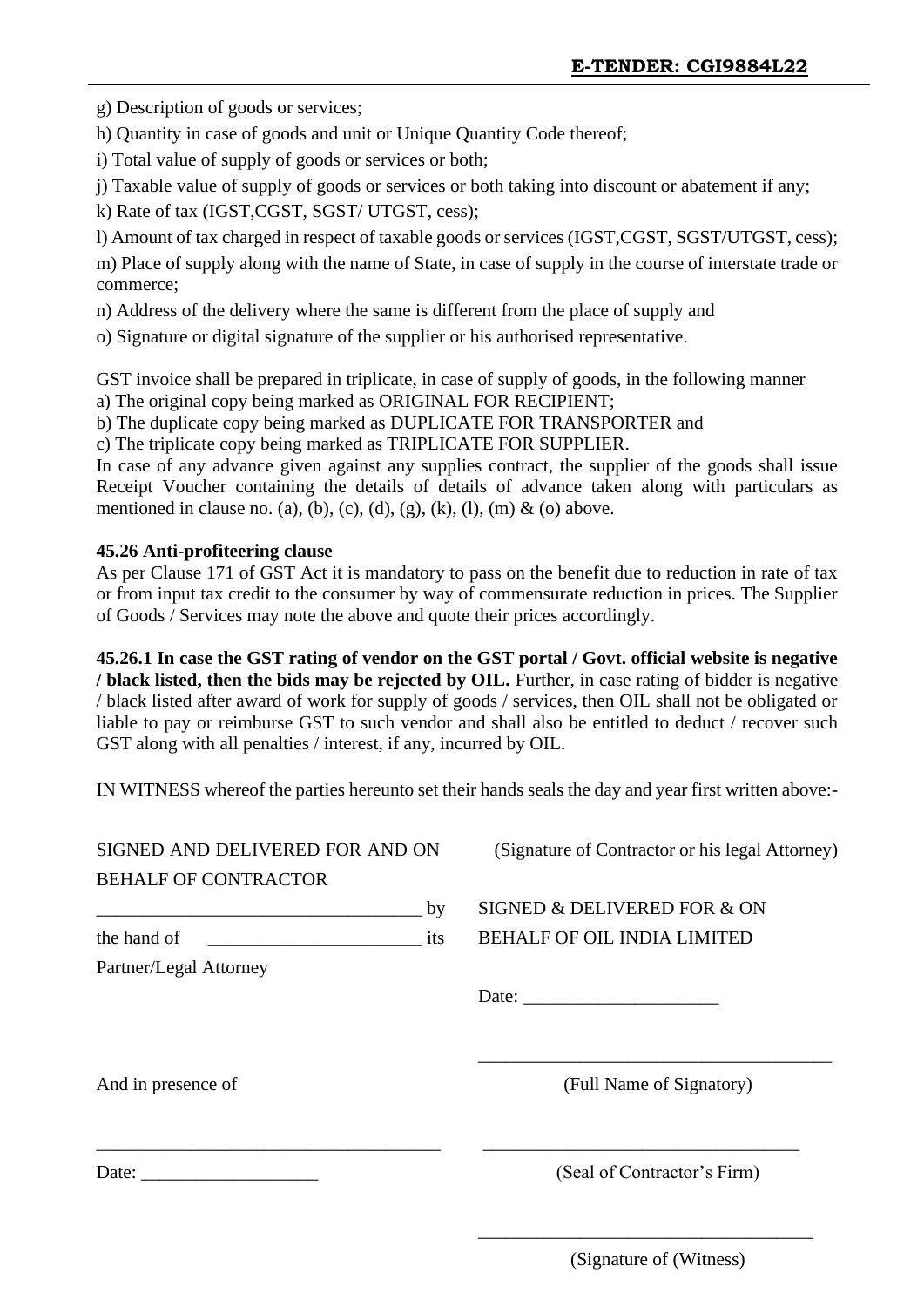(Full name of Signatory)

\_\_\_\_\_\_\_\_\_\_\_\_\_\_\_\_\_\_\_\_\_\_\_\_\_\_\_\_\_\_\_\_\_\_\_\_\_ \_\_\_\_\_\_\_\_\_\_\_\_\_\_\_\_\_\_\_\_\_\_\_\_\_\_\_\_\_\_\_\_\_\_\_\_\_

Address:

\_\_\_\_\_\_\_\_\_\_\_\_\_\_\_\_\_\_\_\_\_\_\_\_\_\_\_\_\_\_\_\_\_\_\_\_\_ (Signature of Acceptor)

Designation: \_\_\_\_\_\_\_\_\_\_\_\_\_\_\_\_\_\_\_\_\_\_\_\_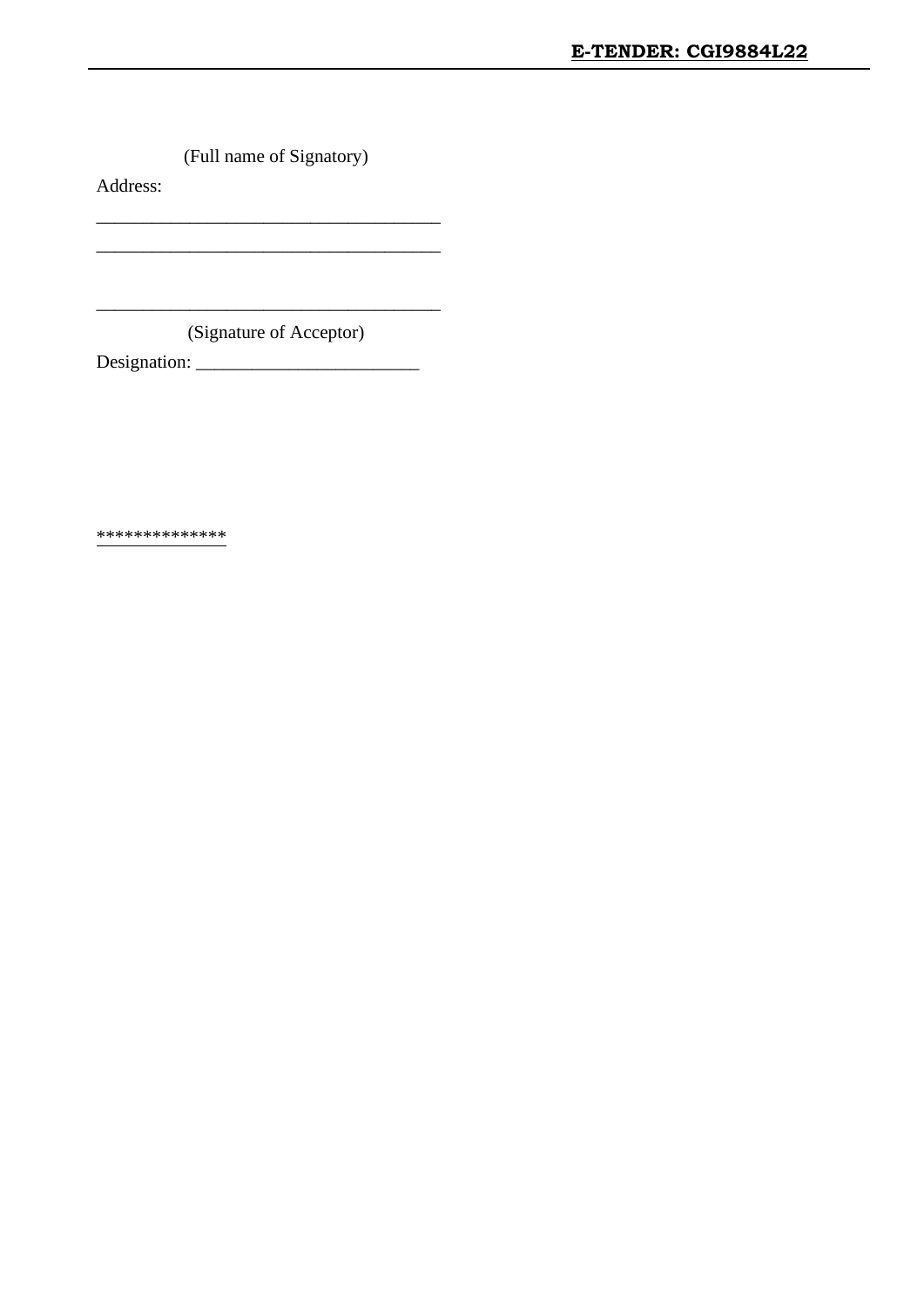#### **PART II - SOQ PROFORMA-A**

#### **OIL INDIA LIMITED (A Govt. of India Enterprise)**

### **Description: Construction of drain base & concrete culvert near the main gate of upgraded Pump Station 3 including repairing of cracks in the control room building at Pump Station 3, Jorhat.**

#### **SCHEDULE OF QUANTITIES (SOQ), SERVICE/WORK AND RATES**

| SL.<br>NO. | <b>DESCRIPTION OF WORK</b>                                                                                                                                                                                                                                                                                                                                                                                                                                                                                             | <b>QTY</b><br>(A) | <b>UNIT</b>    | OIL'S<br><b>RATE PER UNIT</b><br><b>(B)</b> | OIL'S<br><b>TOTAL AMOUNT</b><br>$C=(AXB)$ | <b>SERVICE</b><br><b>ACCOUNTING</b><br><b>CODE</b><br>(SAC) | <b>SPECIFY % OF</b><br><b>GST</b><br>ON(C) |
|------------|------------------------------------------------------------------------------------------------------------------------------------------------------------------------------------------------------------------------------------------------------------------------------------------------------------------------------------------------------------------------------------------------------------------------------------------------------------------------------------------------------------------------|-------------------|----------------|---------------------------------------------|-------------------------------------------|-------------------------------------------------------------|--------------------------------------------|
| 10         | Earth work in excavation by mechanical means<br>(Hydraulic excavator) / manual means in foundation<br>trenches or drains (not exceeding 1.5 m in width or 10)<br>sqm on plan), including dressing of sides and ramming<br>of bottoms, lift upto 1.5 m, including getting out the<br>excavated soil and disposal of surplus excavated soil as<br>directed, within a lead of 50 m. All kinds of soil                                                                                                                     | 71.630            | M <sub>3</sub> | 219.02                                      | 15,688.40                                 |                                                             |                                            |
| 20         | "Extra for Earthwork in foul condition: Executed In or<br>under water and/or liquid mud, including pumping out<br>water as required                                                                                                                                                                                                                                                                                                                                                                                    | 71.630            | M <sub>3</sub> | 54.76                                       | 3,922.46                                  |                                                             |                                            |
| 30         | ":Collecting / excavating sand, soil, silt, ordinary earth<br>from any source, load into lorries, transport it to<br>distant place of work including procuring earth and<br>laying in layer of 150mm thickness and compacting,<br>profile properly made for taking measurement,<br>including all measurable lead upto 30m and lift as<br>required. (The contractor shall be responsible for all<br>formalities of supply of earth such as purchase of land<br>including royalties, monopoly / other statutory taxes as | 53.000            | M <sub>3</sub> | 414.48                                      | 21,967.44                                 |                                                             |                                            |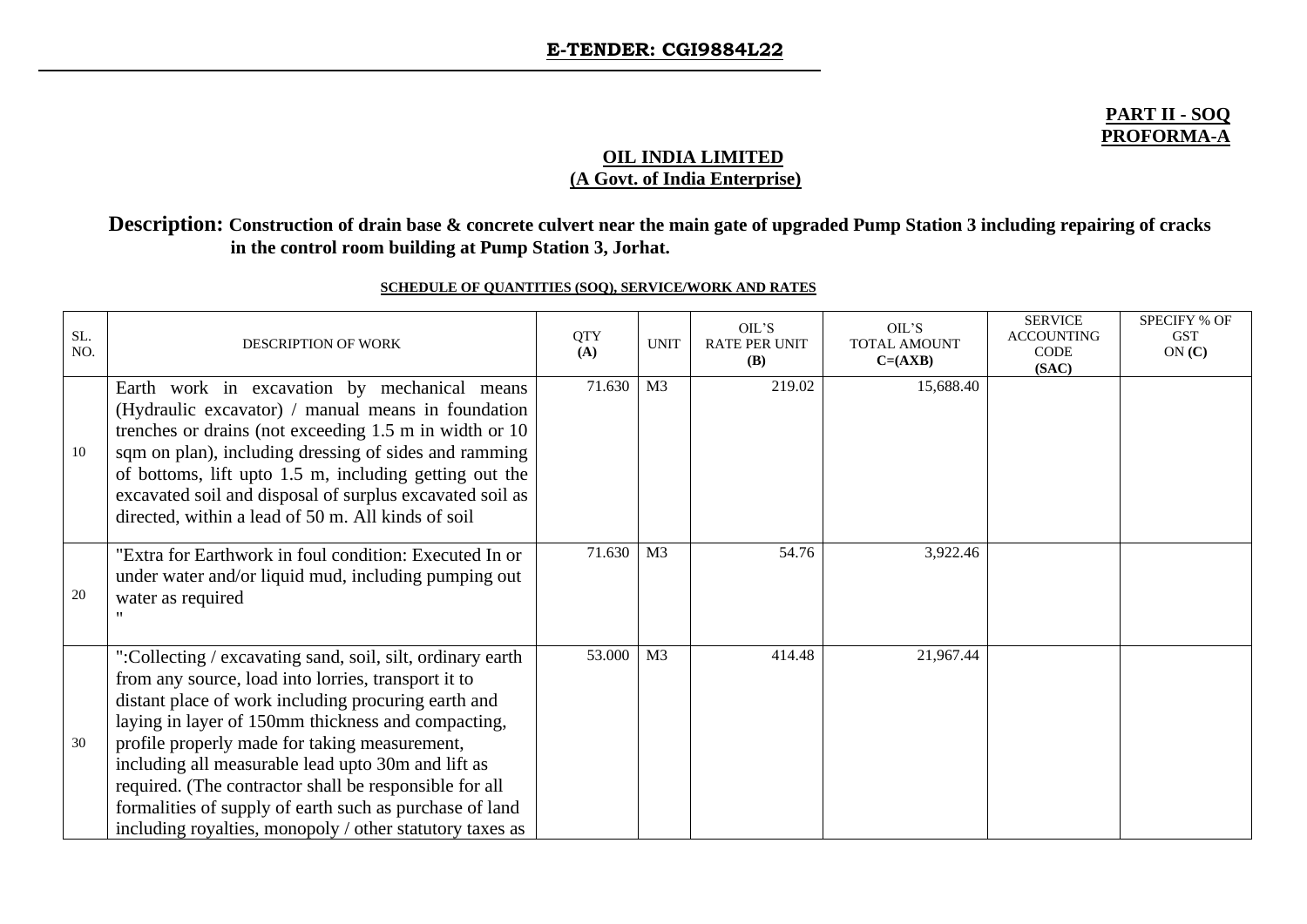|    | required from any distance.)                                                                                                                                                                                                                                                      |           |                |          |            |  |
|----|-----------------------------------------------------------------------------------------------------------------------------------------------------------------------------------------------------------------------------------------------------------------------------------|-----------|----------------|----------|------------|--|
| 40 | "Providing & Laying Brick Flat Soling (75mm thick)<br>including grading the base and packing joints with<br>earth and including spreading loamy earth on top upto<br>25mm thick with all materials carried from upto a<br>distance of 30.00m.<br>$\mathbf{H}$                     | 96.250    | M2             | 468.74   | 45,116.23  |  |
| 50 | "Providing & Laying in position cement concrete of<br>specified grade excluding the cost of centring and<br>shuttering - All work upto plinth level: 1:3:6 (1)<br>Cement: 3 coarse sand : 6 graded stone aggregate 20<br>mm nominal size)<br>$\mathbf{H}$                         | 16.840    | M <sub>3</sub> | 6,048.95 | 101,864.32 |  |
| 60 | Providing & Laying in position specified grade of<br>reinforced cement concrete excluding the cost of<br>centring, shuttering, finishing and reinforcement - All<br>work upto plinth level : 1:1.5:3 (1 cement: 1.5 coarse<br>sand : 3 graded stone aggregate 20 mm nominal size) | 16.620    | M <sub>3</sub> | 7,739.70 | 128,633.81 |  |
| 70 | Centering and shuttering including strutting, propping<br>etc. and removal of form for: in suspended floor etc<br>using 12 mm ply.                                                                                                                                                | 87.550    | M2             | 686.26   | 60,082.06  |  |
| 80 | "Steel reinforcement for R.C.C. work including<br>straightening, cutting, bending, placing in position and<br>binding all complete upto plinth level. Thermo-<br>Mechanically Treated bars of grade Fe-500D or more.                                                              | 3,253.340 | KG             | 72.50    | 235,867.15 |  |
| 90 | "Providing & laying Brick work with F.P.S. bricks"<br>of class designation 75 in foundation and plinth in:                                                                                                                                                                        | 6.000     | M <sub>3</sub> | 7,740.72 | 46,444.32  |  |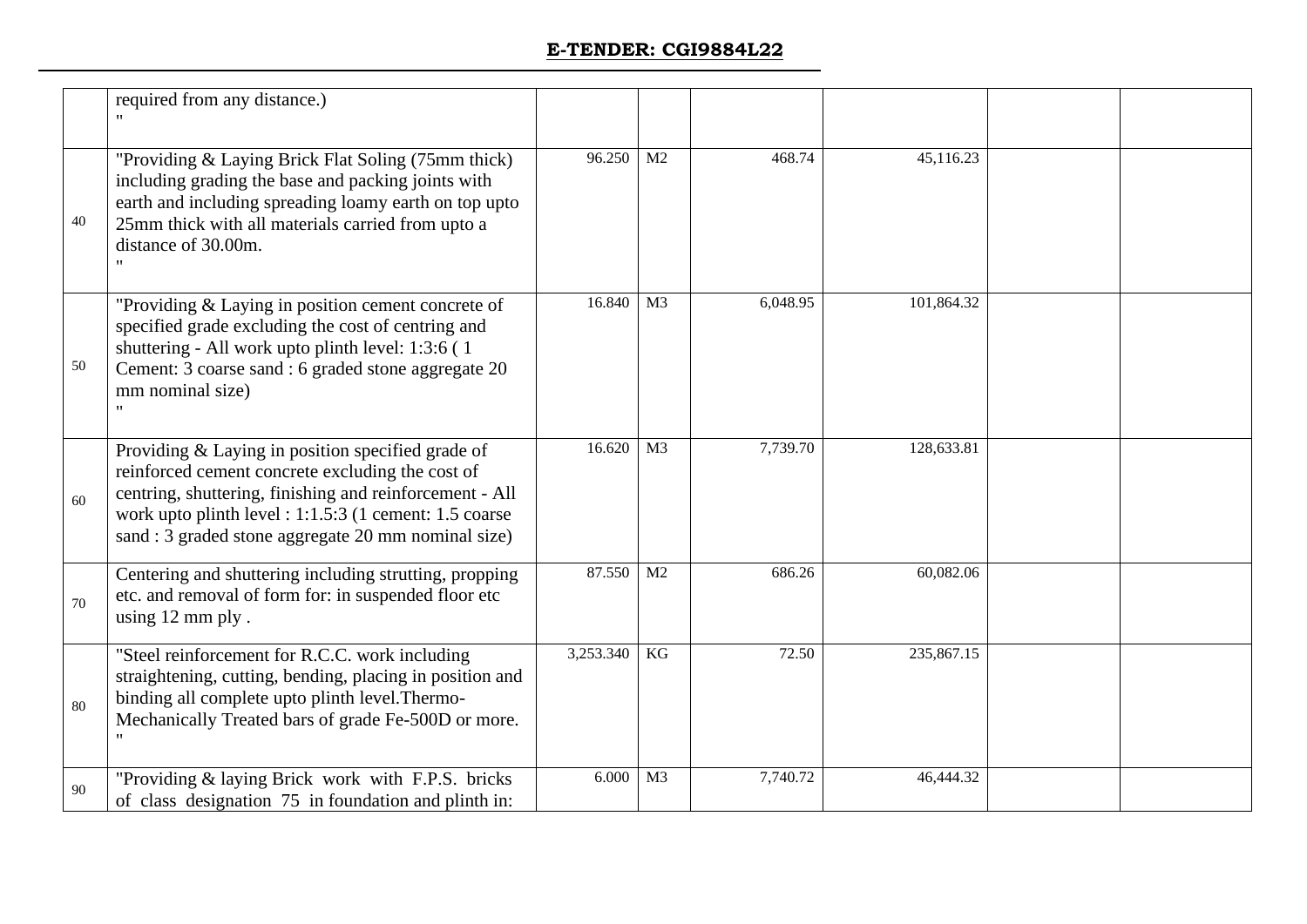|     | Cement mortar 1:4 (1 cement : 4 coarse sand)                                                                                                                                                                                          |         |                |          |            |  |
|-----|---------------------------------------------------------------------------------------------------------------------------------------------------------------------------------------------------------------------------------------|---------|----------------|----------|------------|--|
| 100 | Providing & Laying , Cement plaster 1:4 (1cement : 4)<br>fine sand)                                                                                                                                                                   | 631.000 | M <sub>2</sub> | 206.12   | 130,061.72 |  |
| 110 | P/L Neat cement punning                                                                                                                                                                                                               | 225.000 | M <sub>2</sub> | 50.16    | 11,286.00  |  |
| 120 | Demolishing cement concrete manually/ by<br>mechanical means including disposal of material<br>within 50 metres lead as per direction of Engineer - in<br>charge. Nominal concrete 1:3:6 or richer mix (i/c<br>equivalent design mix) | 5.000   | M <sub>3</sub> | 1,508.33 | 7,541.65   |  |
| 130 | Demolishing R.C.C. work manually/ by mechanical<br>means including stacking of steel bars and disposal of<br>unserviceable material within 50 metres lead as per<br>direction of Engineer - in-charge                                 | 10.000  | M <sub>3</sub> | 2,200.47 | 22,004.70  |  |
| 140 | Demolishing brick work manually/ by mechanical<br>means including stacking of serviceable material and<br>disposal of unserviceable material within 50 metres<br>lead as per direction of Engineer-in-chargeIn cement<br>mortar       | 10.000  | M <sub>3</sub> | 1,276.05 | 12,760.50  |  |
| 150 | Dismantling old plaster or skirting raking out joints<br>and cleaning the surface for plaster including disposal<br>of rubbish to the dumping ground within 50 metres<br>lead.                                                        | 406.000 | M <sub>2</sub> | 33.87    | 13,751.22  |  |
| 160 | Providing and applying white cement based putty of<br>average thickness 1 mm, of approved brand and<br>manufacturer, over the plastered wall surface to<br>prepare the surface even and smooth complete.                              | 100.000 | M <sub>2</sub> | 99.95    | 9,995.00   |  |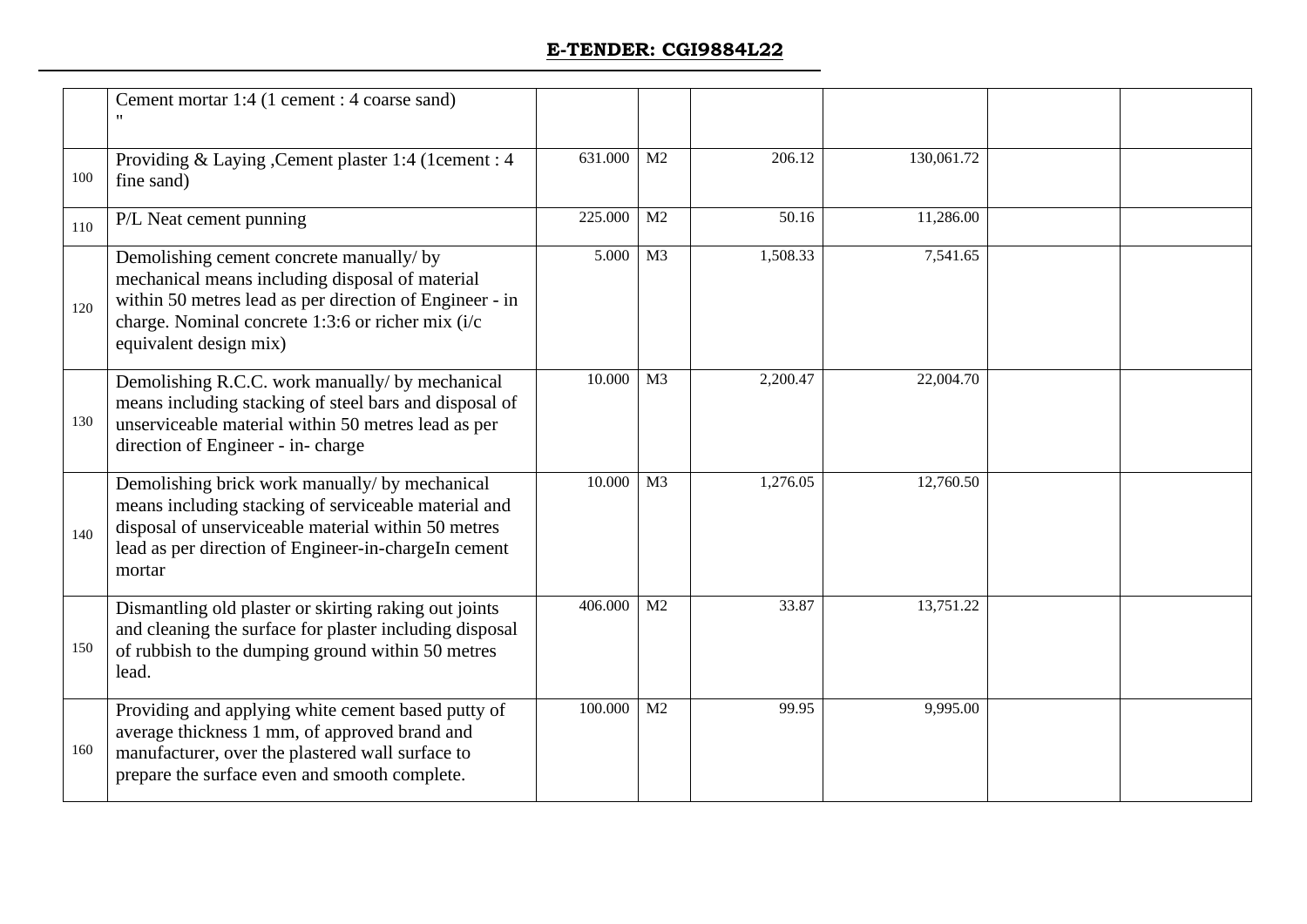| 170 | "Wall painting with acrylic emulsion paint of approved<br>brand and<br>manufacture to give an even shade :<br>Two or more coats on new work"                                                                                                         | 500.000 | M <sub>2</sub> | 111.67       | 55,835.00                 |                                                                                   |  |
|-----|------------------------------------------------------------------------------------------------------------------------------------------------------------------------------------------------------------------------------------------------------|---------|----------------|--------------|---------------------------|-----------------------------------------------------------------------------------|--|
| 180 | "Finishing walls with Acrylic Smooth exterior paint of<br>required shade:<br>New work (Two or more coat applied $\omega$ 1.67 ltr/10<br>sqm<br>over and including priming coat of exterior primer<br>applied<br>@ $2.20 \text{ kg}/10 \text{ sqm}$ " | 350.000 | M <sub>2</sub> | 142.99       | 50,046.50                 |                                                                                   |  |
|     |                                                                                                                                                                                                                                                      |         |                |              |                           |                                                                                   |  |
|     |                                                                                                                                                                                                                                                      |         |                |              | <b>OIL'S TOTAL AMOUNT</b> | Quoted percentage of the Bidders in<br>words and figure. (In between $(+/- 10\%)$ |  |
|     | Bidders' to quote $+10\%$ to $-10\%$ on the total cost. (For quoting below<br>the quoted rates, either (-) sign or the word "below" to be mentioned<br>before the figure in percentage. ) No percentage to be quoted against any<br>line item.       |         |                | ₹9,72,868.48 |                           |                                                                                   |  |

**Please note that :-**

The bidders should not quote their rates against individual items. The rates shall be quoted within  $(+)$  10% on the total internal estimate, as specified in Schedule of Works (Part-II) subject to the limit of overall percentage from -10% to +10% of the internal estimated contract cost. However, the bids with quoted overall percentage below (-10%) and above (+10%) of the internal estimated cost will be **rejected outright. The rates shall be in figures and up to two decimal places only. In case of any identical situation, the L-1 bidder will be decided through draw of lots.**

**The Rates of Company's Internal Estimate are exclusive of P.F. & GST. The Bidders must quote their rates excluding P.F. & GST.**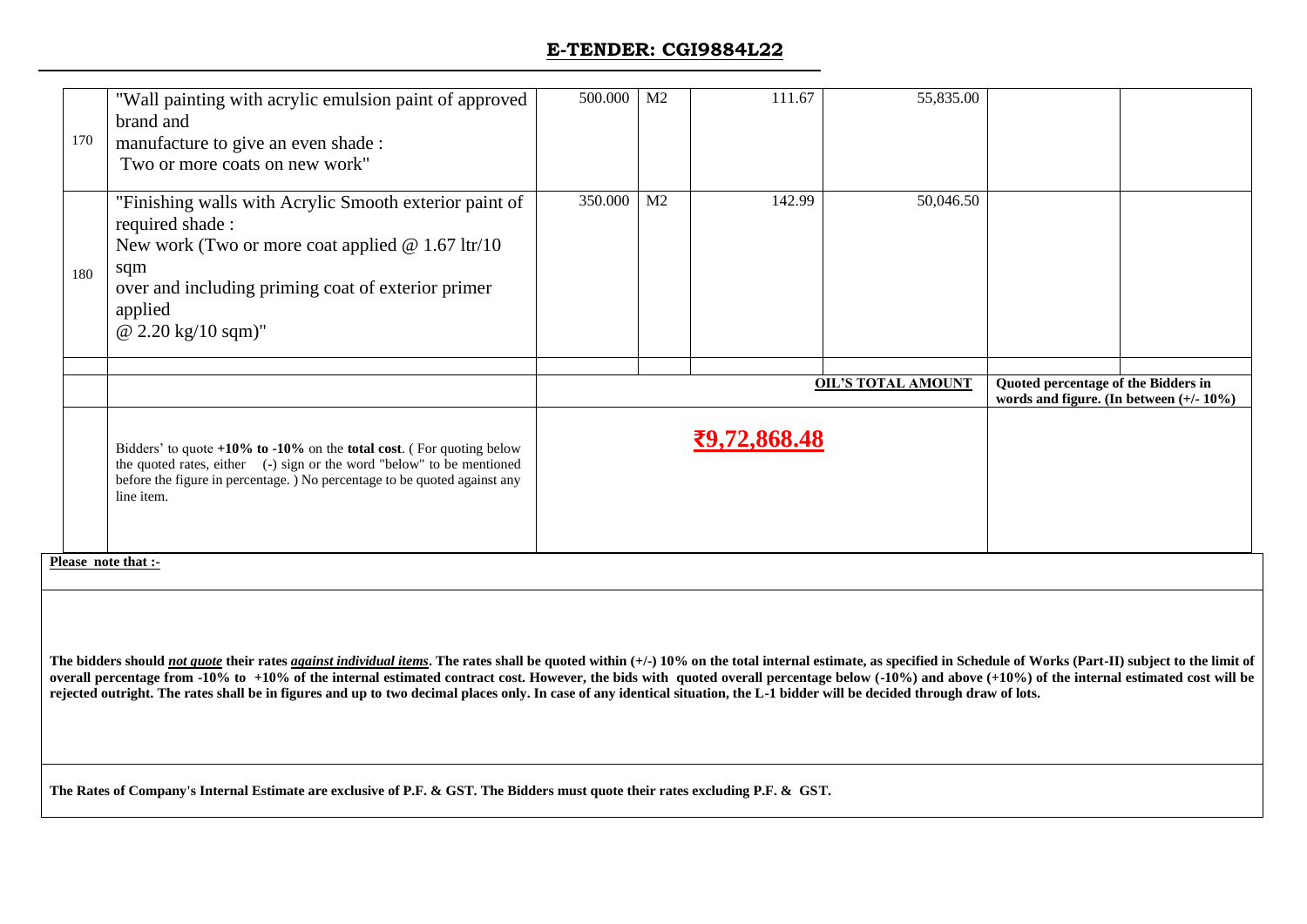**The Wages Component for the Work is : 22.50 %**

**The Contractor must quote considering the prevailing minimum labour wage rate for each day of work.**

**Offers not furnished in the above format as per instruction given shall be summarily rejected.** 

Special Notes:

 1. The price/rate(s) quoted by the Bidders will be inclusive of all taxes except **GST** (i.e. IGST or CGST and SGST/UTGST as applicable in case of interstate supply or intra state supply respectively and Cess on GST , if applicable) on the final services. However, GST rate (including cess) to be provided in the respective places in the Price Bid.

2. OIL will prefer to deal with registered bidder under GST. Therefore, bidders are requested to get themselves registered under GST, if not registered yet. However, in case any unregistered bidder is submitting their bid, their prices will be loaded with applicable GST while evaluation of bid. Where OIL is entitled for input credit of GST, the same will be considered for evaluation of bid as per evaluation methodology of tender document."

3.. Price Bid uploaded without giving any of the details of the taxes (Including rates and amounts) will be considered as inclusive of all taxes including GST.

When a bidder mentions taxes as extra without specifying the rates & amount, the offer will be loaded with maximum value towards taxes received against the tender for comparison purposes. If the bidder emerges as lowest bidder after such loading, in the event of order on that bidder, taxes mentioned by OIL on the Purchase Order/ Contracts will be binding on the bidder."

5. Refer GST Clauses**(Clause no. 31 of GCC).**

7. Bidders are also requested to refer the Taxes and Duties clause during GST regime attached vide *Annexure-I* (refer bid document) for compliance

8. Amount of GST shall not be included by the Contractor in their quoted price. OIL will reimburse the GST to the CONTRACTOR against submission of invoices issued in accordance with GST Rules,

 9. Bidder shall furnish this Form duly filled in all respects along with his price part. However, Bidder is required to furnish this **Form indicating only the Rate of Duty/ Tax (%)** as per Column (d) along with his unpriced part.

10. The rate of GST indicated in this format shall be considered for statutory variation as per the provisions of bidding document.

11. **GST quoted above shall be considered for evaluation as per provisions of Bidding Document**.

12. Contractor shall indicate total GST amount payable under the contract in this format. However, if Services, to be provided by the Contractor, falls under the category defined under reverse charge rule of GST then the liability of deposition of GST to the tax authority by the Contractor, and by the Owner shall be dealt in accordance with Notifications issued on reverse charge rule of GST by Government of India from time to time.

*Notes:*

(i) Bidders are requested to quote for all the items mentioned above. Bids will be evaluated considering the entire requirement as above. The Rates/amounts should be quoted by the Bidders inclusive of all applicable *taxes and duties, however, GST payable to be shown separately.*

 *(ii) Bidders are also requested to refer the Taxes and Duties clause during GST regime attached vide Annexure-A for compliance.*

*\*\*\*\*\*\*\*\*\*\**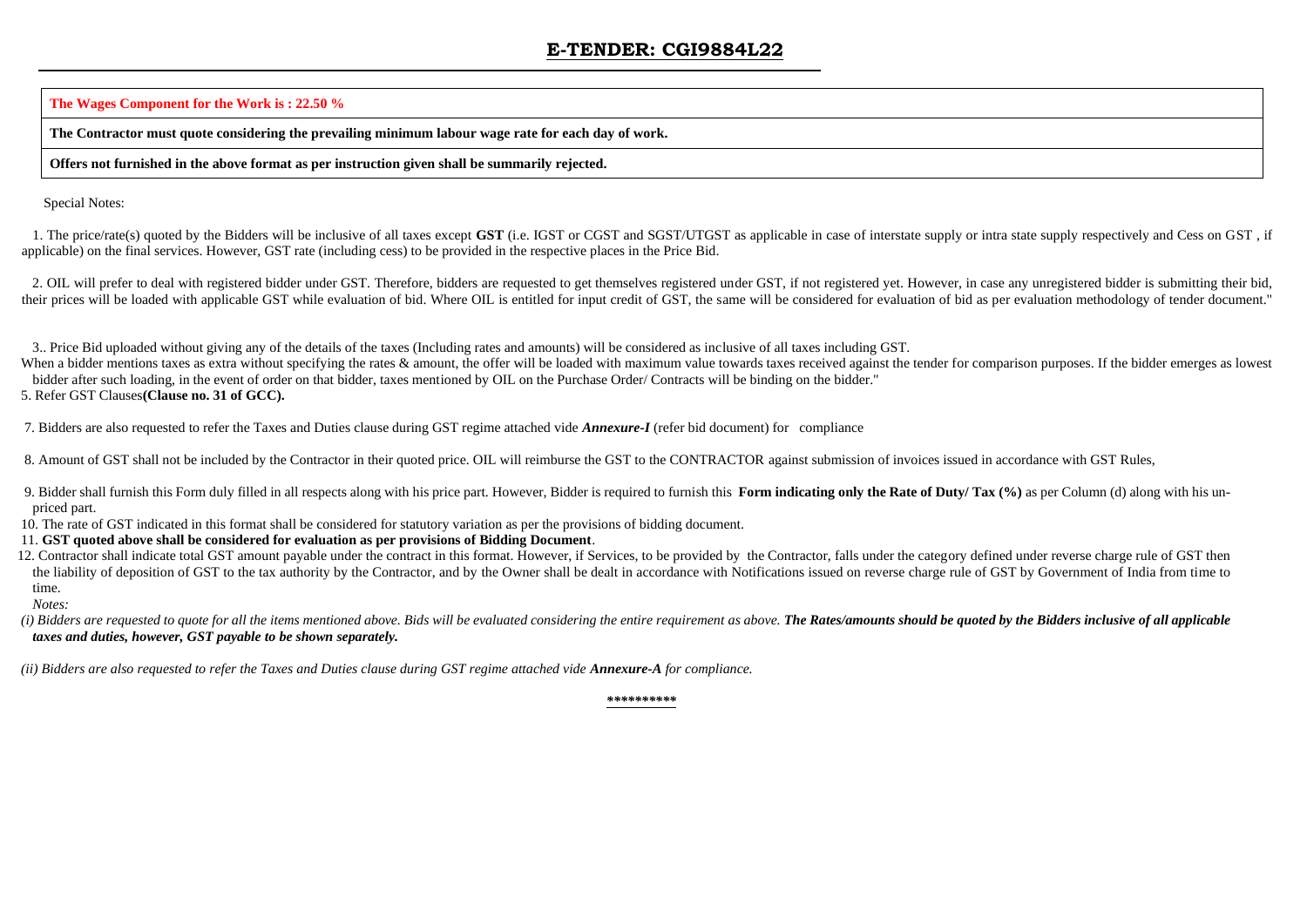*Annexure –A*

### *TAXES AND DUTIES CLAUSE - FOR VENDOR/SUPPLIER/CONTRACTOR (For Supplies/ Services during GST Regime i.e., New Tender)*

### *INDIRECT TAXES/ GST*

- *1. For the purposes of levy and imposition of GST, the expressions shall have the following meanings:* 
	- *(a) GST - means any tax imposed on the supply of goods and/or services under GST Law.*
	- *(b) Cess – means any applicable cess, existing or future on the supply of Goods and Services as per Goods and Services Tax (Compensation to States) Act, 2017.*
	- *(c) GST Law - means IGST Act 2017, CGST Act 2017, UTGST Act, 2017 and SGST Act, 2017and all related ancillary Rules and Notifications issued in this regard from time to time.*
- *2. The rates quoted by the bidders shall be inclusive of all taxes, duties and levies. However, bidders are required to provide separately the rate and amount of all types of taxes, duties and levies. In case, the quoted information related to various taxes, duties & levies subsequently proves wrong, incorrect or misleading, OIL will have no liability to reimburse the difference in the duty/ tax, if the finally assessed amount is on the higher side and OIL will have to right to recover the difference in case the rate of duty/ taxes finally assessed is on the lower side. Further, for the purpose of this contract, it is agreed between the parties that if Goods and Services Tax introduced during the tenure of this contract/agreement then the bidders have to clearly show the amount of GST separately in the Tax Invoices. Further, it is the responsibility of the bidders to make all possible efforts to make their accounting / IT system GST compliant in order to ensure availability of Input Tax Credit (ITC) to Oil India Ltd.*
- *3. Offers without giving any of the details of the taxes (Including rates and amounts) as specified above will be considered as inclusive of all taxes including GST. When a bidder mentions taxes as extra without specifying the rates &amount, the offer will be loaded with maximum value towards taxes received against the tender for comparison purposes. If the bidder emerges as lowest bidder after such loading, in the event of order on that bidder, taxes mentioned by OIL on the Purchase Order/ Contracts will be binding on the bidder.*
- *4. Bidders are required to pass on the benefit arising out of introduction of GST, including seamless flow of Input Tax Credit, reduction in Tax Rate on inputs as well as final goods by way of reduction of price as contemplated in the provision relating to Anti-Profiteering Measure vide Section 171 of the CGST Act, 2017. Accordingly, for supplies made under GST, the bidders should confirm that benefit of lower costs has been passed on to OIL by way of lower prices/taxes and also provide details of the same as applicable. OIL reserves the right to examine such details about costs of inputs/input services of the bidders to ensure that the intended benefits of GST have been passed on to OIL.*
- *5. Oil India Ltd. shall declare the value of free issue of materials and services, if any, involved in the execution of the contract. The Contractor should consider the same while working out the*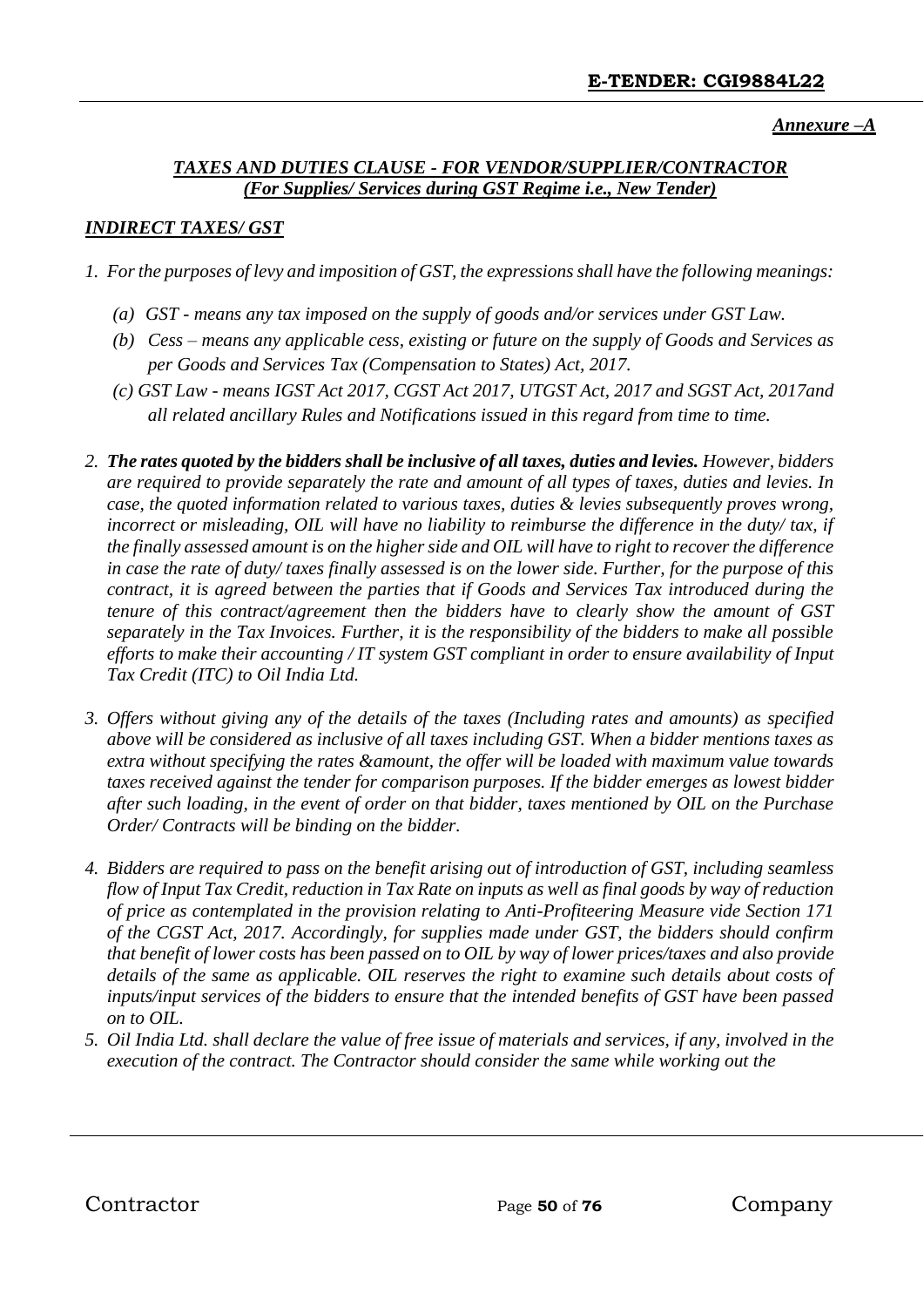- *6. GST liability, if any. Further in cases where GST is leviable on any facilities provided by OIL and used by bidders and the consideration for which is recovered by OIL in the form of reduction in the invoice raised by bidders then OIL will raise GST invoices on such transactions and the same will be reimbursed by bidders.*
- *7. When Input tax credit is available for Set Off as per the end use certification given by User Department at the time of raising Purchase Requisition (P.R.)*

*Evaluation of L-1 prices shall be done based on Quoted price after deduction of Input Tax Credit (ITC) of GST, if available to OIL.OIL shall evaluate the offers on the basis of the quoted rates only and any claim subsequently by the bidders for additional payment/liability shall not be admitted and has to be borne by the bidders*

## *When Input tax credit is NOT available for Set Off*

*Evaluation of L-1 prices shall be done based on Quoted price only.OIL shall evaluate the offers on the basis of the quoted rates only and any claim subsequently by the bidders for additional payment/liability shall not be admitted and has to be borne by the bidders*

- *8. In a situation where Purchase Orders (POs)/ Contracts have been placed prior to GST Regime and supplies are effected during GST Regime, it is made clear that any statutory variation (increase/decrease) due to introduction of GST, as the case may be, but within the contractual delivery/completion period will be to the account of OIL subject to documentary evidence. However, any increase in statutory levy after the expiry of the scheduled date of delivery shall be to the supplier's account.*
- *9. Bidders agree to do all things not limited to providing GST compliant Tax Invoices or other documentation as per GST law relating to the supply of goods and/or services covered in the instant contract like raising of and /or acceptance or rejection of credit notes / debit notes as the case may be, payment of taxes, timely filing of valid statutory Returns for the tax period on the Goods and Service Tax Network (GSTN), submission of general information as and when called for by OIL in the customized format shared by OIL in order to enable OIL to update its database etc. that may be necessary to match the invoices on GSTN common portal and enable OIL to claim input tax credit in relation to any GST payable under this Contract or in respect of any supply under this Contract.*
- *10. In case Input Tax Credit of GST is denied or demand is recovered from OIL by the Central / State Authorities on account of any non-compliance by bidders, including non-payment of GST charged and recovered, the Vendor/Supplier/Contractor shall indemnify OIL in respect of all claims of tax, penalty and/or interest, loss, damages, costs, expenses and liability that may arise due to such non-compliance. OIL, at its discretion, may also withhold/recover such disputed amount from the pending payments of the bidders.*
- *10.GST liability, if any on account of supply of free samples against any tender shall be to bidder's account.*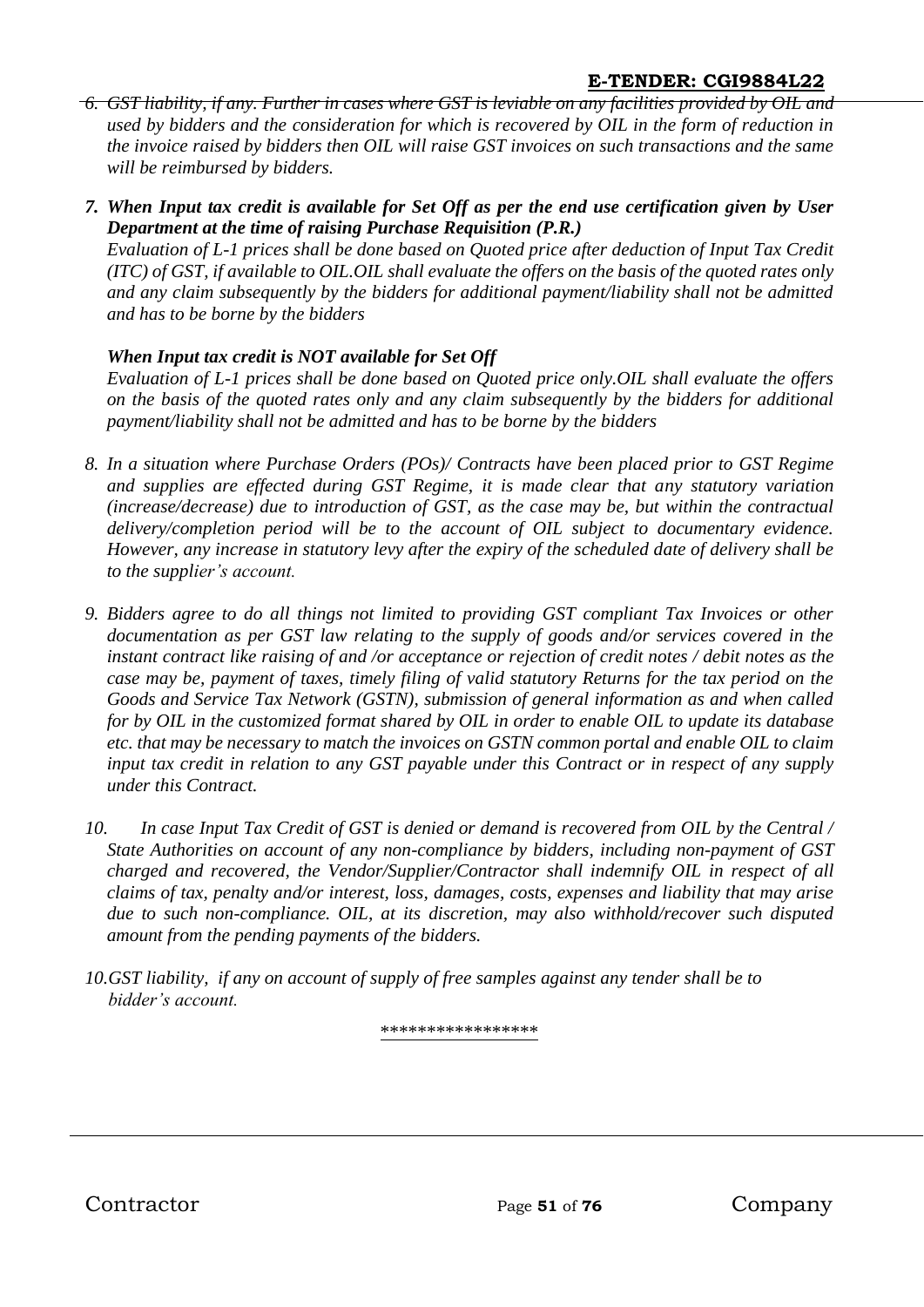# **PART-III**

#### **Special Conditions of Contract (SCC)**

#### *1.0 SCOPE OF WORK:*

*Brief specifications are given here under for general guidance purpose of the tenderers. The job scope includes excavating of earth, providing and Laying C.C work, and all other activities as spelt out in the detailed drawings and specifications. It shall be clearly be noted that the bidders are required to quote their rates taking into consideration all aspects as per site requirements and specifications enclosed along with this tender document. Quoted offers shall be inclusive of all materials including cement and labour and other taxes & levies (except PF and Goods & Service Tax) and other legitimate expenses required for working in OIL's protected areas. Water and Power shall have to be arranged by the contractor for execution of the tendered work. The contractor shall be responsible to complete the entire work in all respects and also any other works necessary to complete the job though especially not covered in the scope of work.*

*In general, the scope of work covers the following but not limited to:*

*A. All debris shall have to remove up to a distance of 50m outside the periphery of the protected area or as per direction of Engineer-In-Charge.*

*B. Providing and laying 1:3:6 Cement Concrete work (1 cement: 3 coarse sand: 6 graded stone aggregate; 40mm nominal size) concrete in foundation bed.*

#### *2.0 SITE CLEARANCE:*

*Disconnection of electrical, water & soil line should be confirmed before starting of the job and removal of all debris from the site after completion of work at contractor's own cost. 3.0 CONCRETE (P.C.C.) /REINFORCED CEMENT CONCRETE:*

*(a)All cement concrete work to be in prop 1:3:6 and 1:1.5:3 for RCC as specified with broken stone of size 40-20 mm nominal size. The mixing shall be done thoroughly to receive uniform mass, colour and consistency. Mixing shall be done by using appropriate capacity mixture machine as specified. The concrete shall be thoroughly compacted by punning, prodding and using vibrator during the operation of placing.*

*4.0 PLASTERING*

*(a)12mm thick cement plaster (1:4) with necessary scafolding etc.as per direction of the Engineer In-Charge. Surface to be plastered shall be scrubbed clean with wire brush to remove efflorescence etc. and shall be kept wet for minimum 6 hrs. before application of plaster. After completion of the work, curing shall be done for a minimum of 7 days.*

#### *5.0 CURING*

*Concrete & plaster surface shall be carefully protected during first stage of hardening from harmful effects or excessive heat, drying winds, rain or running water and shock. It shall be covered with a layer of sacking, sand, canvas, Hessian or similar absorbent materials and kept constantly wet for ten days from the date of placing of concrete and plastering. Alternatively, the concrete being thoroughly wetted and covered by layer of approved waterproof material which should be kept in contact with it for seven days.*

#### *6.0 WATER*

*Water for mixing cement mortar or concrete shall not be salty or brackish and shall be clean, reasonably clear and free from objectionable quantity of silt and traces of oil, acid, injurious alkali, salts, organic matter and other deleterious materials which will either weaken the mortar or concrete or causes efflorescence or attack the steel in reinforced cement concrete. Water shall be obtained from sources approved by the Site Engineer. Potable water is generally considered satisfactory for mixing and curing concrete mortar masonry etc. Where water other than from main source is used*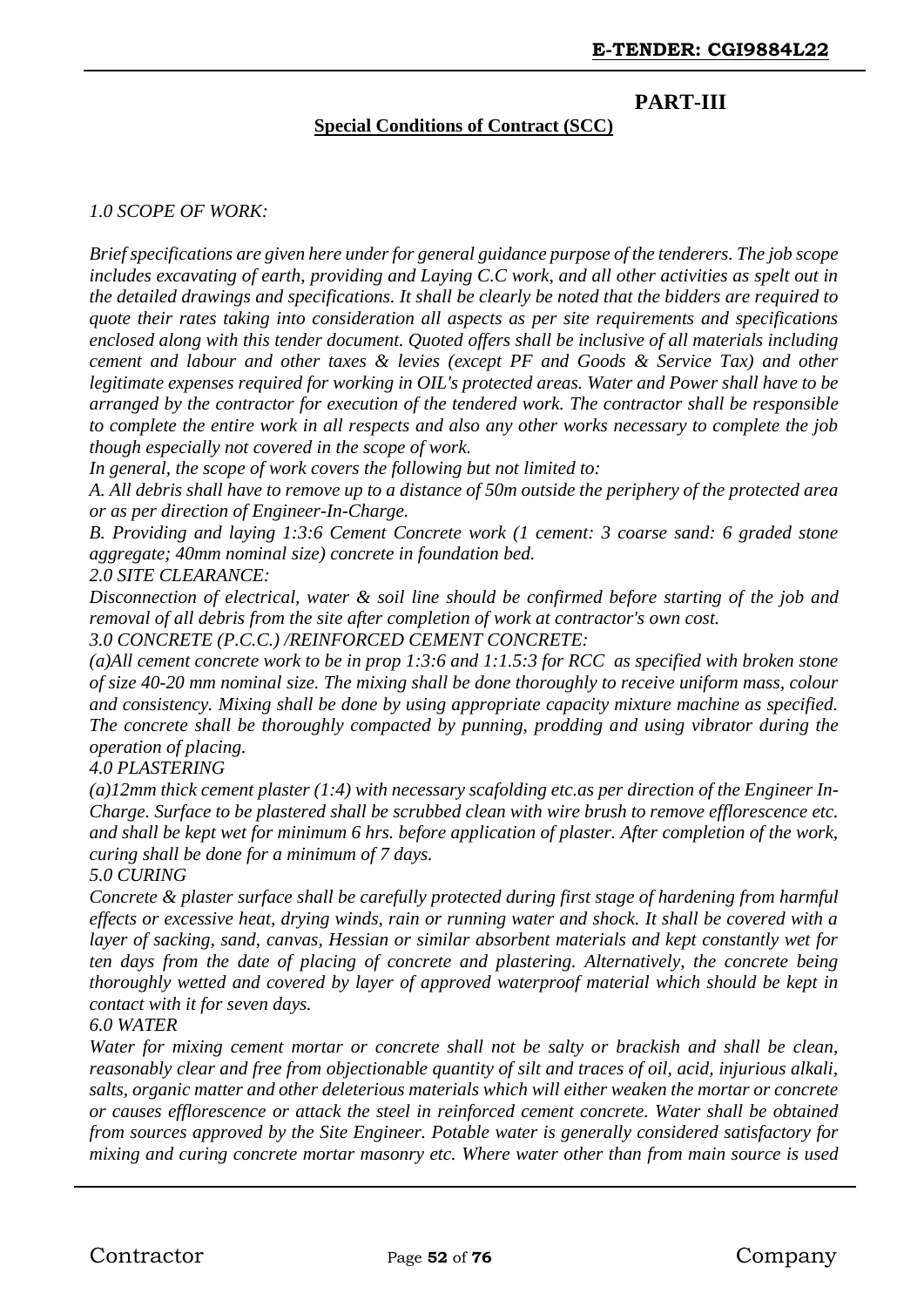*this shall be tested in an approved testing laboratory to establish its suitability. All charges connected there with shall be borne by the contractors.*

*7.0 STORAGE*

*Cement in bags shall be stored on wooden platforms minimum 200mm above the floor level and minimum 600mm above the ground level whichever is higher, in perfectly dry and watertight sheds. The cement shall be stacked not more than eight bags high and in a manner to facilitate their removal and use in the order in which they are received. Cement bags shall be stacked at least 450mm clear off the walls and the space between the consecutive two rows shall not be less than 600mm.*

*Storage of cement at the work site shall be at the Contractor's cost and risk. Any damage occurring to the cement due to faulty storage or negligence on his/her/their part shall not be used in the work and shall have to inform immediately the Engineer-in-charge in writing.*

*The contractor shall keep proper records on site in respect of daily consumption in binded book.*

#### *10.0 SPECIAL INSTRUCTION TO THE CONTRACTOR*

*(i)Contractor must have mixture machine and vibrator for the RCC works. The Contractor shall use pump if needed for de-watering for excavation job for which no extra payment will be made.*

*(ii)Watch and ward, loss or damage to Company's property's' theft and other incidental charges shall be Contractor's responsibility.*

*(iii)Efficient workmen to be engaged by the Contractor.*

*(iv)The Contractor's representative should report to Engineer-in charge on all working days at 7.30AM for day to day instruction*

*(v)Materials if rejected should be removed from site within 48(forty eight) hours of rejection, failing which the company reserves the right to get the rejected materials removed at the risk and cost of the contractor.*

*(vi)The Company reserves the right to get the part or whole work completed through other agency at the risk and cost of the contractor if he fails to complete the work within the stipulated time without any valid reasons. The Company's decision shall be final and binding on the Contractor.*

*(vii)The Contractor shall obtain labour clearance certificate prior to issue of work order.*

*(viii)Water that may accumulate on the site during progress of the works or in trenches and excavation from site to entire the satisfaction of the Engineer-in-charge and at the Contractor's expense.*

*(ix)If needed water and electricity will have to be arranged by the Contractor at his own cost.*

*(x)The Contractor and his workmen have to strictly observe the safety precautionary rules as per applicable Factory / Mines Act (Latest edition) while executing the work.*

*(xi)No road closure will be allowed during execution of work and necessary traffic signal/road boards to be displayed at proper place by the Contractor at his own cost. The Contractor shall be wholly responsible for any accident arising out of non-fulfillment of this condition.*

*(xii)The Contractor will be required to work expeditiously at the site and must visit the site before tendering.*

*(xiii)Welding and cutting sets with fuel & operator, welder, fitter etc including supply of all necessary accessories shall be arranged by the Contractor at his cost at site for fabrication and erection work. (xiv)Hot and Cold permit, Gas leakage testing certificate to be obtain from competent authority (if applicable).*

*(xv)The Contractor will be required to submit, the test report of materials supplied by contractor, if Engineer-In-Charge desired, before it's use in construction.*

*(xvi)Quantity of cement used will be calculated as per consumption rate as per CPWD standard.*

*(xvii)Since the job will be carried out inside industrial areas Contractor shall have to arrange necessary entry pass, ID card etc. as per requirement of CISF / Security Unit for security reason. The Rules of "Restricted Area" must be observed.*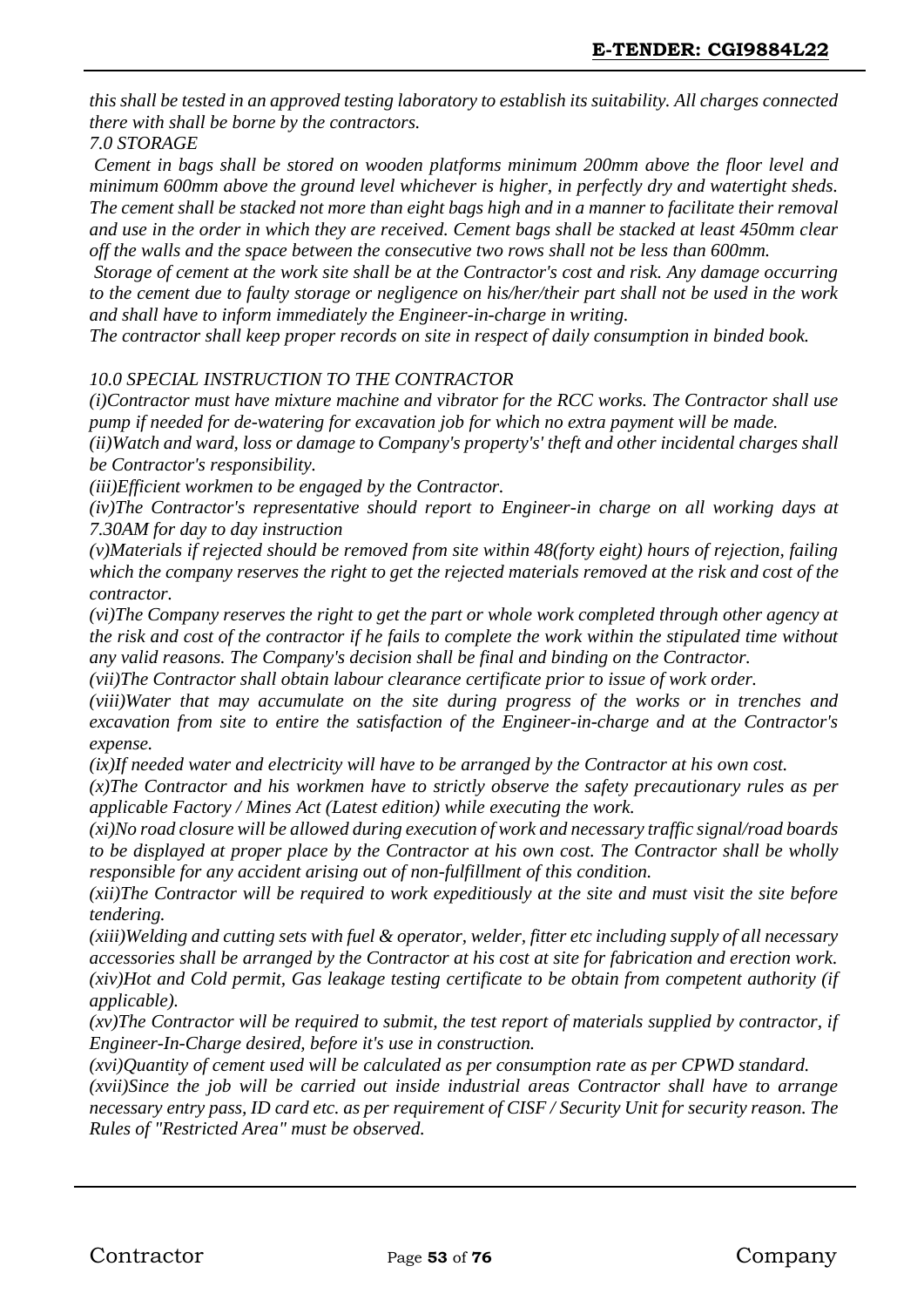*(xviii)Successful L-1 bidder must submit ESI registration details prior to execute the job (if applicable).*

*(xix)Company's internal estimate (IE) is prepared inclusive of all materials, labours,cement, tools & equipment, PPE, machinery and all taxes except PF & GST.*

*(xix)NOTE TO BIDDER: Successful L1 bidder after award of contract shall have to maintain the following-*

*i. Annexure I (Material statement)*

*ii. Annexure II(User feedback form)*

#### *11.0*

*HSE POINTS TO BE INCORPORATED IN THE CONTRACT*

*(i)It will be solely the Contractor's responsibility to fulfill all the legal formalities with respect to the Health, Safety and Environmental aspects of the entire job (namely; the person employed by him, the equipment , the environment, etc.) under the jurisdiction of*

*the district of that state where it is operating.Ensure that all sub-contractors hired by him comply with the same requirement as the contractor himself and shall be liable for ensuring compliance all HSE laws by the sub or sub-sub contractors.*

*(ii)Every person deployed by the contractor in a mine must wear safety gadgets to be provided by the contractor. The Contractor shall provide proper Personnel Protective Equipment as per the hazard identified and risk assessed for the job and conforming to statutory requirement and company PPE schedule. Safety appliances like protective footwear, Safety Helmet and Full Body harness has to be DGMS approved. Necessary supportive document shall have to be submitted as proof. If the Contractor fails to provide the safety items as mentioned above to the working personnel, the Contractor may apply to the Company (OIL) for providing the same. OIL will provide the safety items, if available. But in turn, OIL will recover the actual cost of the items by deducting from Contractor's Bill. However, it will be the Contractor's sole responsibility to ensure that the persons engaged by him in the mines use the proper PPE while at work.*

*(iii) All the safety gears mentioned above are to be provided to the working personnel before commencement of the work.*

*(iv)The Contractor shall prepare written Safe Operating Procedure (SOP) for the work to be carried out, including an assessment of risk, wherever possible and safe methods to deal with it/them. The SOP should clearly state the risk arising to men, machineries & material from the mining operation / operations to be done by the contractor and how it is to be managed.*

*(v)The contractor shall provide a copy of the SOP to the person designated by the mine owner who shall be supervising the contractor's work.*

*(vi)Contractor has to ensure that all work is carried out in accordance with the Statute and SOP and for the purpose he may deploy adequate qualified and competent personnel for the purpose of carrying out the job in a safe manner. For work of a specified scope/nature, he should develop and provide to the mine owner a site specific code of practice in line.*

*(vii)It will be entirely the responsibility of the Contractor/his Supervisor/representative to ensure strict adherence to all HSE measures and statutory rules during operation in OILs installations and safety of workers engaged by him. The crew members will not refuse to follow any instruction given by company's Installation Manager / Safety Officer / Engineer / Official / Supervisor/Junior Engineer for safe operation.*

*(viii)Any compensation arising out of the job carried out by the Contractor whether related to pollution, Safety or Health will be paid by the contractor only.*

*(ix)Any compensation arising due to accident of the Contractor's personnel while carrying out the job, will be payable by the contractor.*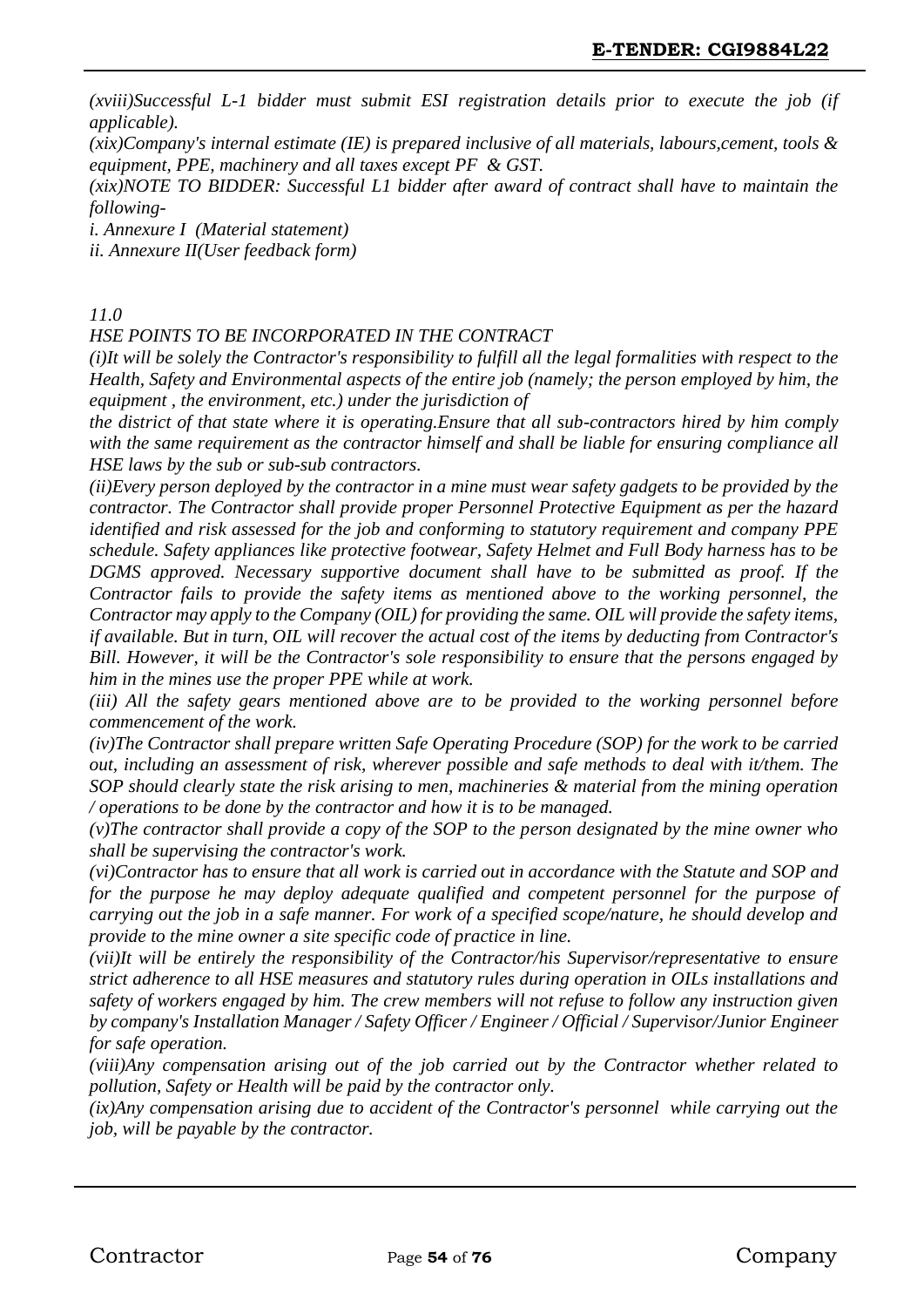*(x)The contractor shall have to report all incidents including near miss to Installation Manager / departmental representative of the concerned department of OIL.*

*(xi)The contractor has to keep a register of the persons employed by him/her. The contractor's supervisor shall take and maintain attendance of his men every day for the work, punctually.*

*(xii)If the company arranges any safety class / training for the working personnel at site (company employee, contractor worker, etc) the contractor will not have any objection to any such training.*

*(xiii)To arrange daily tool box meeting and regular site safety meetings and maintain records.*

*(xiv)Records of daily attendance, accident report etc. are to be maintained in Form B, E, J (as per Mines Rules 1955) by the contractor.*

*(xv)A contractor employee must, while at work, take reasonable care for the health and safety of people who are at the employee's place of work and who may be affected by the employee's act or omissions at work.*

*(xvi)A contractor employee must, while at work, cooperate with his or her employer or other persons so far as is necessary to enable compliance with any requirement under the act or the regulations that is imposed in the interest of health, safety and welfare of the employee or any other person.*

*(xvii)Contractor's arrangements for health and safety management shall be consistent with those for the mine owner.*

*(xviii)In case Contractor is found non-compliant of HSE laws as required company will have the right for directing the contractor to take action to comply with the requirements, and for further noncompliance, the contractor will be penalized prevailing relevant Acts/Rules/Regulations.*

*(xix) When there is a significant risk to health ,environment or safety of a person or place arising because of a non-compliance of HSE measures company will have the right to direct the contractor to cease work until the non-compliance is corrected.*

*(xx) The contractor should prevent the frequent change of his contractual employees as far as practicable.*

*(xxi) The contractor should frame a mutually agreed bridging document between OIL & the contractor with roles and responsibilities clearly defined.*

*(xxii) For any HSE matters not specified in the contract document, the contractor will abide the relevant and prevailing*

*Acts/rules/regulations/ pertaining to Health, Safety and Environment.*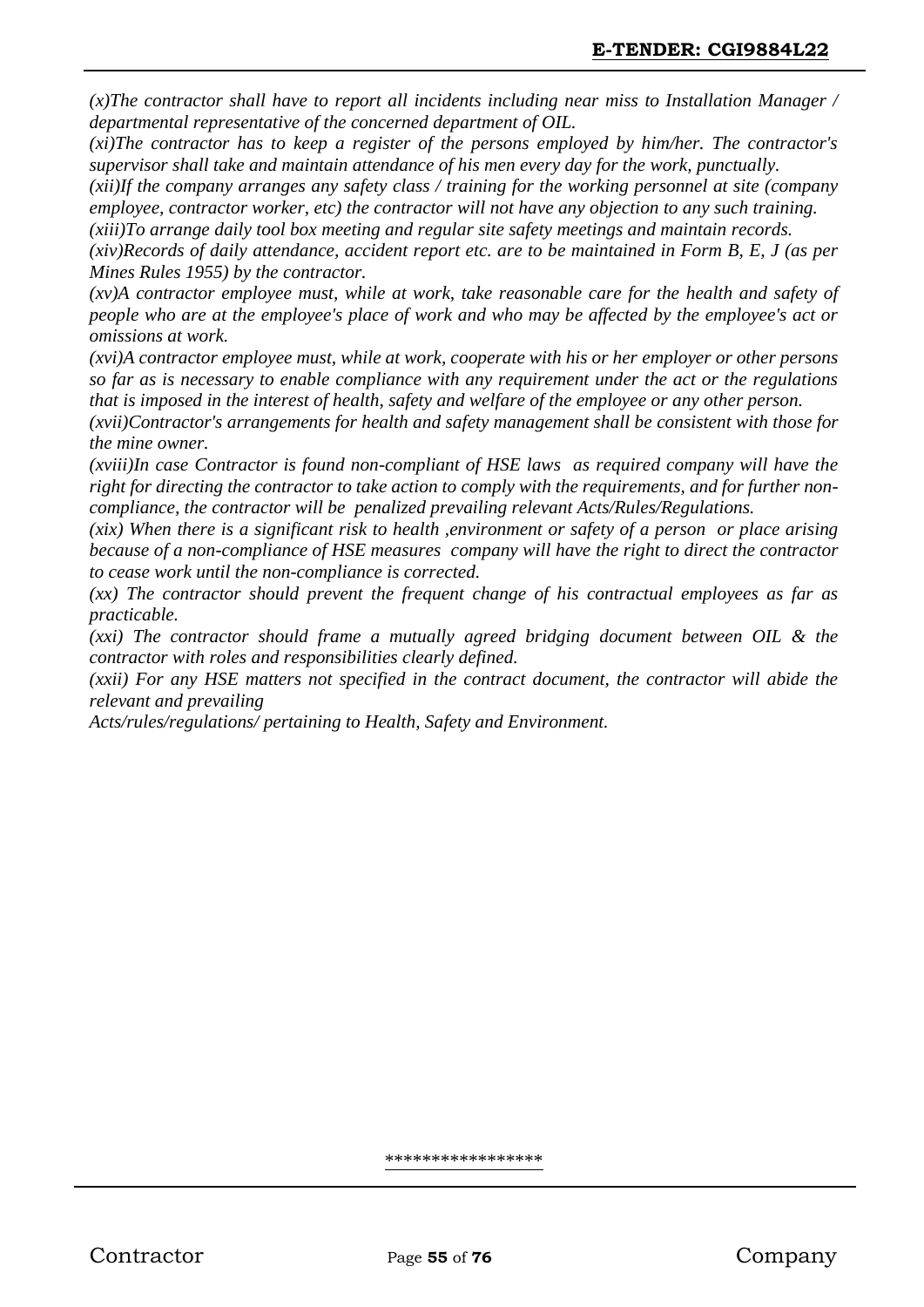### **PART-IV**

# **PAYMENT TERMS**

### **AS PER CLAUSE NO. 10 AND 40 OF PART I-GCC**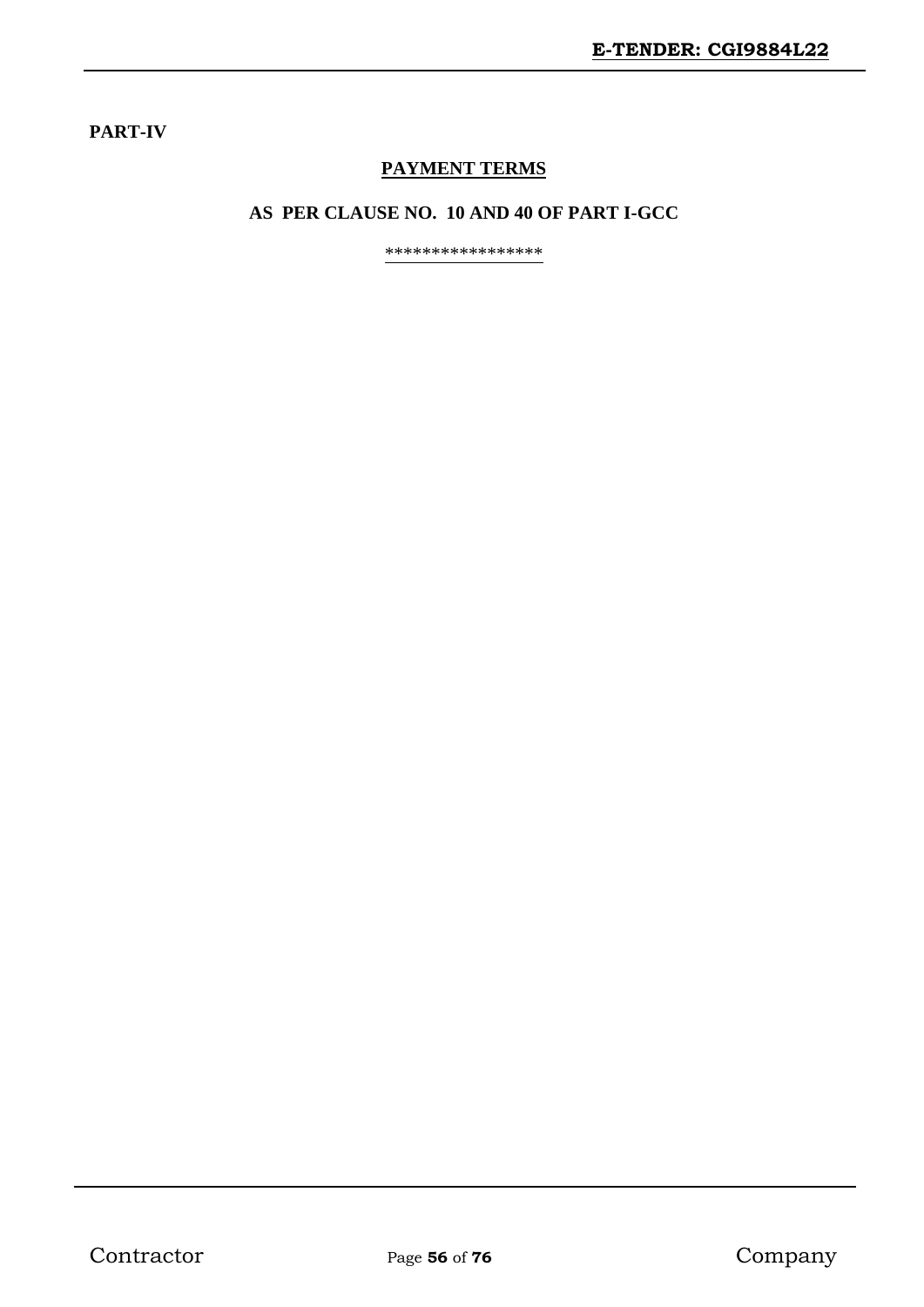**PART-V**

#### **OIL INDIA LIMITED (A Government of India Enterprise) CONTRACTS SECTION, PHQ P.O. UdayanVihar – 781171, Guwahati, ASSAM**

### **SCHEDULE OF COMPANY'S PLANTS, MATERIALS & EQUIPMENT:**

**NILL**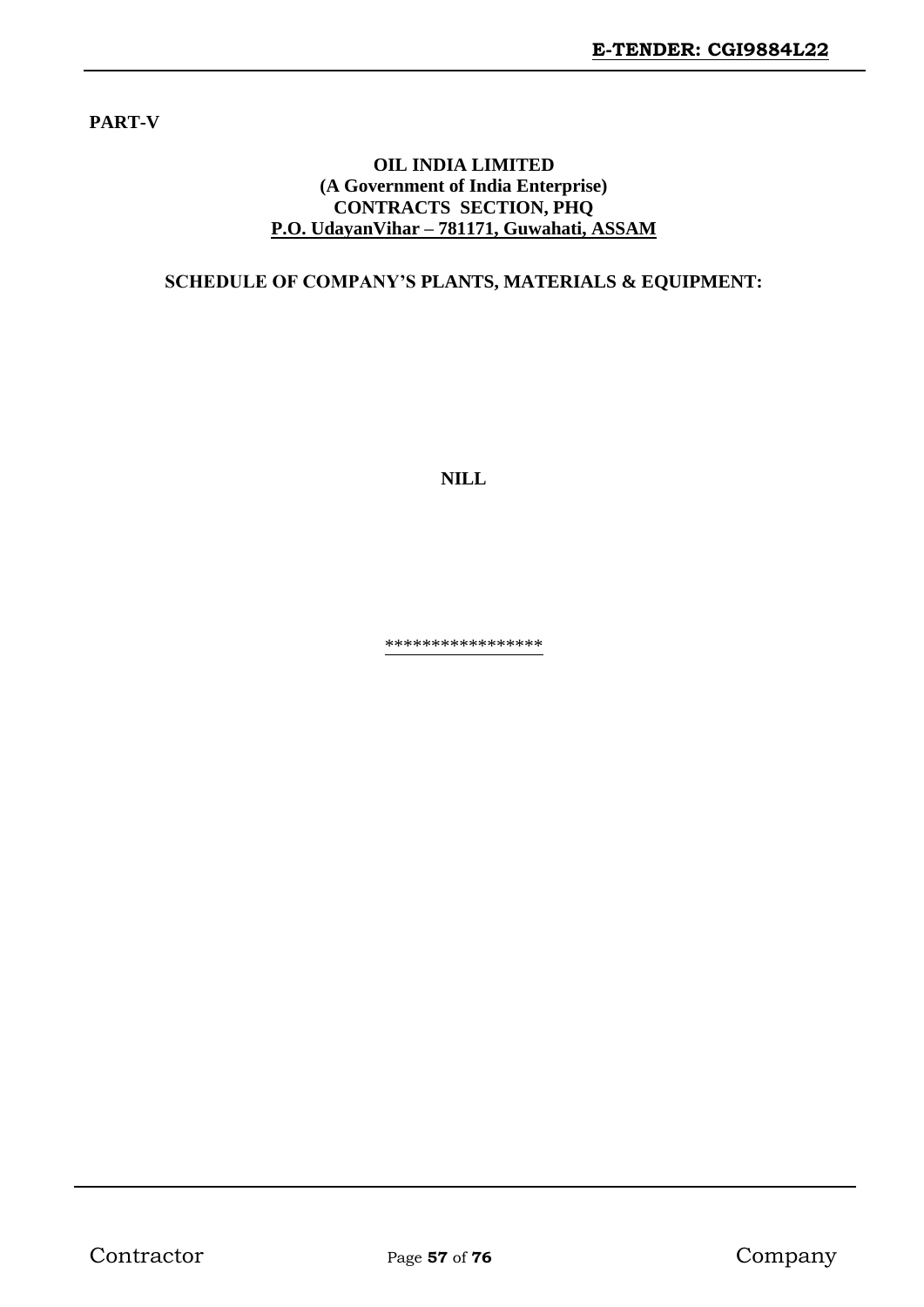**Part-VI**- Owner's Drawing and Data will be furnished during execution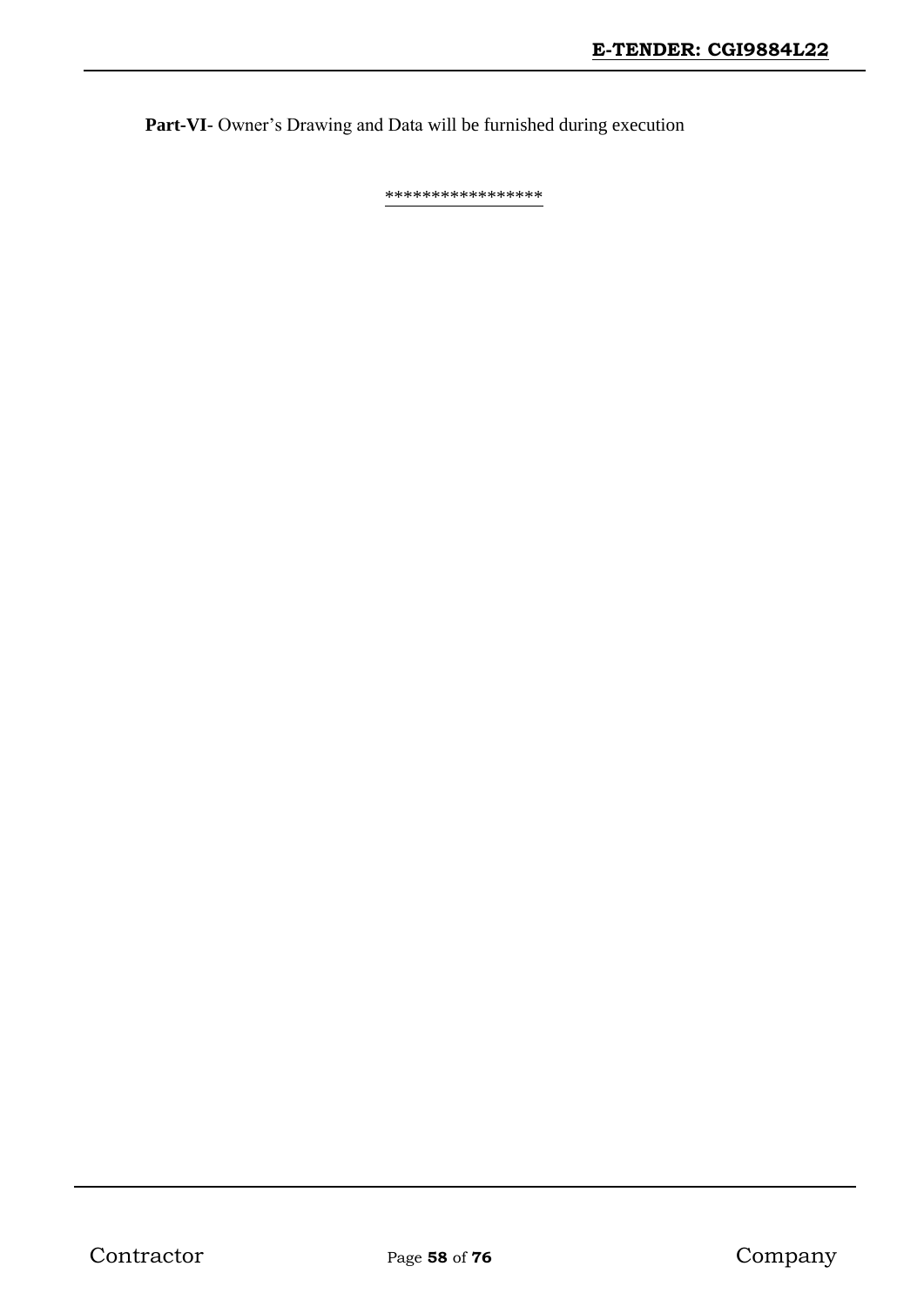### **PART-VII - SAFETY MEASURES**

**To, GM-CONTRACTS OIL INDIA LIMITED Guwahati-781171**

#### **SUB: SAFETY MEASURES**

**Description of work/service: Construction of drain base & concrete culvert near the main gate of upgraded Pump Station 3 including repairing of cracks in the control room building at Pump Station 3, Jorhat.**

Sir,

We hereby confirm that we have fully understood the safety measures to be adopted during execution of the above contract and that the same have been explained to us by the concerned authorities. We also give the following assurances.

a) Only experienced and competent persons shall be engaged by us for carrying out work under the said contract.

b) The names of the authorized persons who would be supervising the jobs on day to day basis from our end are the following:

 $i)$  $\rm ii)$  $\overline{\text{iii}}$ 

The above personnel are fully familiar with the nature of jobs assigned and safety precautions required.

c) Due notice would be given for any change of personnel under item(b) above.

d) We hereby accept the responsibility for the safety of all the personnel engaged by us and for the safety of the Company's personnel and property involved during the course of our working under this contract. Any violation pointed out by the Company's engineers would be rectified forthwith or the work suspended till such time the rectification is completed by us and all expenditure towards this would be on our account.

e) All losses caused due to inadequate safety measures or lack of supervision on our part would be fully compensated by us and the Company will not be responsible for any lapses on our part in this regard. (Seal)

Date  $\Box$ 

 $M/s$ 

FOR & ON BEHALF OF BIDDER

Yours Faithfully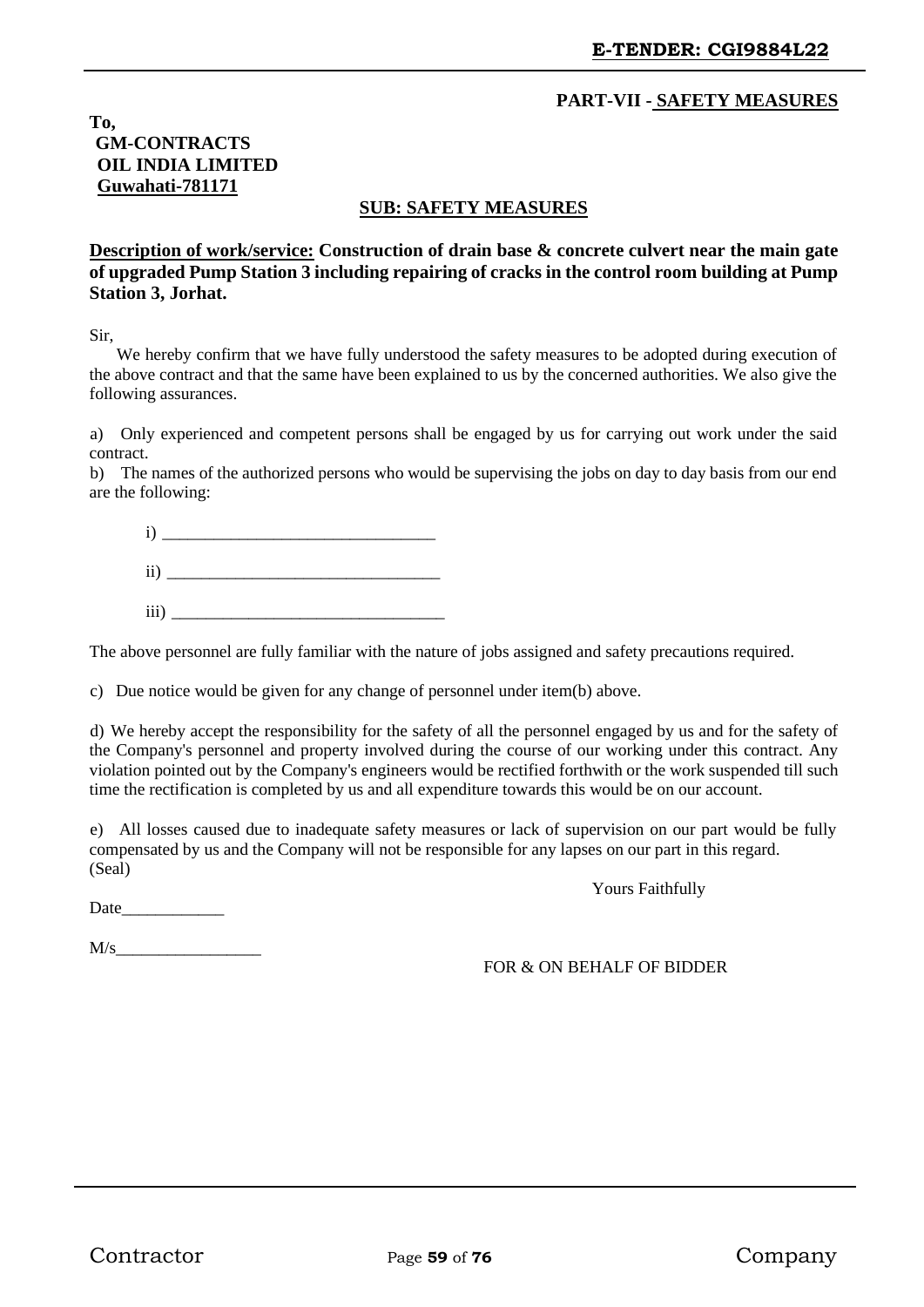### **INTEGRITY PACT(NOT APPLICABLE FOR THIS TENDER)**

Between

Oil India Limited (OIL) hereinafter referred to as "The Principal"

And

(Name of the bidder)......................................................hereinafter referred to as "The Bidder/Contractor"

#### **Preamble**:

The Principal intends to award, under laid down organizational procedures, contract/s for **…………………………………** The Principal values full compliance with all relevant laws and regulations, and the principles of economic use of resources, and of fairness and transparency in its relations with its Bidder/s and Contractor/s.

In order to achieve these goals, the Principal cooperates with the renowned international Non-Governmental Organization "Transparency International" (TI). Following TI's national and international experience, the Principal will appoint an external independent Monitor who will monitor the tender process and the execution of the contract for compliance with the principles mentioned above.

#### **Section: 1 -Commitments of the Principal**

**(1)** The Principal commits itself to take all measures necessary to prevent corruption and to observe the following principles:

- (i) No employee of the Principal, personally or through family members, will in connection with the tender for, or the execution of a contract, demand, take a promise for or accept, for him/herself or third person, any material or immaterial benefit which he/she is not legally entitled to.
- (ii) The Principal will, during the tender process treat all Bidders with equity and reason. The Principal will in particular, before and during the tender process, provide to all Bidders the same information and will not provide to any Bidder confidential/additional information through which the Bidder could obtain an advantage in relation to the tender process or the contract execution.
- (iii) The Principal will exclude from the process all known prejudiced persons.

**(2)** If the Principal obtains information on the conduct of any of its employees which is a criminal offence under the relevant Anti-Corruption Laws of India, or if there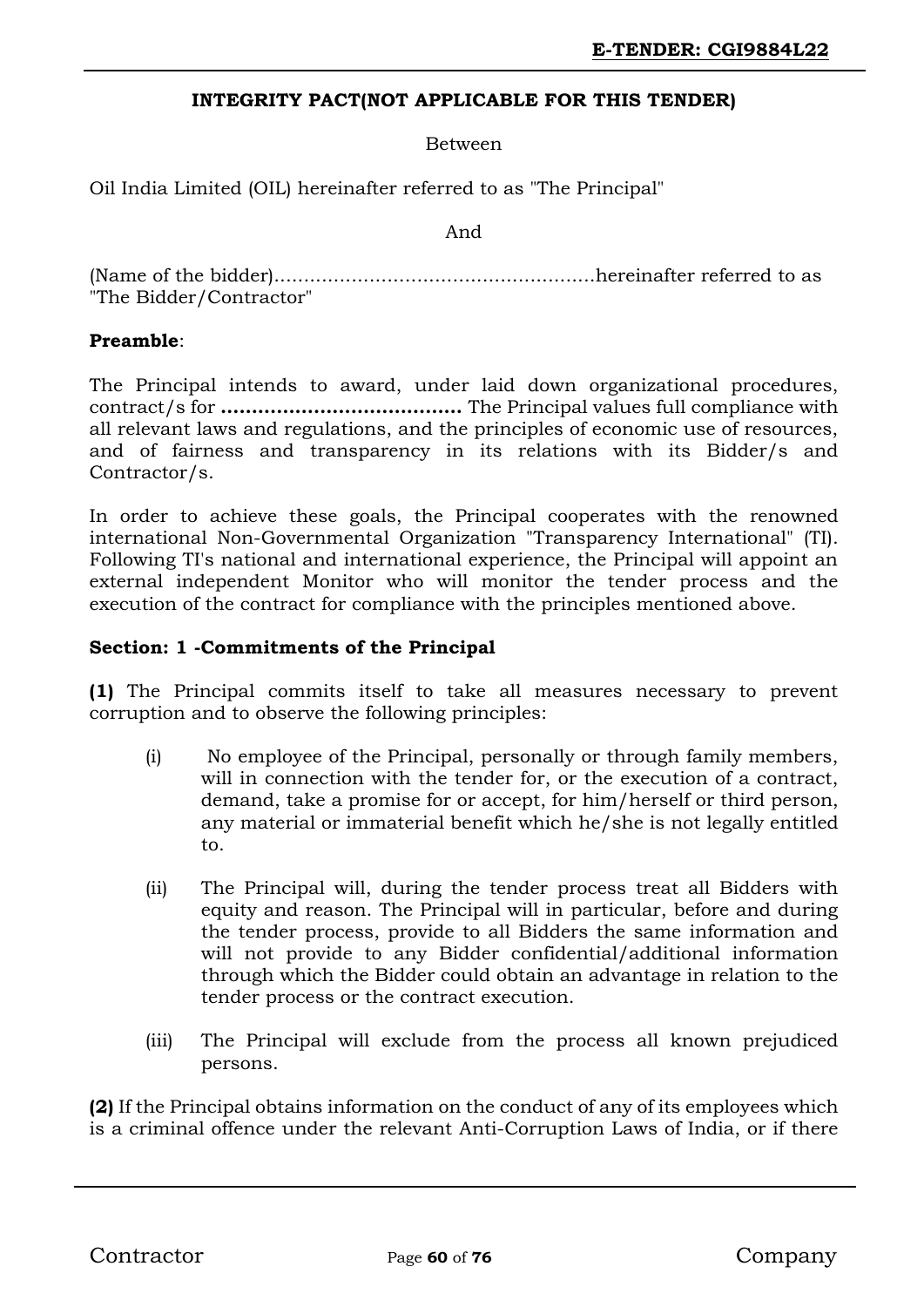be a substantive suspicion in this regard, the Principal will inform the Chief Vigilance Officers and in addition can initiate disciplinary actions.

### **Section: 2 -Commitments of the Bidder/Contractor**

**(1)** The Bidder/Contractor commits itself to take all measures necessary to prevent corruption. He commits himself to observe the following principles during his participation in the tender process and during the contract execution.

- (i) The Bidder/Contractor will not, directly or through any other person or firm, offer, promise or give to any of the Principal's employees involved in the tender process or the execution of the contract or to any third person any material or immaterial benefit which h e/she is not legally entitled to, in order to obtain in exchange any advantage of any kind whatsoever during the tender process or during the execution of the contract.
- (ii) The Bidder/Contractor will not enter with other Bidders into any undisclosed agreement or understanding, whether formal or informal. This applies in particular to prices, specifications, certifications, Subsidiary contracts, submission or non-submission of bids or any other actions to restrict competitiveness or to introduce cartelization in the bidding process.
- (iii) The Bidder (s) / Contractor (s) will not commit any offence under the relevant Anticorruption Laws of India, further, the Bidder (s) / Contractor (s) will not use improperly, for purposes of competition or personal gain, or pass on to others, any information or document provided by the Principal as part of the business relationship, regarding plans, technical proposals and business details, including information contained or transmitted electronically.
- (iv) The Bidder/Contractor will, when presenting his bid, disclose any and all payments he has made, is committed to or intends to make to agents, brokers or any other intermediaries in connection with the award of the contract.
- (v) Bidders to disclose any transgressions with any other company that may impinge on the anti-corruption principle.
- (vi) The Bidder (s)/ Contractor (s) of foreign origin shall disclose the name and address of the Agents/ representatives in India, if any. Similarly, the Bidder (s)/ Contractor (s) of Indian Nationality shall furnish the name and address of the foreign principals, if any. Further, all the payments made to the Indian agent/ representative have to be in India Rupees only.
- (vii) Bidders not to pass any information provided by Principal as part of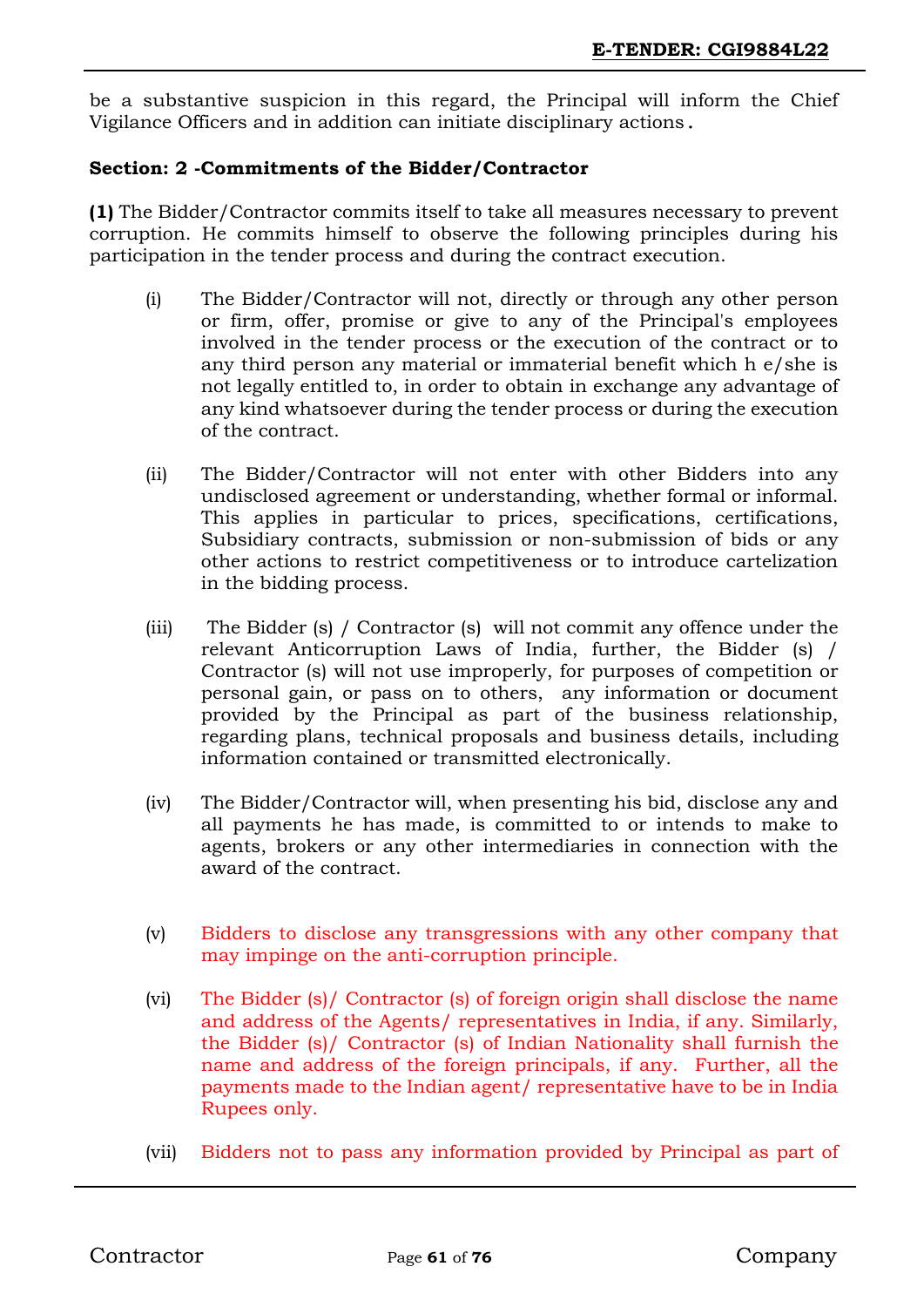business relationship to others and not to commit any offence under PC/ IPC Act;

- **(2)** The Bidder/Contractor will not instigate third persons to commit offences outlined above or be an accessory to such offences.
- **(3)** The Bidder/Contractor signing Integrity Pact shall not approach the Courts while representing the matters to IEMs and he/she will await their decision in the matter.

### **Section 3 -Disqualification from tender process and exclusion from future Contracts**

If the Bidder, before contract award has committed a transgression through a violation of Section 2 or in any other form such as to put his reliability or risibility as Bidder into question, the Principal is entitled to disqualify the Bidder from the tender process or to terminate the contract, if already signed, for such reason.

1. If the Bidder/Contractor has committed a transgression through a violation of Section 2 such as to put his reliability or credibility into question, the Principal is entitled also to exclude the Bidder/Contractor from future contract award processes. The imposition and duration of the exclusion will be determined by the severity of the transgression. The severity will be determined by the circumstances of the case, in particular the number of transgressions, the position of the transgressions within the company hierarchy of the Bidder and the amount of the damage. The exclusion will be imposed for a minimum of 6 months and maximum of 3 years.

2. The Bidder accepts and undertakes to respect and uphold the Principal's Absolute right to resort to and impose such exclusion and further accepts and undertakes not to challenge or question such exclusion on any ground, including the lack of any hearing before the decision to resort to such exclusion is taken. This undertaking is given freely and after obtaining independent legal advice.

3. If the Bidder/Contractor can prove that he has restored/recouped the Damage caused by him and has installed a suitable corruption prevention system, the Principal may revoke the exclusion prematurely.

4. A transgression is considered to have occurred if in light of available evidence no reasonable doubt is possible.

5. Integrity Pact, in respect of a particular contract, shall be operative from the date Integrity Pact is signed by both the parties till the final completion of the contract **or as mentioned in Section 9- Pact Duration whichever is later**. Any violation of the same would entail disqualification of the bidders and exclusion from future business dealings. Any issue relating to execution of contract, if specifically raised before the IEMs shall be looked into by IEMs.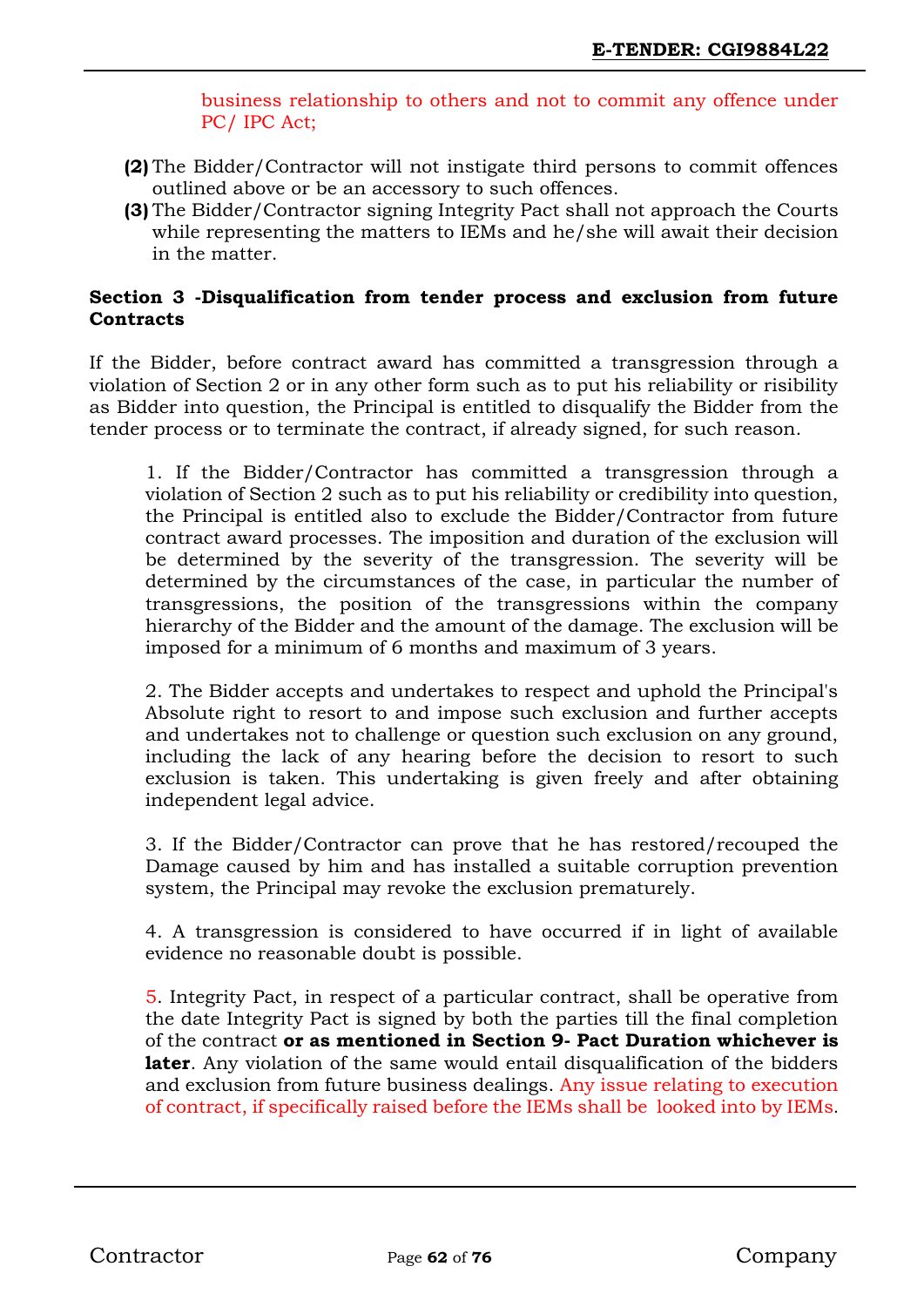### **Section 4 -Compensation for Damages**

1. If the Principal has disqualified the Bidder from the tender process prior to the award according to Section 3, the Principal is entitled to demand and recover from the Bidder liquidated damages equivalent to Earnest Money Deposit / Bid Security.

(2) If the Principal has terminated the contract according to Section 3, or if the Principal is entitled to terminate the contract according to Section 3, the principal shall be entitled to demand and recover from the Contractor liquidated damages equivalent to Security Deposit / Performance Bank Guarantee.

3. The bidder agrees and undertakes to pay the said amounts without protest or demur subject only to condition that if the Bidder/Contractor can prove and establish that the exclusion of the Bidder from the tender process or the termination of the contract after the contract award has caused no damage or less damage than the amount or the liquidated damages, the Bidder/Contractor shall compensate the Principal only to the extent of the damage in the amount proved.

### **Section 5 -Previous transgression**

1. The Bidder declares that no previous transgression occurred in the last 3 years with any other Company in any country conforming to the TI approach or with any other Public Sector Enterprise in India that could justify his exclusion from the tender process.

2. If the Bidder makes incorrect statement on this subject, he can be disqualified from the tender process or the contract, if already awarded, can be terminated for such reason.

### **Section: 6 -Equal treatment of all Bidders/Contractor/Subcontractors**

1. The Principal will enter into Pacts on identical terms with all bidders and contractors.

2. The Bidder / Contractor undertake(s) to procure from all subcontractors a commitment in conformity with this Integrity Pact. The Bidder/Contractor shall be responsible for any violation(s) of the provisions laid down in this agreement/Pact by any of its sub-contractors/sub-vendors.

3. The Principal will disqualify from the tender process all bidders who do not sign this Pact or violate its provisions.

### **Section: 7 -Criminal charges against violating Bidders/Contractors/ Subcontractors**

If the Principal obtains knowledge of conduct of a Bidder, Contractor or Subcontractor, or of an employee or a representative or an associate of a Bidder, Contractor or Subcontractor, which constitutes corruption, or if the Principal has substantive suspicion in this regard, the Principal will inform the Vigilance Office.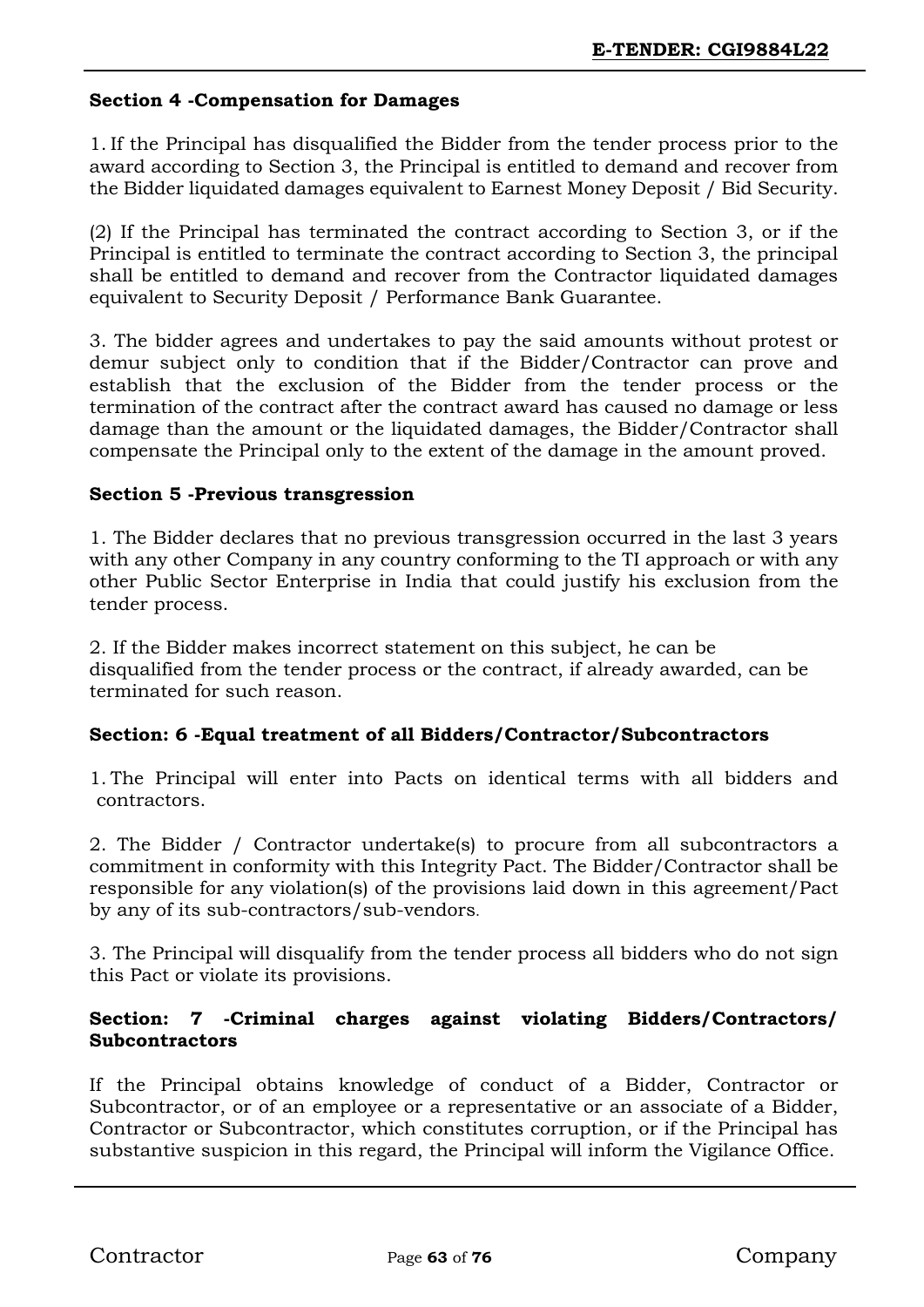#### **Section: 8 -External Independent Monitor/Monitors**

1. The Principal appoints competent and credible external independent Monitor for this Pact. The task of the Monitor is to review independently and objectively, whether and to what extent the parties comply with the obligations under this agreement.

2. The Monitor is not subject to instructions by the representatives of the parties and performs his functions neutrally and independently. He reports to the Chairperson of the Board of the Principal.

3. The Contractor accepts that the Monitor has the right to access without restriction to all Project documentation of the Principal including that provided by the Contractor. The Contractor will also grant the Monitor, upon his request and demonstration of a valid interest, unrestricted and unconditional access to his project documentation. The same is applicable to Subcontractors. The Monitor is under contractual obligation to treat the information and documents of the Bidder/Contractor/Subcontractor with confidentiality. However, the documents/records/information having National Security implications and those documents which have been classified as Secret/Top Secret are not to be disclosed.

4. The Principal will provide to the Monitor sufficient information about all meetings among the parties related to the Project provided such meetings could have an impact on the contractual relations between the Principal and the Contractor. The parties offer to the Monitor the option to participate in such meetings.

5. As soon as the Monitor notices, or believes to notice, a violation of this agreement, he will so inform the Management of the Principal and request the Management to discontinue or heal the violation, or to take other relevant action. The monitor can in this regard submit non-binding recommendations. Beyond this, the Monitor has no right to demand from the parties that they act in a specific manner, refrain from action or tolerate action. However, the Independent External Monitor shall give an opportunity to the bidder / contractor to present its case before making its recommendations to the Principal.

6. The Monitor will submit a written report to the Chairperson of the Board of the Principal within 8 to 10 weeks from the date of reference or intimation to him by the 'Principal' and, should the occasion arise, submit proposals for correcting problematic situations.

7. If the Monitor has reported to the Chairperson of the Board a Substantiated suspicion of an offence under relevant Anti-Corruption Laws of India, and the Chairperson has not, within reasonable time, taken visible action to proceed against such offence or reported it to the Vigilance Office, the Monitor may also transmit this information directly to the Central Vigilance Commissioner, Government of India.

8. The word 'Monitor' would include both singular and plural.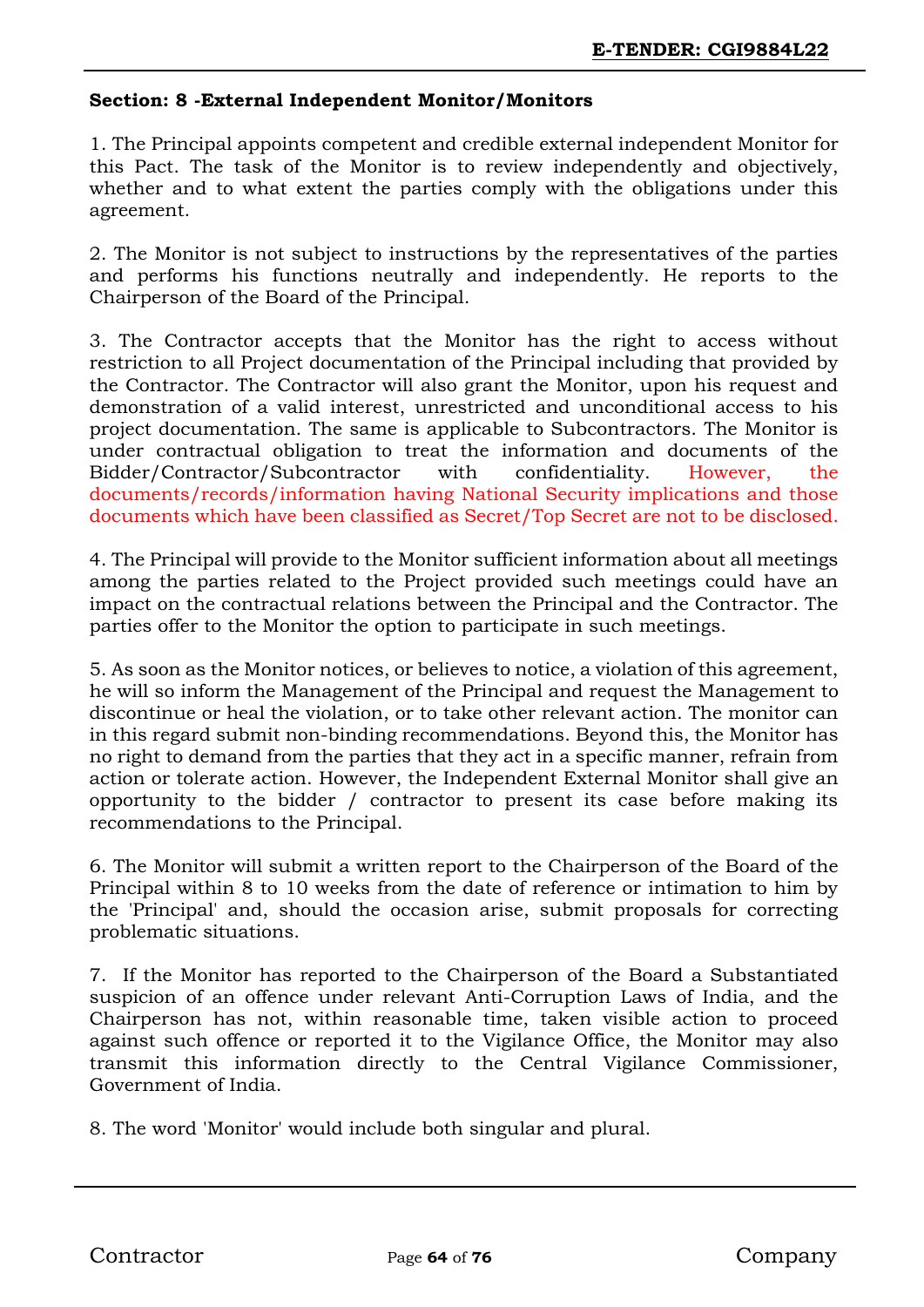9. In case of any complaints referred under IP Program, the role of IEMs is advisory and would not be legally binding and it is restricted to resolving the issues raised by an intending bidder regarding any aspect of the tender which allegedly restricts competition or bias towards some bidder.

#### **Section:9 -Pact Duration**

This Pact begins when both parties have legally signed it. It expires for the Contractor 12 months after the last payment under the respective contract, and for all other Bidders 6 months after the contract has been awarded.

If any claim is made/ lodged during this time, the same shall be binding and continue to be valid despite the lapse of this pact as specified above, unless it is discharged/determined by Chairperson of the Principal.

#### **Section:10 -Other provisions**

1. This agreement is subject to Indian Law. Place of performance and jurisdiction is the Registered Office of the Principal. The Arbitration clause provided in the main tender document / contract shall not be applicable for any issue / dispute arising under Integrity Pact.

2. Changes and supplements as well as termination notices need to be made in writing. Side agreements have not been made.

3. If the Contractor / Bidder is a Joint Venture or a partnership concern or a consortium, this agreement must be signed by all partners or consortium members. In case of sub-contracting, the Principal contractor shall take the responsibility of the adoption of IP by the sub-contractor and all sub-contractors shall also sign the IP.

4. Should one or several provisions of this agreement turn out to be invalid, the remainder of this agreement remains valid. In this case, the parties will strive to come to an agreement to their original intensions.

5. Issues like warranty / guarantee, etc. shall be outside the purview of IEMs.

| For the Principal | For the Bidder/Contractor |
|-------------------|---------------------------|
| Date:             |                           |
| Place:            |                           |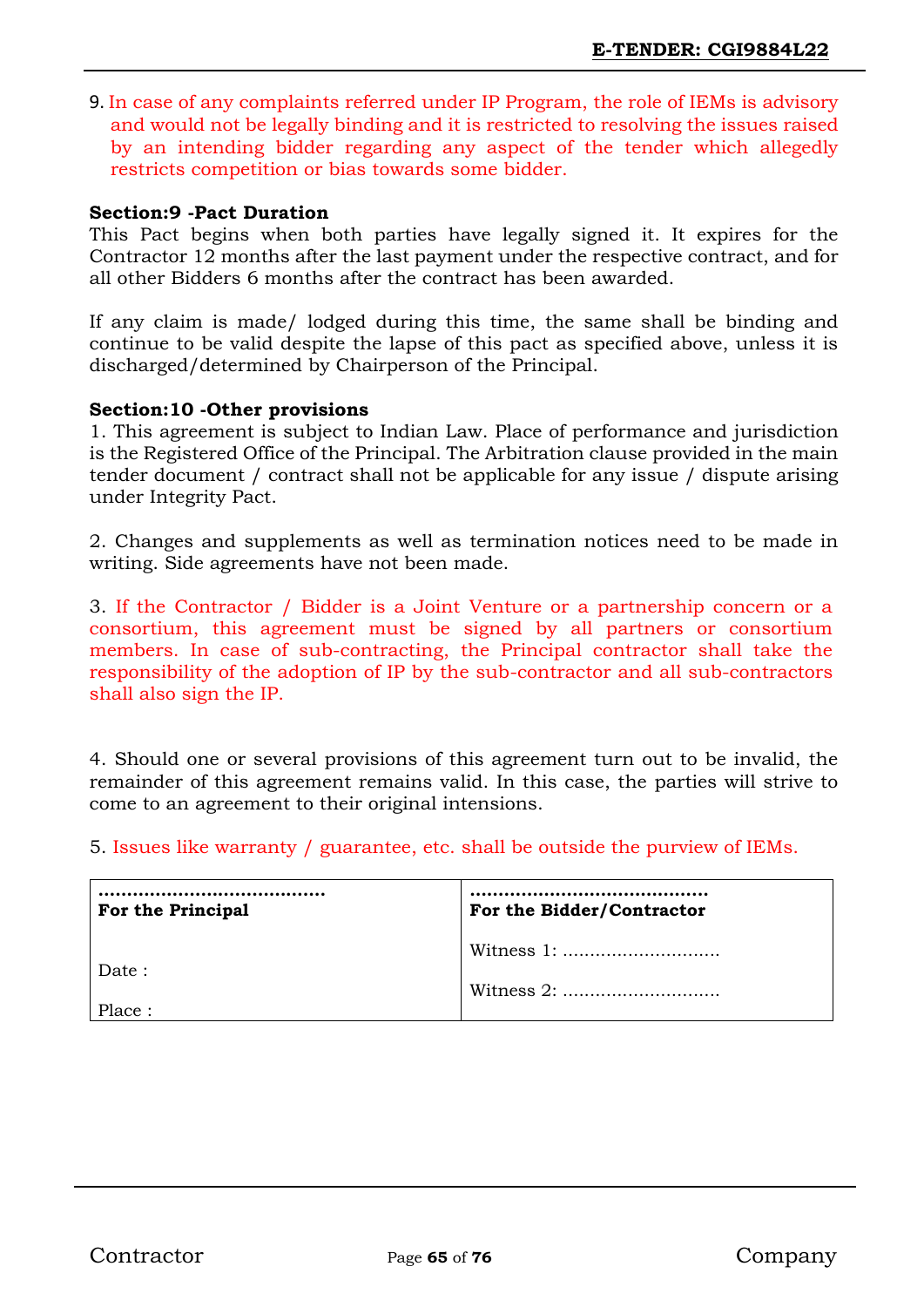#### **PROFORMA - I** BID FORM

To THE GM (CONTRACTS) OIL INDIA LIMITED (A Govt. of India Enterprise) P.O. GUWAHATI-781171 DIST. KAMRUP(M) ASSAM

Sub: IFB No. : **CGI9884L22**

Dear Sir,

Having examined the General and Special Conditions of Contract and the Terms of Reference including all attachments thereto, the receipt of which is hereby duly acknowledged, we the undersigned offer to perform the services in conformity with the said conditions of Contract and Terms of Reference for the sum of \_\_\_\_(Price not to be indicated) \_\_\_ stated below or such other sums as may be ascertained in accordance with the Price Bid Form attached herewith and made part of this Bid:

We undertake, if our Bid is accepted, to commence the work within  $(\_\_\_\)$  days calculated from the date of issue of Company's LOA.

We agree to abide by this Bid for a period of **90 days** from the date fixed for Bid opening and it shall remain binding upon us and may be accepted at any time before the expiration of that period.

Until a formal Contract is prepared and executed, this Bid, together with your written acceptance thereof in your notification of award shall constitute a binding Contract between us.

We understand that you are not bound to accept the lowest or any Bid you may receive.

Dated this \_\_\_\_\_\_\_\_\_\_\_\_ day of \_\_\_\_\_\_\_\_\_\_\_\_\_\_\_\_\_\_ 2022.

Signature and seal of the Bidder: \_\_\_\_\_\_\_\_\_\_\_\_\_\_\_\_\_\_

(In the capacity of) : \_\_\_\_\_\_\_\_\_\_\_\_\_\_\_\_\_\_

Name of Bidder : \_\_\_\_\_\_\_\_\_\_\_\_\_\_\_\_\_\_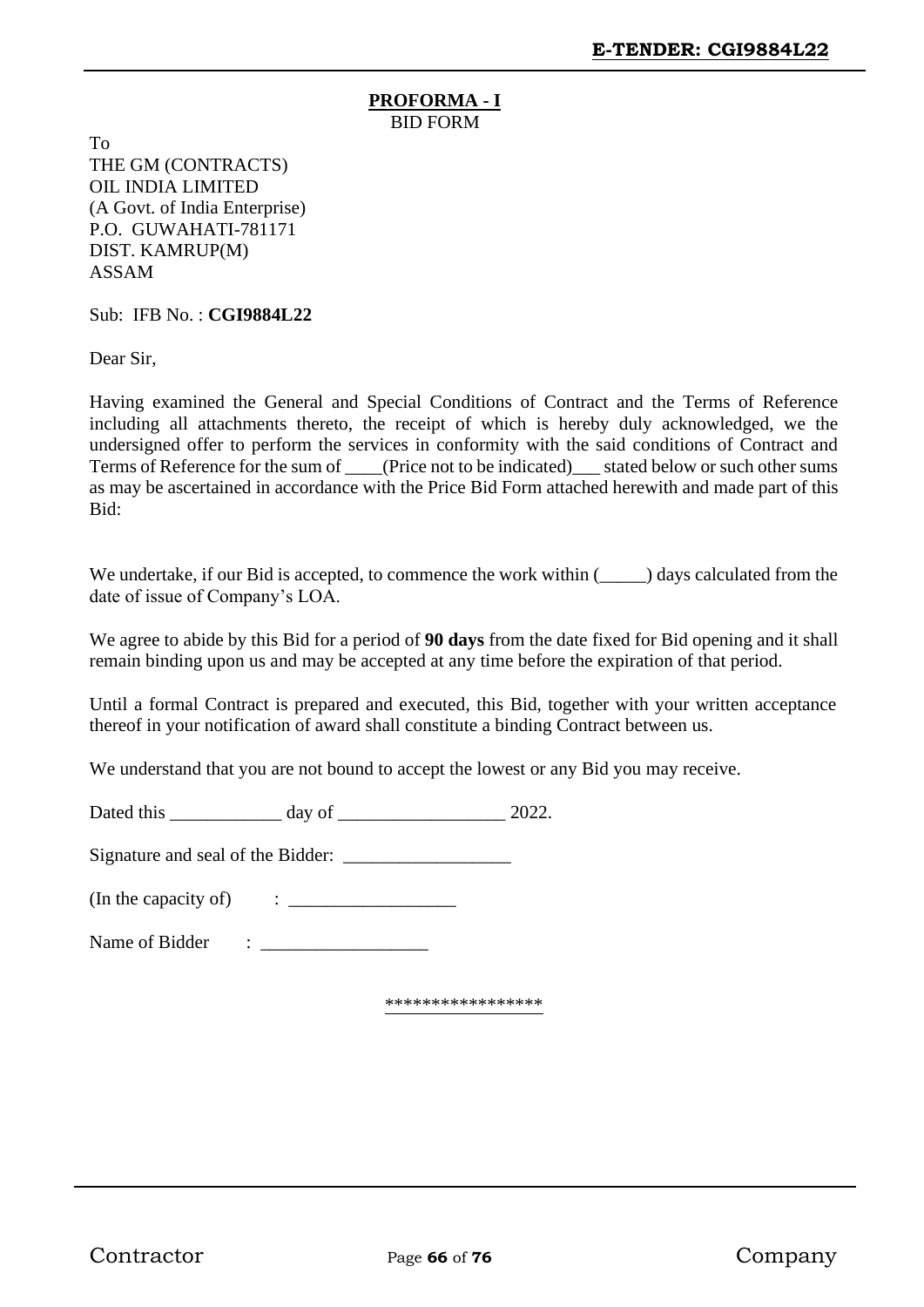### **PROFORMA – II**

#### LETTER OF AUTHORITY

To THE GM (CONTRACTS) OIL INDIA LIMITED (A Govt. of India Enterprise) P.O. GUWAHATI-781171 DIST. KAMRUP(M) ASSAM

Sir,

Sub: IFB No. **CGI9884L22**

We \_\_\_\_\_\_\_\_\_\_\_\_\_\_\_\_\_\_\_\_\_\_\_\_\_\_\_\_ confirm that Mr. \_\_\_\_\_\_\_\_\_\_\_\_\_\_\_\_\_\_\_\_\_\_\_\_\_\_\_\_\_ (Name and address) as authorized to represent us to Bid, negotiate and conclude the agreement on our behalf with you against Invitation No.:  $\qquad \qquad$  for

# **"Construction of drain base & concrete culvert near the main gate of upgraded Pump Station 3 including repairing of cracks in the control room building at Pump Station 3, Jorhat.**"

We confirm that we shall be bound by all and whatsoever our said representative shall commit.

Yours Faithfully,

| Signature:             |  |
|------------------------|--|
| Name:                  |  |
| Designation: _____     |  |
| For $\&$ on behalf of: |  |

Note: This letter of authority shall be printed on letter head of the Bidder and shall be signed by a competent person to bind the Bidder.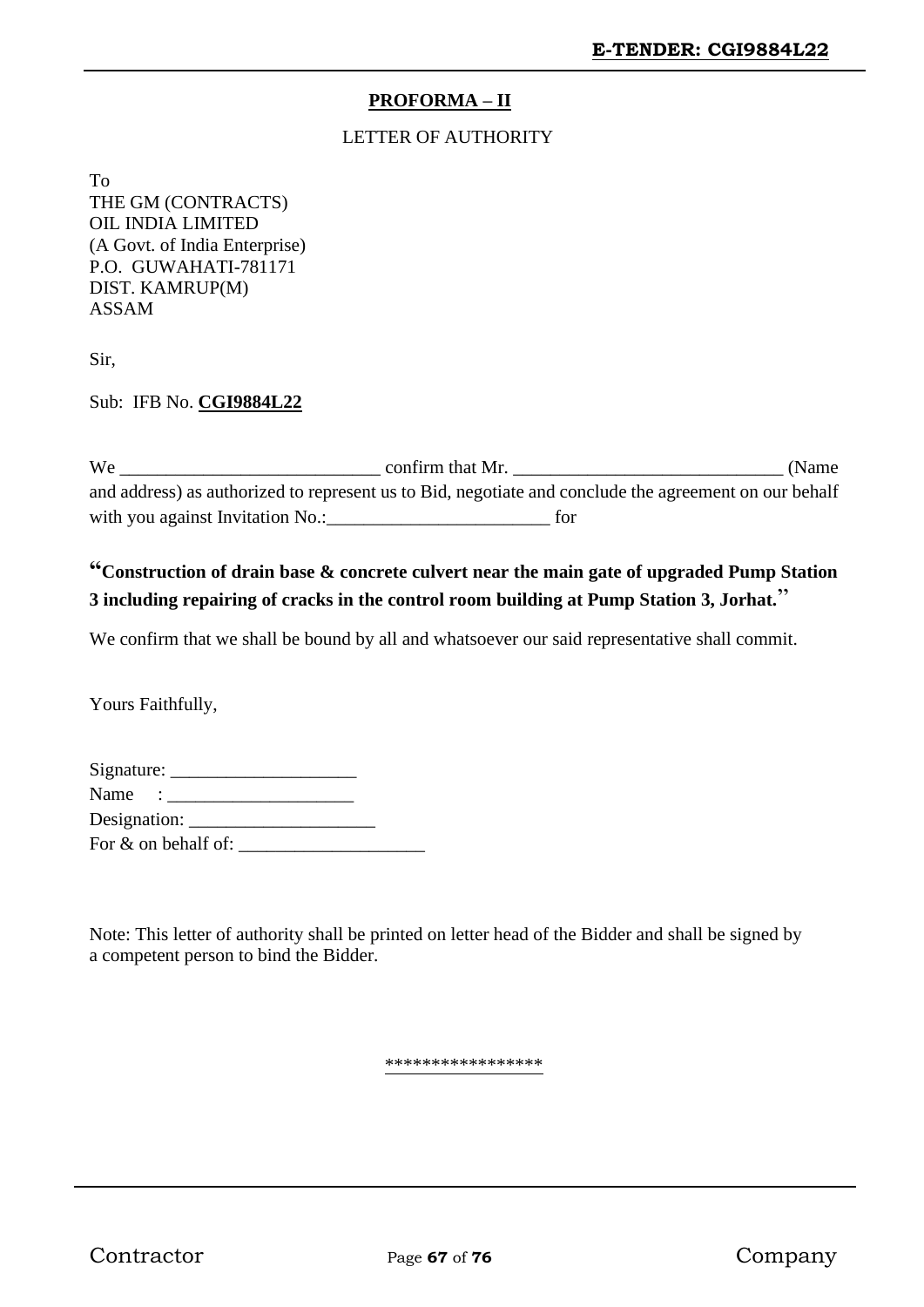### **PROFORMA - III**

### **STATEMENT OF NON-COMPLIANCE**

#### **(Only exceptions/deviations to be rendered)**

1.0 The Bidder shall furnish detailed statement of **exceptions/deviations,** if any, to the tender stipulations, terms and conditions in respect of each PART of Bid Document in the following format:

| <b>PART</b> | <b>Clause No.</b> | <b>Non-Compliance</b> | <b>Remarks</b> |
|-------------|-------------------|-----------------------|----------------|
| No.         | (Page No.)        |                       |                |
|             |                   |                       |                |
|             |                   |                       |                |
|             |                   |                       |                |
|             |                   |                       |                |
|             |                   |                       |                |
|             |                   |                       |                |
|             |                   |                       |                |
|             |                   |                       |                |

| <b>Authorised Person's Signature:</b> |  |
|---------------------------------------|--|
|---------------------------------------|--|

**Name: \_\_\_\_\_\_\_\_\_\_\_\_\_\_\_\_\_\_\_\_\_\_\_\_\_\_\_\_\_\_\_**

**Designation:\_\_\_\_\_\_\_\_\_\_\_\_\_\_\_\_\_\_\_\_\_\_\_\_\_**

#### **Seal of the Bidder:**

**NOTE**: OIL INDIA LIMITED expects the bidders to fully accept the terms andconditions of the bid document. However, should the bidders still envisage some exceptions/deviations to the terms and conditions of the bid document, the same should be indicated as per above format and submit along with their bids.

If the "**Statement of Compliance**" in the above Proforma is left blank (or not submitted along with the technical bid), then it would be construed that the bidder has not taken any exception/deviation to the tender requirements.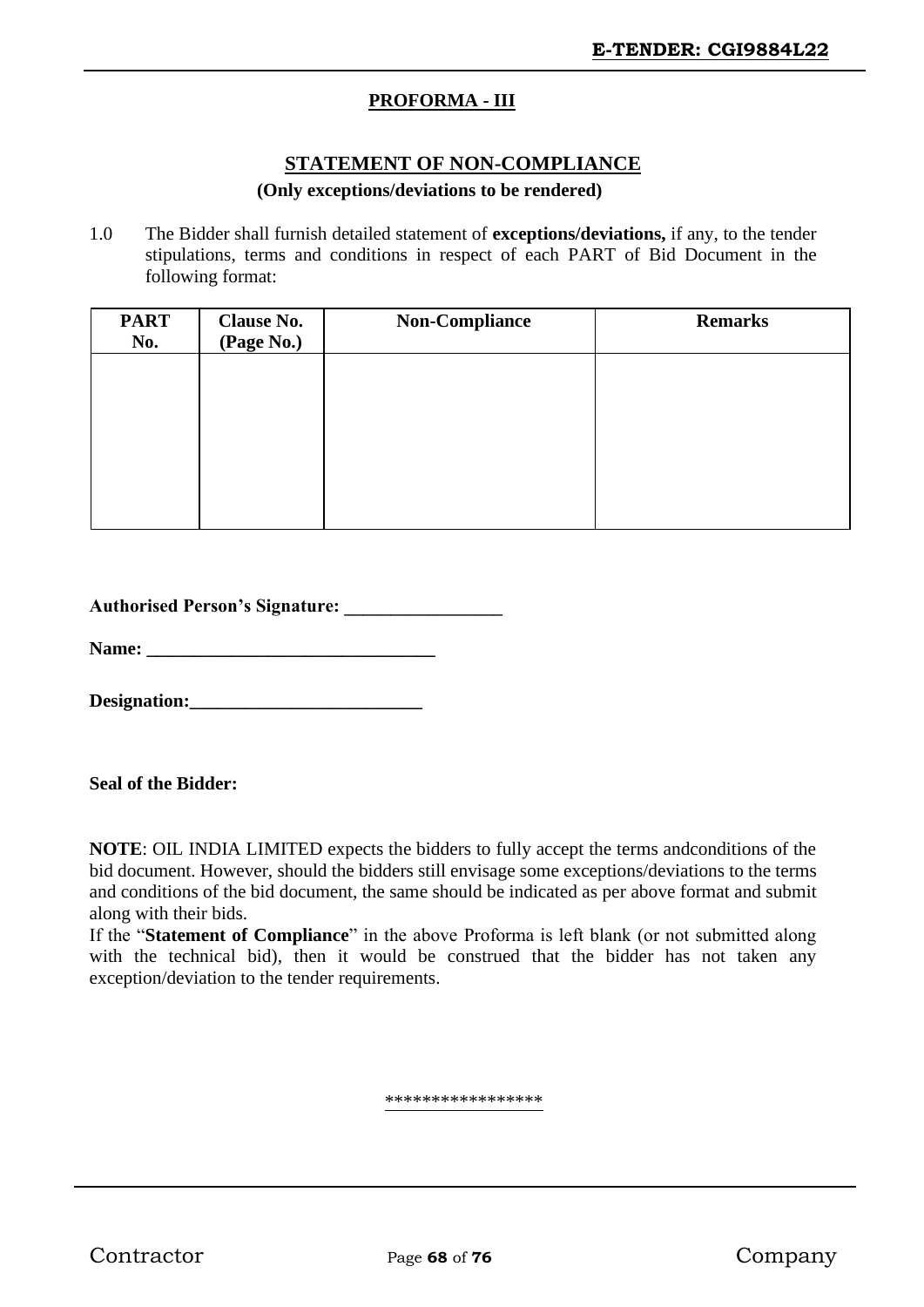### **PROFORMA- IV**

#### [TO BE FILLED-UP / SUBMITTED BY THE VENDOR ON ITS LETTER HEAD FOR E-REMITTANCE]

Name:

FULL Address:

| <b>Phone Number</b> |  |
|---------------------|--|
|                     |  |

Mobile Number :

E-mail address:

FAX Number :

Bank Account Number: (in which the Bidder wants remittance against invoices)

| <b>Bank Name</b> |  |
|------------------|--|
|                  |  |

Branch :

| <b>Address of the Bank:</b> |  |
|-----------------------------|--|
|-----------------------------|--|

Bank Code :

IFSC/RTGS Code of the Bank:

NEFT Code of the Bank :

PAN Number :

GST Registration Number:

Signature of Vendor with Official Seal

\_\_\_\_\_\_\_\_\_\_\_\_\_\_\_\_\_\_\_\_\_\_\_\_\_\_\_\_\_\_\_

Note: This declaration shall be printed on letter head of the Bidder and shall be signed by a competent person.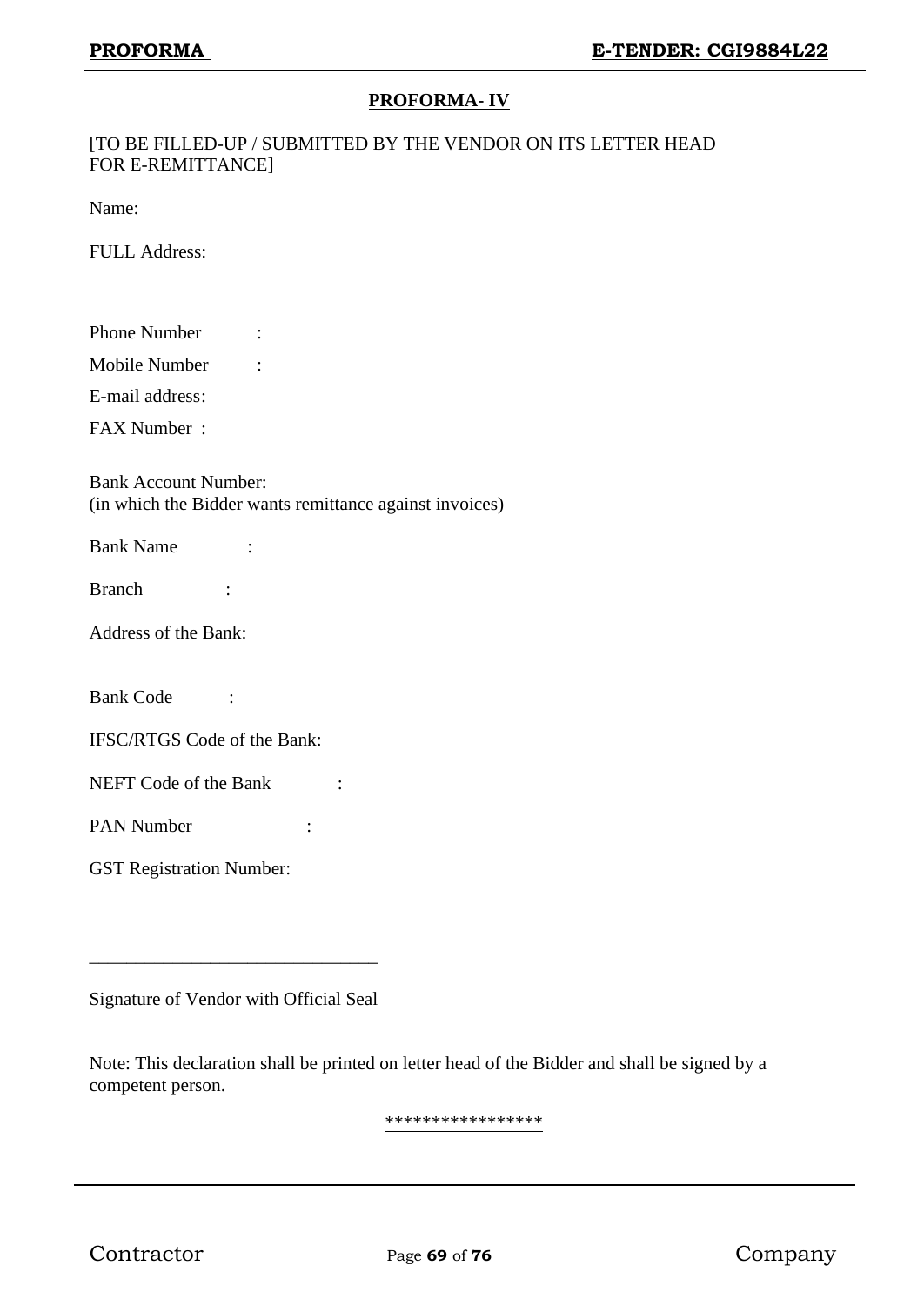#### **DECLARATION FOR BID SECURITY PROFORMA-D**

| ×<br>۰.<br>۰. | ٦<br>Ξ |
|---------------|--------|

M/s. Oil India Limited ……………………….., ………………………….. Sub: ……………………………………………… Tender No:……………………………………….

Dear Madam/Sir,

After examining / reviewing provisions of above referred tender documents (including all corrigendum/ Addenda), we M/s. …………… (Name of Bidder) have submitted our offer / bid no…………

We, M/s. ..............................(Name of Bidder) hereby understand that, according to your conditions, we are submitting this Declaration for Bid Security.

We understand that we will be put on watch list/holiday/banning list (as per policies of OIL INDIA in this regard), if we are in breach of our obligation(s) as per following:

- (a) have withdrawn/modified/amended, impairs or derogates from the tender, my/our Bid during the period of bid validity specified in the form of Bid; or
- (b) having been notified of the acceptance of our Bid by the OIL INDIA LIMITED during the period of bid validity:
	- (i) fail or refuse to execute the Contract, if required, or
	- (ii) fail or refuse to furnish the Contract Performance Security,(if applicable) in accordance provisions of tender document.
	- (iii) Fail or refuse to accept 'arithmetical corrections' as per provision of tender document.
- (c) having indulged in corrupt/fraudulent/collusive/coercive practice as per procedure.

| Place: | [Signature of Authorized Signatory of Bidder] |
|--------|-----------------------------------------------|
| Date:  | Name:                                         |
|        | Designation:                                  |
|        | Seal:                                         |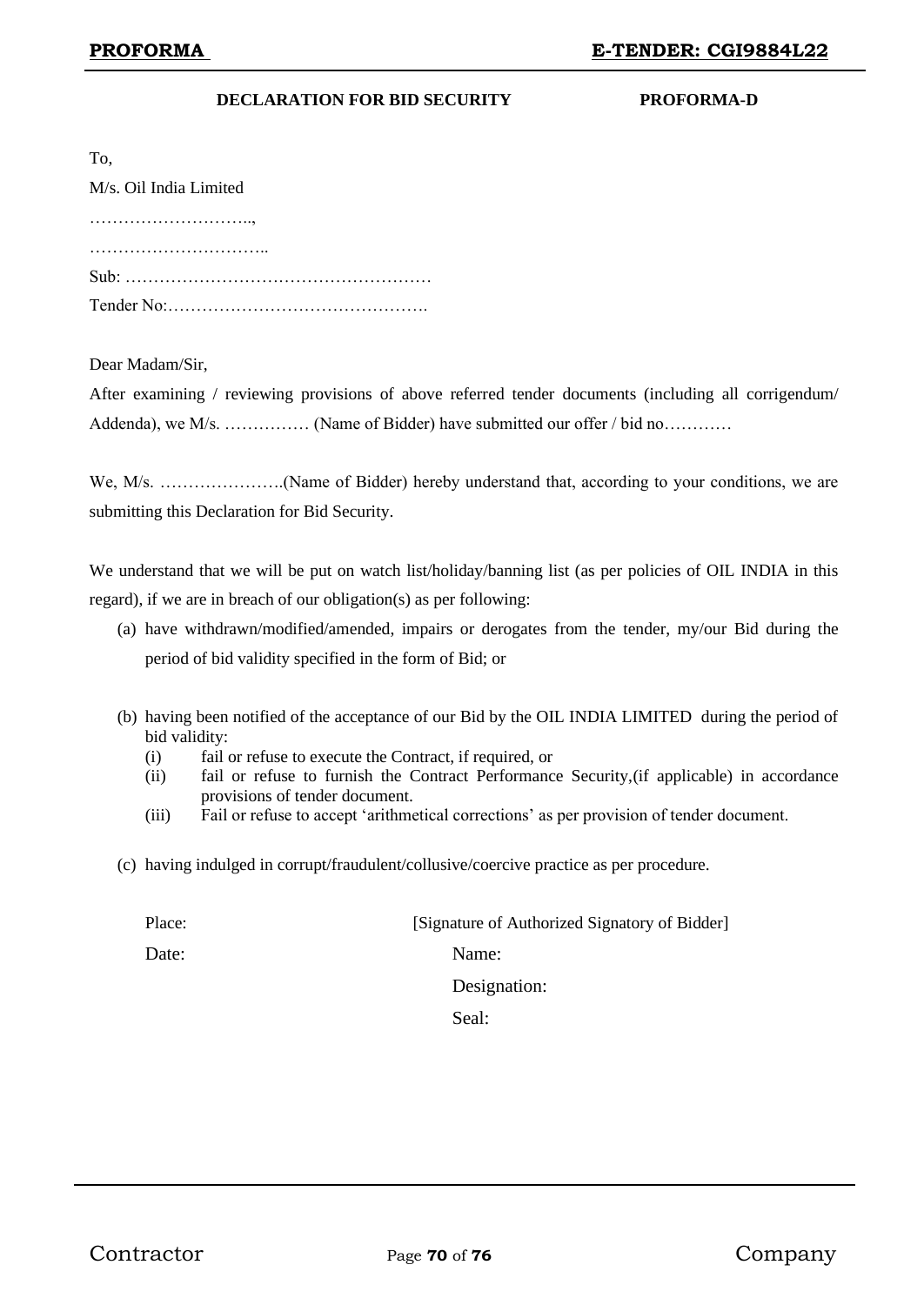#### **PROFORMA-VI FORM OF PERFORMANCE BANK GUARANTEE**

(To be submitted by the successful bidder in case of award of contract)

To:

M/s. OIL INDIA LIMITED, CONTRACTS SECTION PIPELINE DEPARTMENT, GUWAHATI ASSAM, INDIA, PIN –781 171.

| <b>WHEREAS</b> |                                                                                |                                                                 |  | (Name and address of Contractor) |  |
|----------------|--------------------------------------------------------------------------------|-----------------------------------------------------------------|--|----------------------------------|--|
|                | (hereinafter called "Contractor") had undertaken, in pursuance of Contract No. |                                                                 |  |                                  |  |
|                |                                                                                | to execute (Name of Contract and Brief Description of the Work) |  |                                  |  |
|                | (hereinafter called "the Contract").                                           |                                                                 |  |                                  |  |

AND WHEREAS it has been stipulated by you in the said Contract that the Contractor shall furnish you with a Bank Guarantee as security for compliance with Contractor's obligations in accordance with the Contract.

AND WHEREAS we have agreed to give the Contractor such a Bank Guarantee; NOW THEREFORE we hereby affirm that we are Guarantors on behalf of the Contractor, up to a total of (Amount of Guarantee in figures) \_\_\_\_\_\_\_\_\_\_\_\_\_ (in words \_\_\_\_\_\_\_\_\_\_\_\_\_\_\_\_\_\_\_), such amount being payable in the types and proportions of currencies in which the Contract price is payable, and we undertake to pay you, upon your first written demand and without cavil or argument, any sum or sums within the limits of guarantee sum as aforesaid without your needing to prove or to show grounds or reasons for your demand for the sum specified therein. We hereby waive the necessity of your demanding the said debt from the Contractor before presenting us with the demand.

We further agree that no change or addition to or other modification of the terms of the Contract or the work to be performed thereunder or of any of the Contract documents which may be made between you and the Contractor shall in any way cease us from any liability under this guarantee, and we hereby waive notice of such change, addition or modification.

This guarantee is valid until the ------------day of ----------------

The details of the Issuing Bank and Controlling Bank are as under:

A. Issuing Bank:

BANK FAX NO:

BANK EMAIL ID:

BANK TELEPHONE NO.:

IFSC CODE OF THE BANK:

B. Controlling Office:

Address of the Controlling Office of the BG issuing Bank: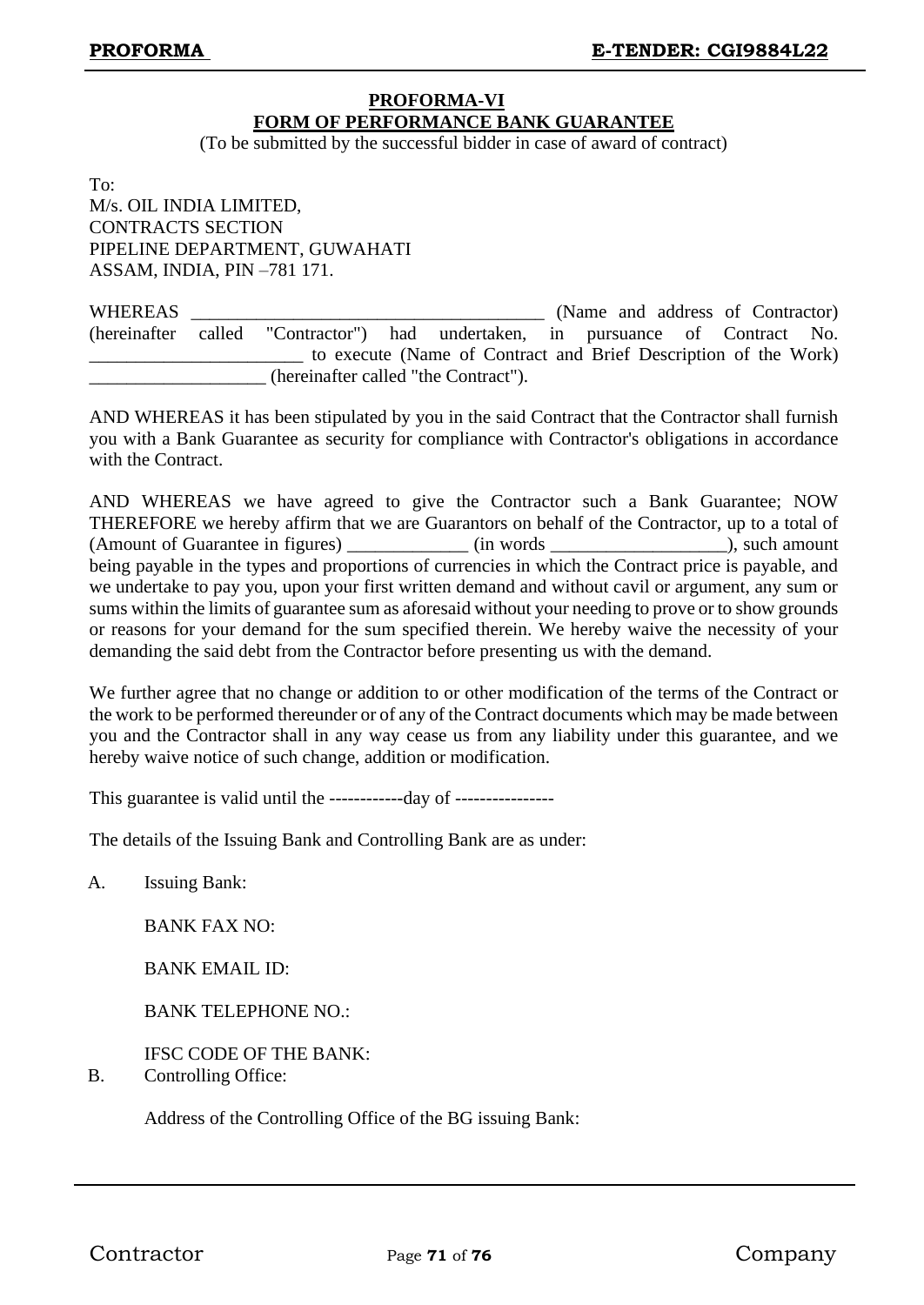Name of the Contact Person at the Controlling Office with Mobile No. and e-mail address:

SIGNATURE AND SEAL OF THE GUARANTORS \_\_\_\_\_\_\_\_\_\_\_\_\_\_\_\_\_\_\_\_\_ Designation \_\_\_\_\_\_\_\_\_\_\_\_\_\_\_\_\_\_\_\_\_\_\_\_\_\_\_\_\_\_\_\_\_\_\_\_ Name of Bank \_\_\_\_\_\_\_\_\_\_\_\_\_\_\_\_\_\_\_\_\_\_\_\_\_\_\_\_\_\_\_\_\_\_\_ Address  $\overline{A}$ Witness \_\_\_\_\_\_\_\_\_\_\_\_\_\_\_ Address \_\_\_\_\_\_\_\_\_\_\_\_\_\_\_\_ \_\_\_\_\_\_\_\_\_\_\_\_\_\_\_\_

Date \_\_\_\_\_\_\_\_\_\_\_\_\_\_ Place \_

**Note: Bank details of Oil India Limited may be required by Bank for issuance of Bank Guarantee (BG):**

| <b>BANK DETAILS OF BENEFICIARY</b> |                            |                                       |  |  |
|------------------------------------|----------------------------|---------------------------------------|--|--|
| $\mathbf a$                        | <b>Bank Name</b>           | <b>AXIS BANK</b>                      |  |  |
| $\mathbf b$                        | <b>Branch Name</b>         | <b>GUWAHATI</b>                       |  |  |
| $\mathbf c$                        | <b>Branch Address</b>      | CHIMBER HOUSE, G.S.ROAD, DISPUR ASSAM |  |  |
| d                                  | Banker Account No.         | 140010200027654                       |  |  |
| e                                  | Type of Account            | <b>CURRENT ACCOUNT</b>                |  |  |
| f                                  | <b>IFSC Code</b>           | UTIB0000140                           |  |  |
| g                                  | <b>MICR Code</b>           | 781211002                             |  |  |
| h                                  | <b>SWIFT Code</b>          | Axisinbb140                           |  |  |
| $\mathbf{i}$                       | Contact No.                | 8876501401                            |  |  |
| j                                  | <b>Contact Person Name</b> | Mr. Dibakar Ghaosh                    |  |  |
| $\bf k$                            | Fax No.                    | Not available                         |  |  |
|                                    | Email Id                   | Guwahati.branchhead@axisbank.com      |  |  |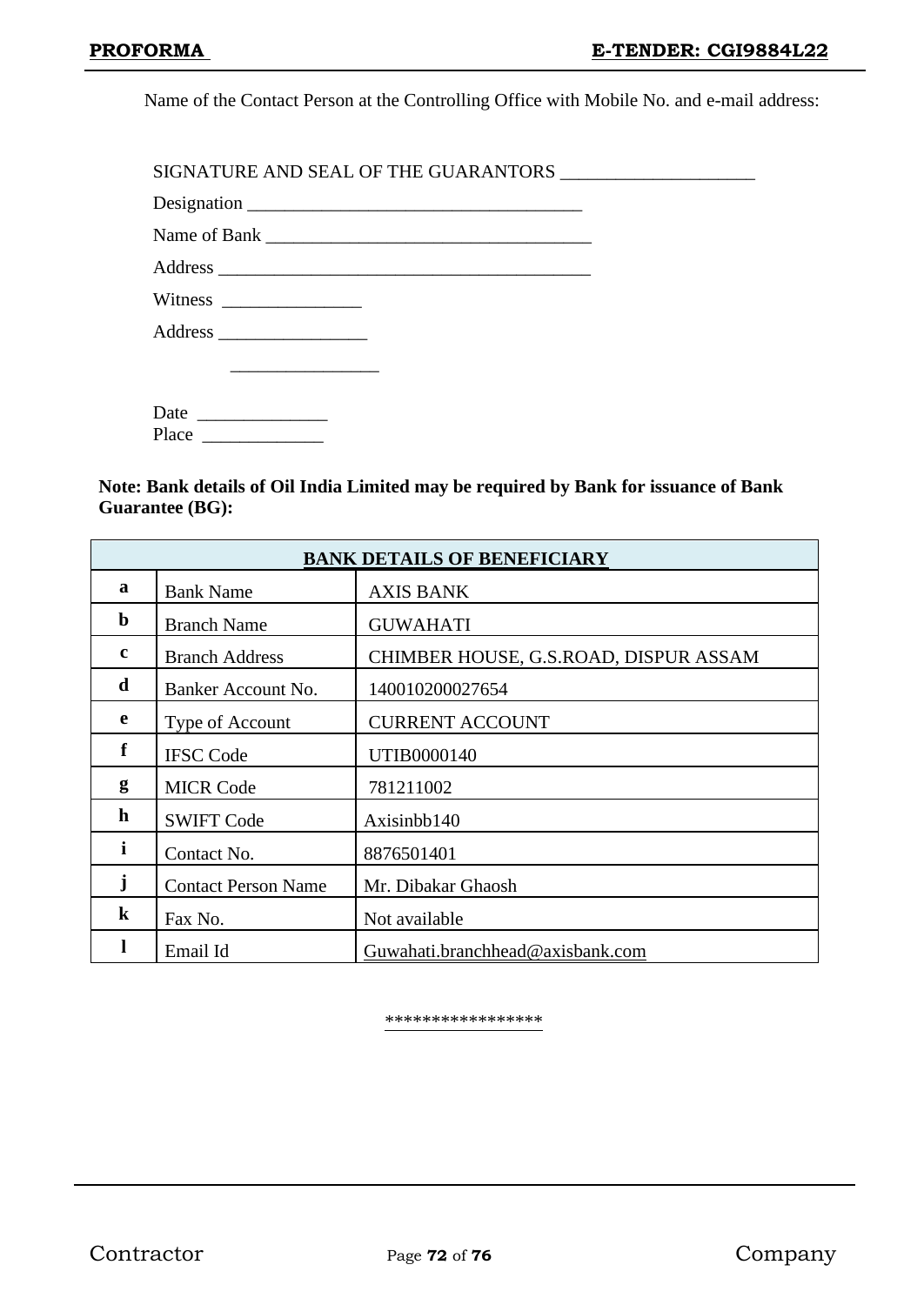## **PROFORMA-VII**

## FORMAT FOR UNDERTAKING (IN TERMS OF **TENDER NO. CGI9884L22** (On Non-Judicial Stamp Paper of Rs. 100/-) TO BE NOTORISED

To GM-CONTRACTS OIL INDIA LIMITED **GUWAHATI** 

Dear Sirs,

## UNDERTAKING/DECLARATION BY THE BIDDER IN RESPECT OF TENDER NO **CGI9884L22**

This is in connection with the Bid submitted by me/us, ………….... (Name of Bidder), against Tender No. **CGI 9884L22** for **"Construction of drain base & concrete culvert near the main gate of upgraded Pump Station 3 including repairing of cracks in the control room building at Pump Station 3, Jorhat.**"

I/We, the afore mentioned Bidder against the subject tender, hereby declare that my/our quoted rates include the following -

(a) Labour wages as per Minimum Wages Act and notifications issued by the Central Govt. from time to time, including P.F, insurance and Bonus.

- (b) Material and Equipment (if any) cost.
- (c) PPE cost.
- (d) IME (Initial Medical Examination) cost.
- (e) Other charges / cost including overheads, profit, insurance and handling charge..

I/We, the afore mentioned Bidder against the subject tender take note that minimum wages may increase from time to time as notified by statutory authority and Central Govt. and undertake that I/We shall not make Company (i.e. OIL) liable to reimburse me/us for such statutory increase in wage rates of the labours/workers engaged by me/us during the entire period of the contract, including extension if any. Currently, such increase in the wage rates is twice in a year. I/We have bid after considering this increase in wage rates for the entire period of Contract including extension provision.

I/We, the afore mentioned Bidder against the subject tender, further undertake that I/We will pay my/our workers the existing Daily wages as notified under the Minimum Wages Act from time to time by the Central Govt. and such statutory or any other increase in the wages rates including consequent increase in statutory contributions like provident fund etc. of contract labours engaged by me/us shall be borne solely by me/us during the entire period of the contract, including extension if any, without any cost implication whatsoever upon the Company.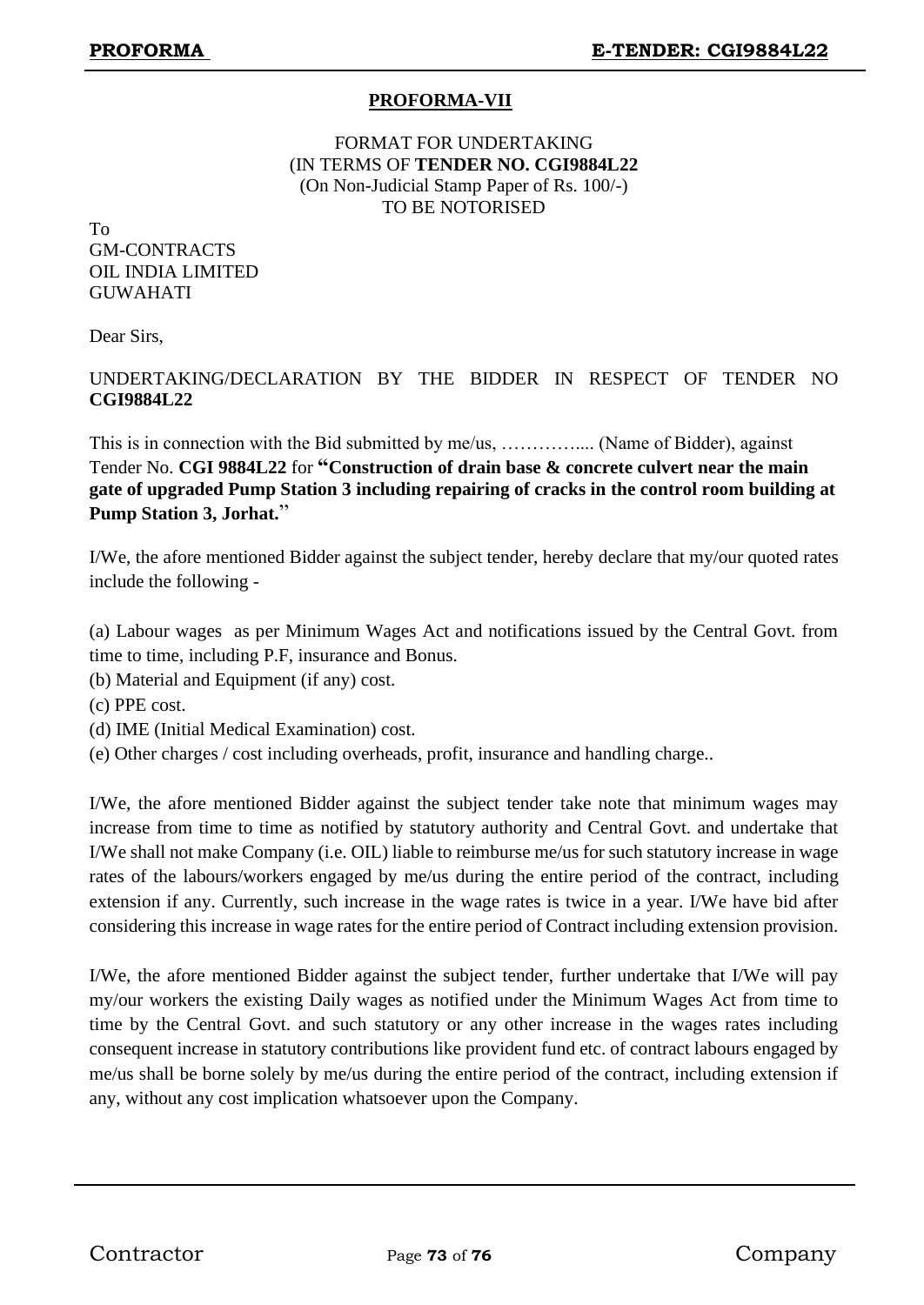I/We further agree and undertake that in case of any violation of the above undertaking, Oil India Limited (OIL) shall be at liberty to take appropriate action against me/us in terms of the Tender/Contract including but not limited to termination of contract and debarment from future business with OIL. I shall duly comply with all the statutory obligations, more particularly under applicable labour laws. I further agree and undertake that in case of any dispute or claims arise out of my non-compliance of statutory obligations under the Contract, by the Labourers engaged by me or by any statutory authorities, I shall only be responsible for the same and hold the Company harmless against such dispute or claims. I further authorize the Company, in the event of my default or noncompliance of any statutory obligations, to deduct/recover and adjust such amount or claim against my Bills due under the Contract or against any other existing or future Contracts with the Company including performance security.(if applicable)

I/We declare that the information given above is true and any misstatement, misrepresentation, or suppression of facts in connection with the above undertaking may entail rejection of the bid and cancellation of contract, if awarded.

Yours faithfully,

1.Authorized Signatory with Seal

(Bidder)

\_\_\_\_\_\_\_\_\_\_\_\_\_\_\_\_\_\_\_\_\_\_\_\_\_\_\_\_\_\_\_\_\_\_

Place:-

Date:-

\*\*\*\*\*\*\*\*\*\*\*\*\*\*\*\*\*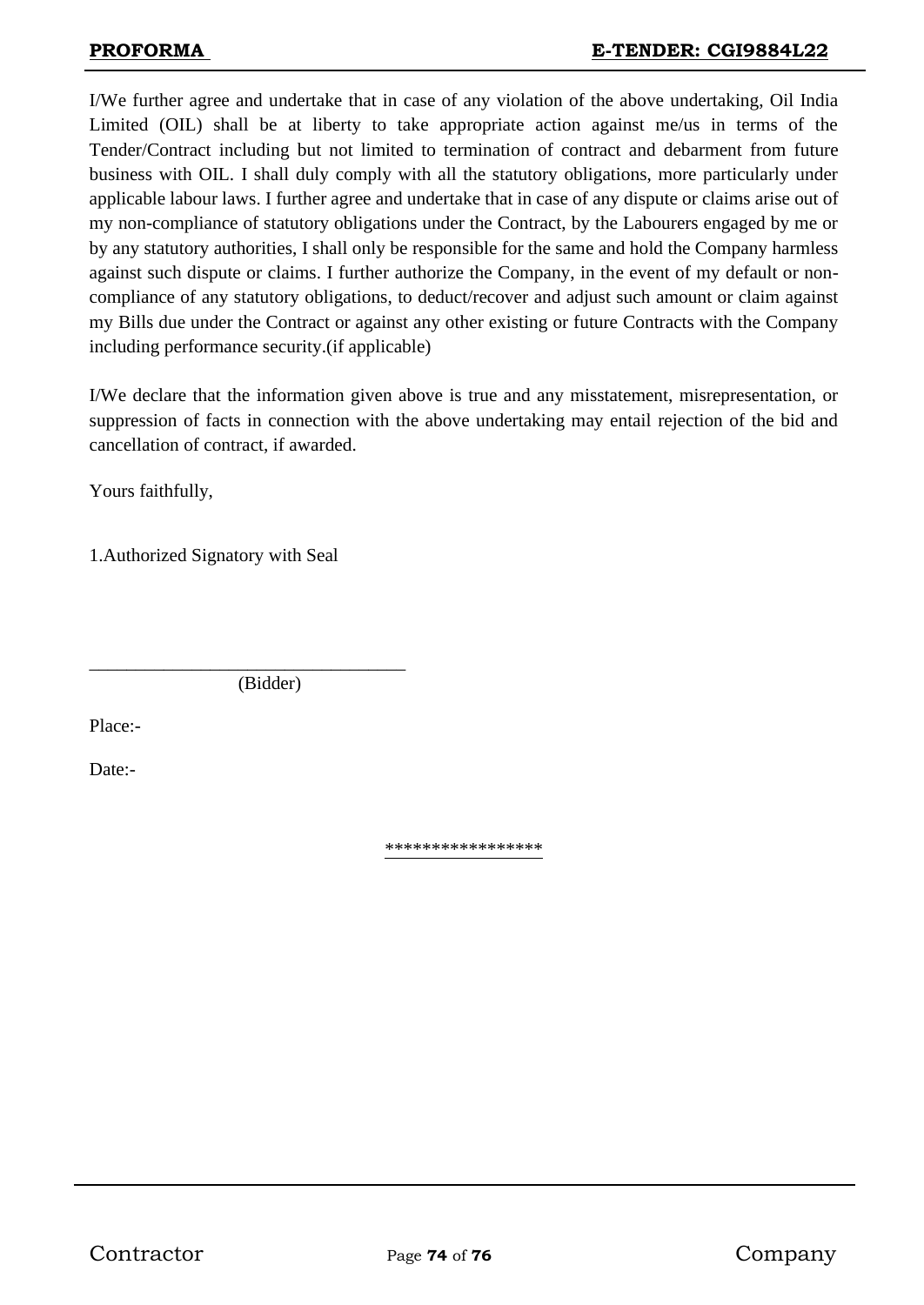### **PROFORMA-IX**

To, **General Manager (F&A)-PL** Oil India Limited Pipeline HQ, Narangi , Guwahati ,Assam-781171

Dear Sir,

Sub: E–Payments vide RTGS/NEFT

I/We request and hereby authorise you to execute E-Payment vide RTGS/NEFT modes to My /Our Bank account as per the details given below:

#### (A) BANK DETAILS

- 1. Bank A/c No. ( Must Enclose Cancelled Cheque)
- 2. Account Type Saving Bank/ Curent Account
- 3. Bank Branch
- 4. Bank Address
- 5. IFSC Code
- 6. MICR No.
- (B) VENDOR DETAILS :
- 1. Vendor Code ( See the vendor code given in the PO/Contract)
- 2. Name
- 3. PAN No. (Must enclosed self-attested photo copy of PAN Card )
- 4. Address with Mobile/Telephone No.
- 5. VAT TIN No.
- 6. CST Regn. No.
- 7. GSTN. No.
- 8. Central Excise Regn.No.
- 9. Email ID

I/We hereby declare that the particulars given above are correct and complete. I/We confirm that I/we shall bear the charges, if any levied by my/our bank for the credit in our above account through NEFT. If the transaction is delayed or lost because of incomplete or incorrect information, we would not hold the company responsible.

Thanking you,

| Date: | Authorised Signatory & Stamp |
|-------|------------------------------|
|       |                              |

 $\frac{1}{\sqrt{2}}$  ,  $\frac{1}{\sqrt{2}}$  ,  $\frac{1}{\sqrt{2}}$  ,  $\frac{1}{\sqrt{2}}$  ,  $\frac{1}{\sqrt{2}}$  ,  $\frac{1}{\sqrt{2}}$  ,  $\frac{1}{\sqrt{2}}$  ,  $\frac{1}{\sqrt{2}}$  ,  $\frac{1}{\sqrt{2}}$  ,  $\frac{1}{\sqrt{2}}$  ,  $\frac{1}{\sqrt{2}}$  ,  $\frac{1}{\sqrt{2}}$  ,  $\frac{1}{\sqrt{2}}$  ,  $\frac{1}{\sqrt{2}}$  ,  $\frac{1}{\sqrt{2}}$ 

……………………..

Bank Certificate

We confirm that the details given above are correct as per our records.

| Date:           |  |  |                                            |  |
|-----------------|--|--|--------------------------------------------|--|
| Place:          |  |  | Signature, Code & Stamp of Authorised Bank |  |
| <b>Official</b> |  |  |                                            |  |